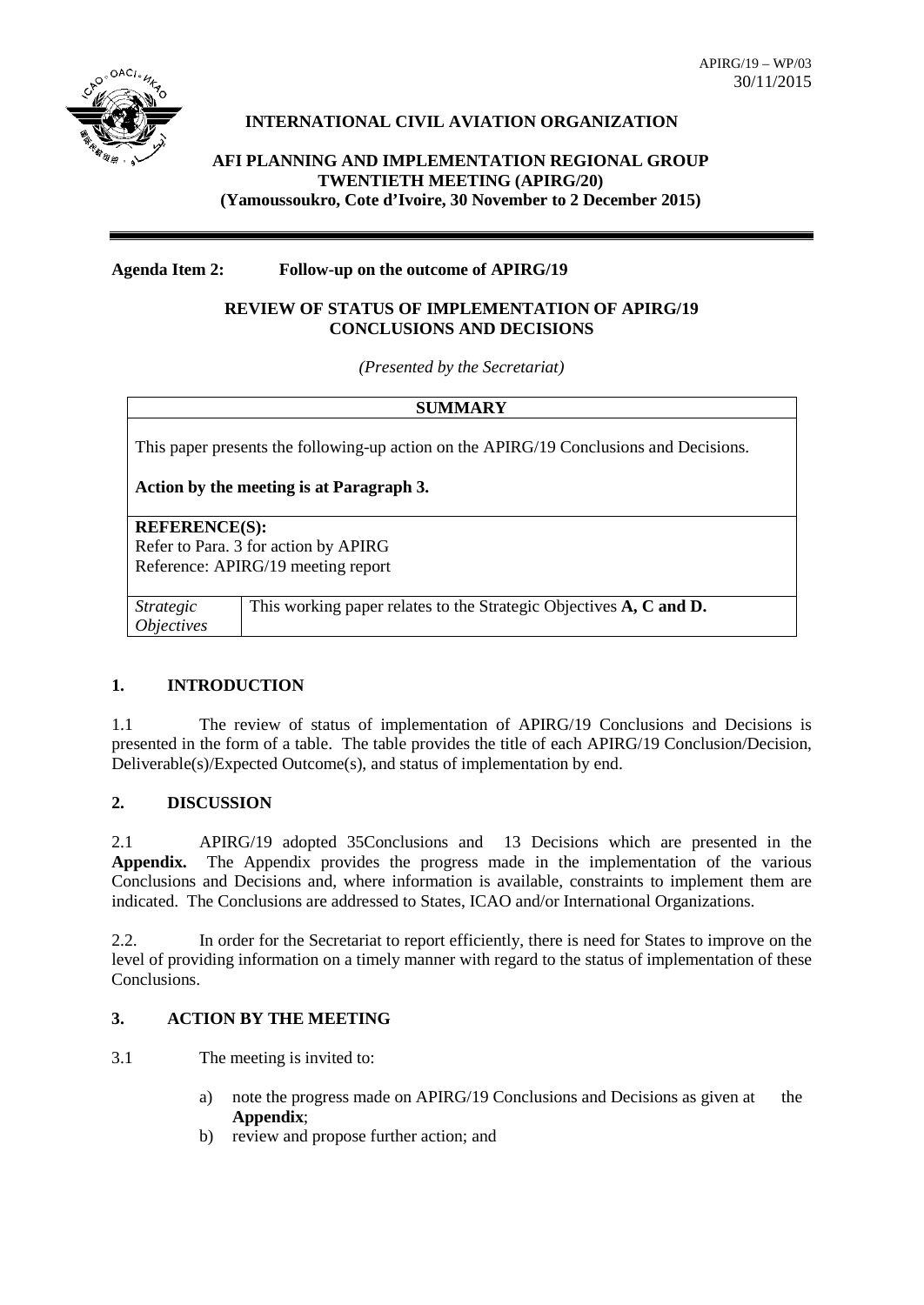c) urge States to provide the Secretariat with the required information on the status of implementation of these Conclusions on a regular basis, in order to assess progress in the strengthening of the air navigation system.

-END-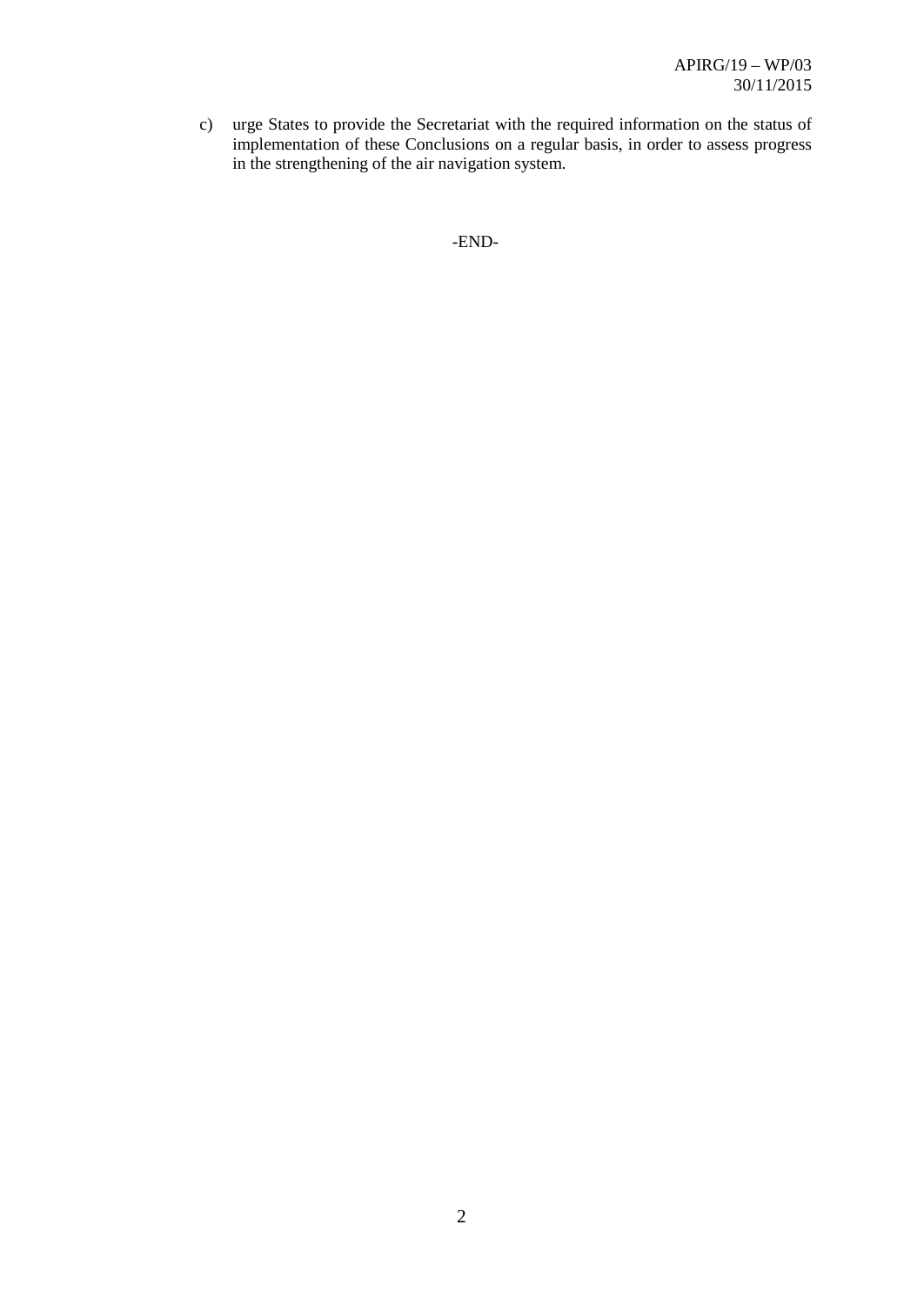## **APPENDIX**

# **CONCLUSIONS/DECISIONS OF APIRG/19 - FOLLOW-UP ACTION PLAN**

| Conclusion/<br>Decision no. | <b>Title of</b><br>Conclusion/<br><b>Decision</b>                                                 | <b>Text of Conclusion/Decision</b>                                                                                                                                                                                                                                                                                                                                                      | <b>Responsibility</b>                      | <b>Deliverable</b>                                        | <b>Action agreed</b><br>by ANC | Report/<br><b>Completion</b><br>date | <b>Status</b>                                                                                                                                                                  |
|-----------------------------|---------------------------------------------------------------------------------------------------|-----------------------------------------------------------------------------------------------------------------------------------------------------------------------------------------------------------------------------------------------------------------------------------------------------------------------------------------------------------------------------------------|--------------------------------------------|-----------------------------------------------------------|--------------------------------|--------------------------------------|--------------------------------------------------------------------------------------------------------------------------------------------------------------------------------|
| 1                           | $\overline{2}$                                                                                    | $\overline{3}$                                                                                                                                                                                                                                                                                                                                                                          | $\overline{4}$                             | 5                                                         | 6                              | 7                                    | 8                                                                                                                                                                              |
| <b>Decision</b><br>19/01:   | Consolidation of<br>Conclusions and<br>Decisions from<br>previous meetings                        | That the ICAO Secretariat should:<br>finalize the review of the<br>a)<br>Conclusions and Decisions from<br>APIRG previous meetings,<br>which require further<br>consideration within the<br>Secretariat; and<br>reflect the consolidation of the<br>b)<br>Conclusions and Decisions that<br>are still valid in the action plan<br>to be derived from the report of<br>APIRG/19 Meeting. | <b>APIRG</b><br>Secretariat                | Adequate<br>management of<br>Conclusions and<br>Decisions | Noted.                         | 31 December<br>2013                  | Completed by the<br>Secretariat and<br>reflected in<br>project proposals<br>developed by<br><b>APIRG Sub-</b><br>groups to be<br>discussed under<br>APIRG/20<br>Agenda Item 4. |
| <b>Conclusion</b><br>19/02: | Follow-up to AN-<br>Conf/12<br>Recommendations<br>by States and<br>International<br>Organizations | That the States and International<br>Organizations take follow-up action<br>as appropriate on the applicable<br>recommendations of the AN-<br>$Conf/12$ .                                                                                                                                                                                                                               | States &<br>International<br>Organizations | Implementation<br>of AN-Conf/12<br>Recommendatio<br>ns    | Noted.                         | APIRG/20                             | Follow up action<br>on AN-Conf/12<br>by States and<br>International<br>Organizations is<br>on-going.                                                                           |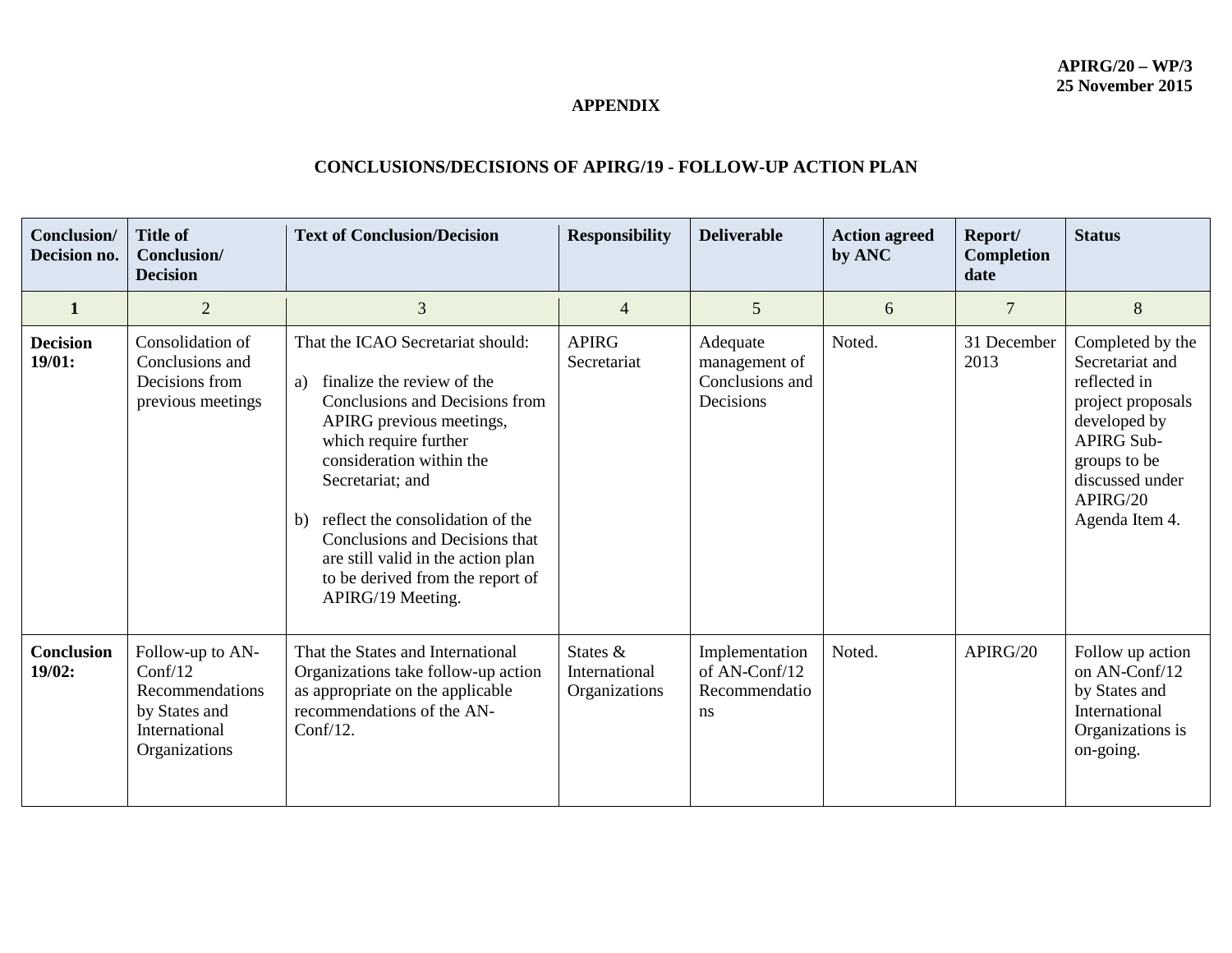| Conclusion/<br>Decision no. | <b>Title of</b><br>Conclusion/<br><b>Decision</b>          | <b>Text of Conclusion/Decision</b>                                                                                                                                          | <b>Responsibility</b>       | <b>Deliverable</b>                                                                 | <b>Action agreed</b><br>by ANC | Report/<br>Completion<br>date | <b>Status</b>                                                                                                                                           |
|-----------------------------|------------------------------------------------------------|-----------------------------------------------------------------------------------------------------------------------------------------------------------------------------|-----------------------------|------------------------------------------------------------------------------------|--------------------------------|-------------------------------|---------------------------------------------------------------------------------------------------------------------------------------------------------|
|                             |                                                            |                                                                                                                                                                             | 4                           |                                                                                    | 6                              |                               | 8                                                                                                                                                       |
| <b>Decision</b><br>19/03:   | Follow-up to AN-<br>Conf/12<br>Recommendations<br>by APIRG | That the sub-groups of the APIRG<br>examine the recommendations of the<br>$AN$ -Conf/12, initiate the follow-up<br>action and submit the report to the<br>APIRG/20 Meeting. | <b>APIRG</b><br>Secretariat | Follow up on<br>implementation<br>of AN-Conf/12<br>Recommendatio<br>$\mathbf{n}$ s | Noted.                         | APIRG/20                      | APIRG and its<br>subsidiary bodies<br>are in the process<br>of implementing<br>the provisions of<br>the Global Air<br>Navigation Plan<br>$4th$ edition. |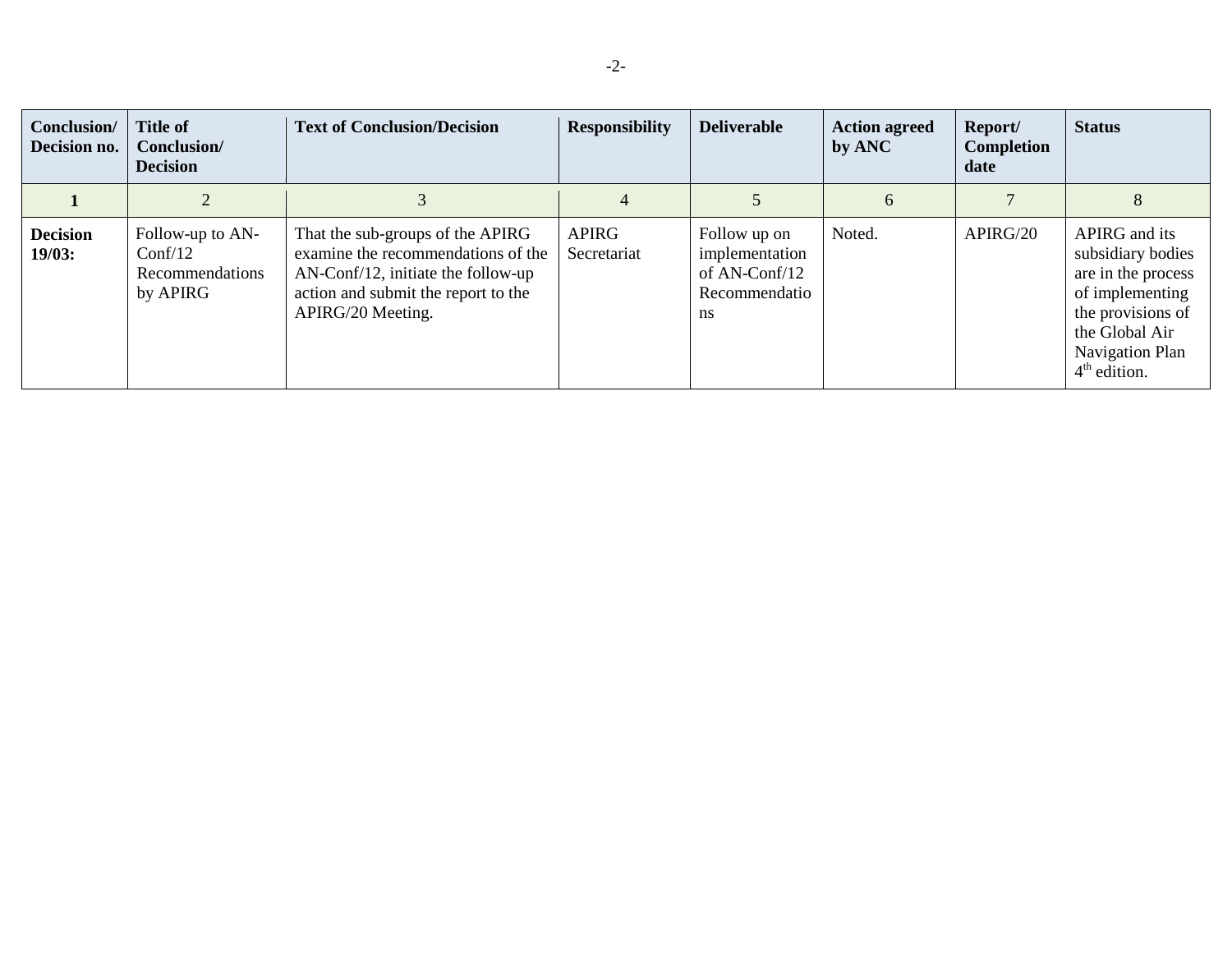| Conclusion/<br>Decision no. | <b>Title of</b><br>Conclusion/<br><b>Decision</b>        | <b>Text of Conclusion/Decision</b>                                                                                                                                                                                                                                                                                                                                                                                                                                                                                                                                                                       | <b>Responsibility</b>                                                                         | <b>Deliverable</b>                                                                                                                                                           | <b>Action agreed</b><br>by ANC | Report/<br>Completion<br>date                       | <b>Status</b>                                                                                                                                                                                                                                                                    |
|-----------------------------|----------------------------------------------------------|----------------------------------------------------------------------------------------------------------------------------------------------------------------------------------------------------------------------------------------------------------------------------------------------------------------------------------------------------------------------------------------------------------------------------------------------------------------------------------------------------------------------------------------------------------------------------------------------------------|-----------------------------------------------------------------------------------------------|------------------------------------------------------------------------------------------------------------------------------------------------------------------------------|--------------------------------|-----------------------------------------------------|----------------------------------------------------------------------------------------------------------------------------------------------------------------------------------------------------------------------------------------------------------------------------------|
| $\mathbf{1}$                | $\overline{2}$                                           | 3                                                                                                                                                                                                                                                                                                                                                                                                                                                                                                                                                                                                        | $\overline{4}$                                                                                | 5                                                                                                                                                                            | 6                              | 7                                                   | 8                                                                                                                                                                                                                                                                                |
| <b>Conclusion</b><br>19/04: | Regional priorities<br>and targets for Air<br>navigation | That:<br>States establish, consistent with<br>a)<br>Recommendation 6/1 of the<br><b>Twelfth Air Navigation</b><br>Conference, priorities and<br>targets for air navigation by May<br>2014;<br>States share successful<br>b)<br>initiatives among each other;<br>PIRGs utilize specific interface<br>$\mathcal{C}$ )<br>groups, where required, for<br>addressing the harmonization of<br>air navigation plans in adjacent<br>regions; and<br>The Secretariat develop a<br>d)<br>coordination mechanism<br>between the APIRG and the<br>RASG-AFI to ensure<br>consistency of action and avoid<br>overlap. | <b>States</b><br><b>States</b><br><b>APIRG</b><br>APIRG and<br><b>RASG-AFI</b><br>Secretaries | National air<br>navigation plans<br>with priorities<br>Sharing of<br>experience<br>Interregional<br>coordination<br>Consistent air<br>navigation and<br>safety<br>programmes | Noted.                         | 31 May 2014<br>APIRG/20<br>APIRG/20<br>30 June 2014 | Regional<br>priorities have<br>been established<br>by APIRG, for<br>consideration by<br>States when<br>developing their<br>national plans.<br>Interregional<br>activities in<br>progress (e.g SAT<br>Group meetings,,<br>joint ASBU<br>workshops in<br>Dubai, Lusaka,<br>Cairo). |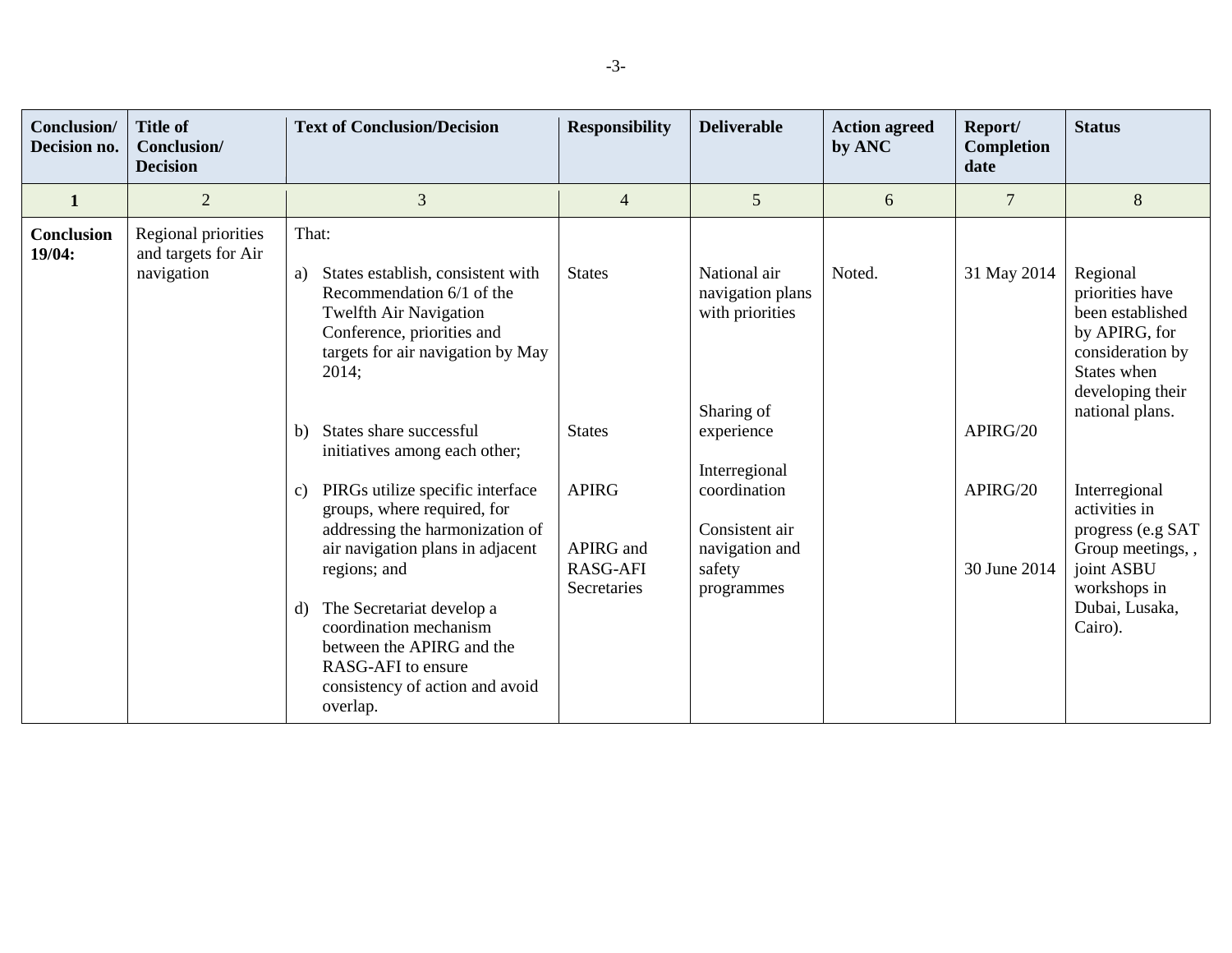| <b>Conclusion</b> /<br>Decision no. | <b>Title of</b><br>Conclusion/<br><b>Decision</b>                           | <b>Text of Conclusion/Decision</b>                                                                                                                                                                                                                                                                                                                                                                                                                                                                                                                                                 | <b>Responsibility</b>                                                         | <b>Deliverable</b>                                                                                                                                                                               | <b>Action agreed</b><br>by ANC | Report/<br><b>Completion</b><br>date | <b>Status</b>                                                                                                                         |
|-------------------------------------|-----------------------------------------------------------------------------|------------------------------------------------------------------------------------------------------------------------------------------------------------------------------------------------------------------------------------------------------------------------------------------------------------------------------------------------------------------------------------------------------------------------------------------------------------------------------------------------------------------------------------------------------------------------------------|-------------------------------------------------------------------------------|--------------------------------------------------------------------------------------------------------------------------------------------------------------------------------------------------|--------------------------------|--------------------------------------|---------------------------------------------------------------------------------------------------------------------------------------|
| $\mathbf{1}$                        | $\overline{2}$                                                              | 3                                                                                                                                                                                                                                                                                                                                                                                                                                                                                                                                                                                  | $\overline{4}$                                                                | 5                                                                                                                                                                                                | 6                              | 7                                    | 8                                                                                                                                     |
| <b>Conclusion</b><br>19/05:         | <b>High Level Safety</b><br>Targets-Abuja 2012<br>Ministerial<br>Conference | That:<br>a) AFI States be urged to strictly<br>adhere to the AFI 2012<br>Ministerial Conference plan of<br>action for the implementation of<br>the Abuja Safety Targets in<br>conformity with the established<br>timelines;<br>b) AFI States which have not yet<br>done so should provide<br>information/feedback on the<br>implementation status of the<br>Abuja Safety Targets to enable<br>AFCAC monitor the level of<br>implementation; and<br>c) APIRG and RASG-AFI be urged<br>to address and coordinate issues<br>related to the implementation of<br>Abuja Safety Targets. | <b>States</b><br><b>States</b><br>APIRG and<br><b>RASG-AFI</b><br>Secretaries | Timely<br>implementation<br>of Abuja Safety<br>Targets<br>Effective<br>monitoring of<br>Abuja Safety<br>Targets<br>implementation<br>Coordinated<br>implementation<br>of Abuja Safety<br>Targets | Noted.                         | Done<br>30 April<br>2014<br>APIRG/20 | Addressed by the<br><b>AFI Plan Steering</b><br>Committee,<br>AFCAC, and<br>RASG-AFI.<br>To be further<br>discussed by<br>RASG-AFI/3. |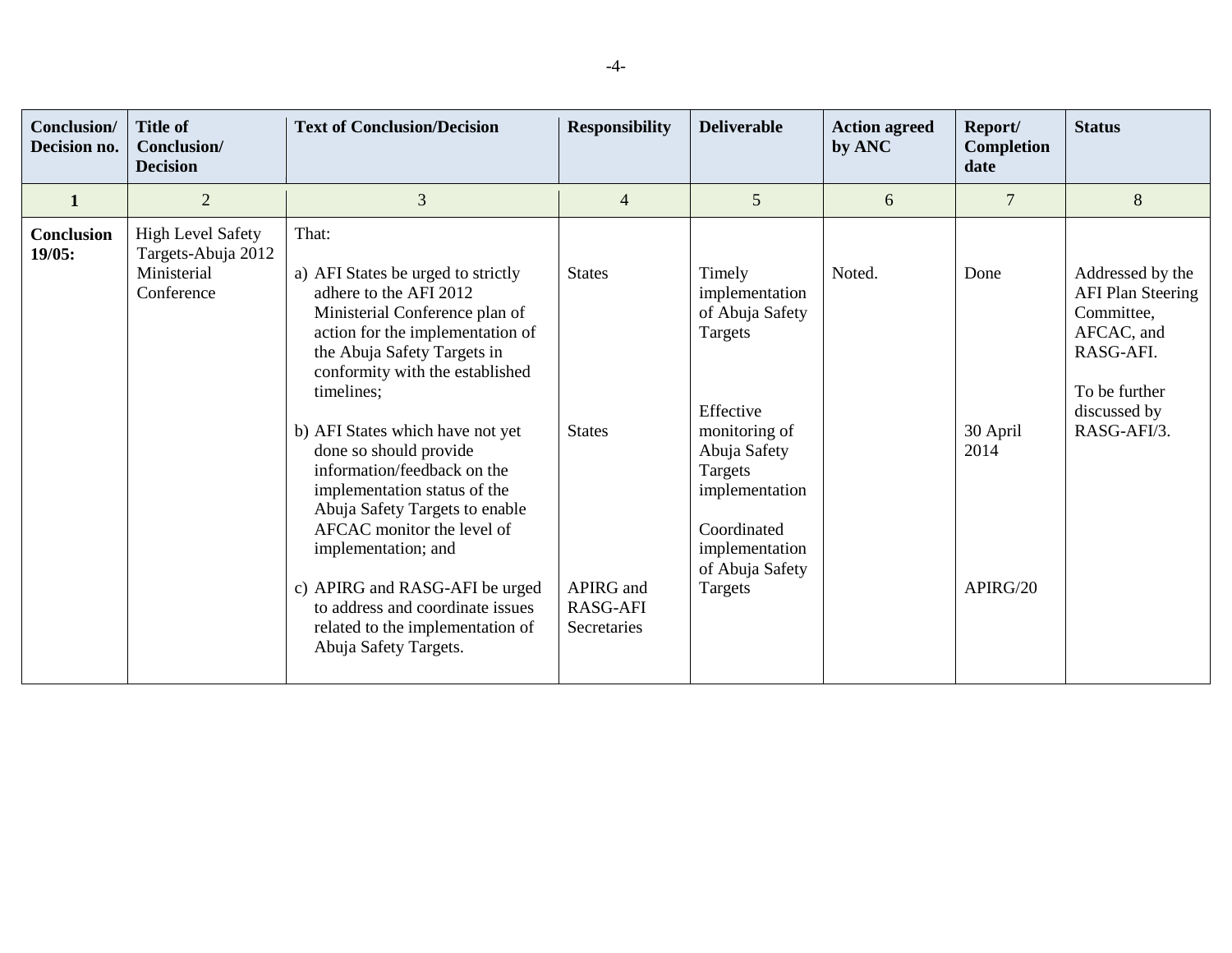| Conclusion/<br>Decision no. | <b>Title of</b><br><b>Conclusion/</b><br><b>Decision</b>                                                                                                                                   | <b>Text of Conclusion/Decision</b>                                                                                                                                                                                                                                                                                                                                                                                                                      | <b>Responsibility</b>          | <b>Deliverable</b>                                                              | <b>Action agreed</b><br>by ANC | Report/<br><b>Completion</b><br>date | <b>Status</b>                                                                                                                                                                                                                                                                                                                                                                                                        |
|-----------------------------|--------------------------------------------------------------------------------------------------------------------------------------------------------------------------------------------|---------------------------------------------------------------------------------------------------------------------------------------------------------------------------------------------------------------------------------------------------------------------------------------------------------------------------------------------------------------------------------------------------------------------------------------------------------|--------------------------------|---------------------------------------------------------------------------------|--------------------------------|--------------------------------------|----------------------------------------------------------------------------------------------------------------------------------------------------------------------------------------------------------------------------------------------------------------------------------------------------------------------------------------------------------------------------------------------------------------------|
| $\mathbf{1}$                | $\overline{2}$                                                                                                                                                                             | 3                                                                                                                                                                                                                                                                                                                                                                                                                                                       | $\overline{4}$                 | 5                                                                               | $6\,$                          | $\overline{7}$                       | $\, 8$                                                                                                                                                                                                                                                                                                                                                                                                               |
| <b>Conclusion</b><br>19/06: | Adoption of AFI<br>Regional Air<br>Navigation System<br>Implementation<br><b>Action Plan</b><br>Aligned with the<br><b>ICAO</b> Aviation<br><b>System Block</b><br><b>Upgrades (ASBUs)</b> | That:<br>AFI States adopt the Regional<br>a)<br>Air Navigation System<br><b>Implementation Plan aligned</b><br>with the 18 Block 0 Modules of<br>the ICAO Aviation System<br><b>Block Upgrades (ASBU)</b><br>Methodology, as provided at<br>Appendix 3.0A to this report;<br>That AFI States implement the<br>b)<br>adopted modules based on their<br>operational needs, the<br>categorization and the<br>prioritization defined in the<br>Action Plan; | <b>States</b><br><b>States</b> | National air<br>navigation plans<br>with priorities<br>Sharing of<br>experience | Noted.                         | 31 May 2014<br>APIRG/20              | The Regional Air<br>Navigation<br>System<br>Implementation<br>Plan was adopted<br>by APIRG/19<br>with 18 ASBU<br>Block 0 Modules.<br>Implementation is<br>in progress in<br>some States.<br>Several<br>workshops have<br>been organized to<br>facilitate ASBU<br>implementation<br>by States, and<br>exchange of<br>experience.<br>These activities<br>are supported by<br>ICAO, IATA,<br>CANSO, AFCAC<br>and States |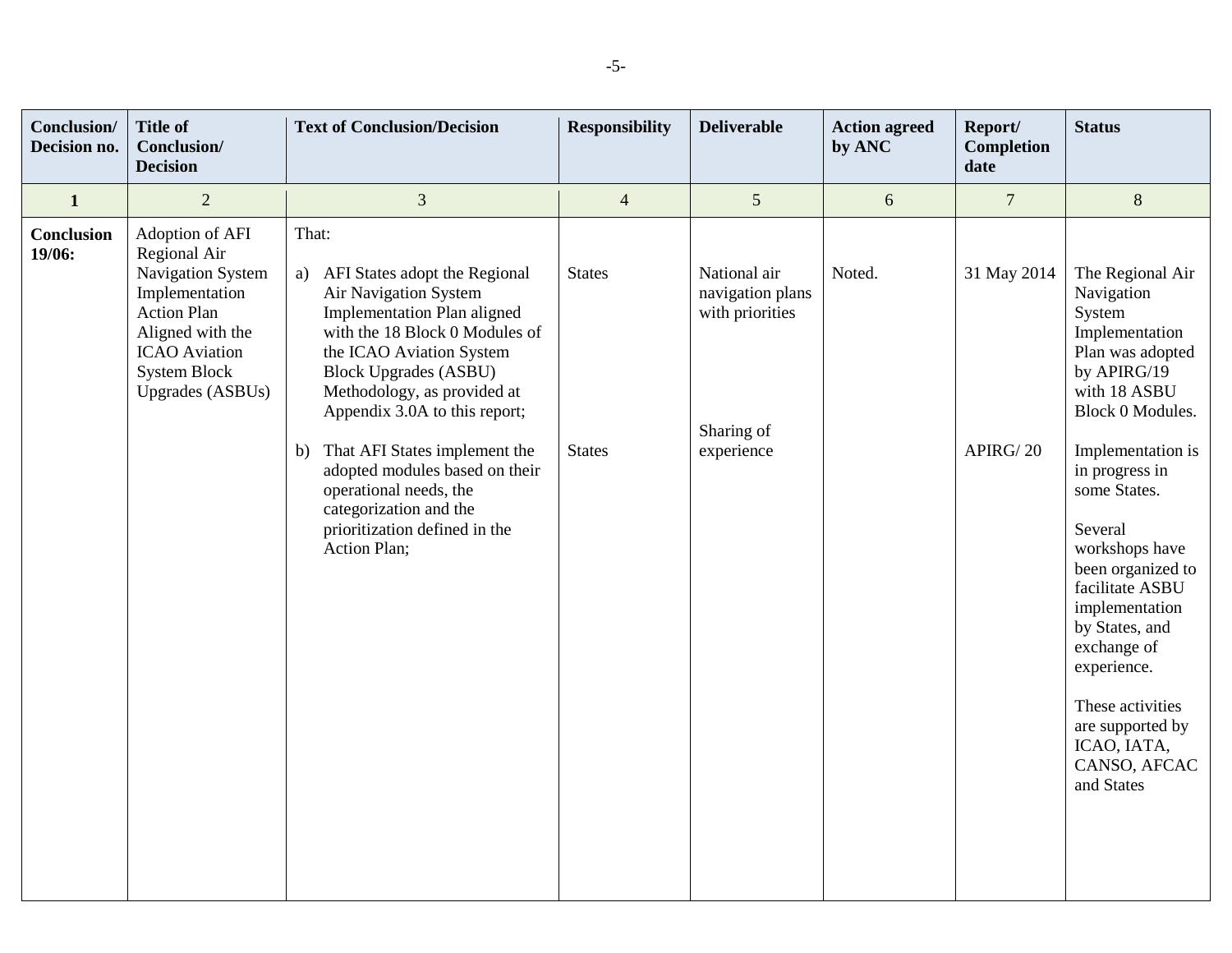| <b>Conclusion</b> /<br>Decision no. | <b>Title of</b><br>Conclusion/<br><b>Decision</b> | <b>Text of Conclusion/Decision</b>                                                                                                                                                                                                                                                                                                                                                                                                                                                                                                                                                                   | <b>Responsibility</b>                                                      | <b>Deliverable</b>                                                                        | <b>Action agreed</b><br>by ANC | Report/<br><b>Completion</b><br>date | <b>Status</b>                                                                                                                                                                                                                                                                                                                                                                                                   |
|-------------------------------------|---------------------------------------------------|------------------------------------------------------------------------------------------------------------------------------------------------------------------------------------------------------------------------------------------------------------------------------------------------------------------------------------------------------------------------------------------------------------------------------------------------------------------------------------------------------------------------------------------------------------------------------------------------------|----------------------------------------------------------------------------|-------------------------------------------------------------------------------------------|--------------------------------|--------------------------------------|-----------------------------------------------------------------------------------------------------------------------------------------------------------------------------------------------------------------------------------------------------------------------------------------------------------------------------------------------------------------------------------------------------------------|
| $\mathbf{1}$                        | $\overline{2}$                                    | 3                                                                                                                                                                                                                                                                                                                                                                                                                                                                                                                                                                                                    | $\overline{4}$                                                             | 5                                                                                         | 6                              | $\overline{7}$                       | $\,8\,$                                                                                                                                                                                                                                                                                                                                                                                                         |
|                                     |                                                   | The Secretariat finalize the<br>c)<br>implementation targets set<br>for the adopted ASBU Block<br>0 Modules, and ensure that<br>these targets are aligned<br>with existing regional<br>programmes aimed at<br>enhancing air navigation<br>capacity and efficiency and<br>aviation safety<br>d) The APIRG and the ICAO<br>Regional Offices coordinate<br>the implementation of the<br><b>ASBU Block 0 Modules</b><br>related to Safety Key<br>Performance Area with<br>regional aviation safety<br>mechanisms (RASG-AFI,<br>AFI Plan) and other relevant<br>safety initiatives for the AFI<br>Region; | <b>APIRG</b><br>APIRG and<br><b>RASG-AFI</b><br>Secretaries<br><b>ICAO</b> | Interregional<br>coordination<br>Consistent air<br>navigation and<br>safety<br>programmes |                                | APIRG/20<br>30 June 2014             | Performance<br>indicators /<br>metrics have been<br>established by<br><b>APIRG</b><br><b>ICAO ESAF/MID</b><br><b>ASBU</b><br>Implementation<br>Workshop (SIP)<br>held from 23-26<br>November 2015<br>to ensure<br>interregional<br>harmonization.<br>Related targets<br>are being defined<br>by APIRG<br><b>ASBU Block 0</b><br>Modules related<br>to Safety Key<br>Performance Area<br>were<br>communicated to |
|                                     |                                                   |                                                                                                                                                                                                                                                                                                                                                                                                                                                                                                                                                                                                      |                                                                            |                                                                                           |                                |                                      | RASG-AFI and<br><b>AFI Plan Steering</b><br>Committee.                                                                                                                                                                                                                                                                                                                                                          |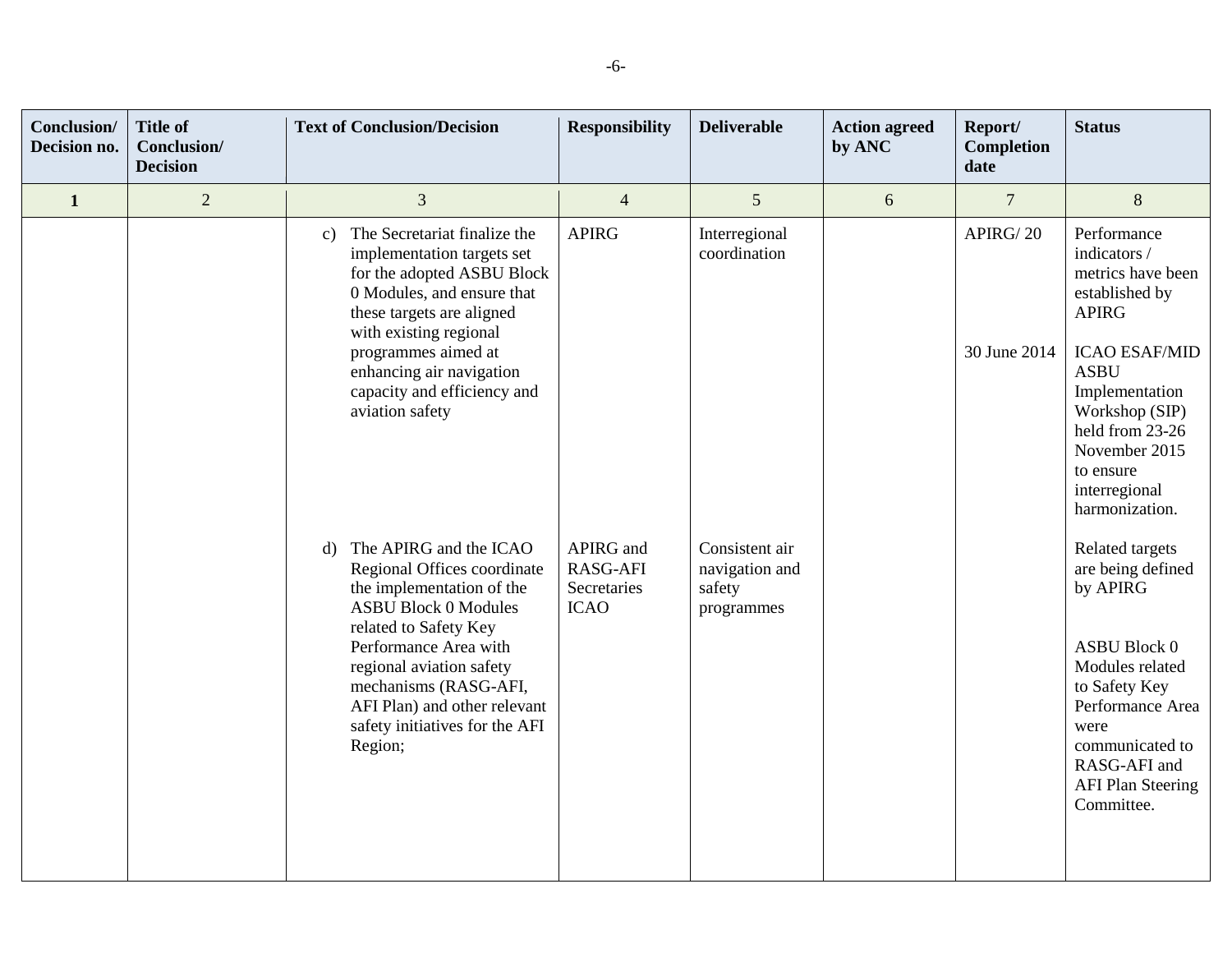| <b>Conclusion/</b><br>Decision no. | <b>Title of</b><br>Conclusion/<br><b>Decision</b> | <b>Text of Conclusion/Decision</b>                                                                                                                                                                                                                                                                                                                                                                                                                                                                     | <b>Responsibility</b>       | <b>Deliverable</b>                                                                                    | <b>Action agreed</b><br>by ANC | Report/<br>Completion<br>date | <b>Status</b>                                                                                                                                                         |
|------------------------------------|---------------------------------------------------|--------------------------------------------------------------------------------------------------------------------------------------------------------------------------------------------------------------------------------------------------------------------------------------------------------------------------------------------------------------------------------------------------------------------------------------------------------------------------------------------------------|-----------------------------|-------------------------------------------------------------------------------------------------------|--------------------------------|-------------------------------|-----------------------------------------------------------------------------------------------------------------------------------------------------------------------|
|                                    | $\overline{2}$                                    | 3                                                                                                                                                                                                                                                                                                                                                                                                                                                                                                      | 4                           | 5                                                                                                     | 6                              |                               | 8                                                                                                                                                                     |
|                                    |                                                   | ICAO continually provide<br>e)<br>capacity building through<br>workshops and seminars to<br>AFI States and regional<br>stakeholders as the needs<br>arise in the different levels<br>of ASBUs; and<br>The African Civil Aviation<br>f)<br>Commission (AFCAC),<br>Regional Economic<br><b>Communities and Financial</b><br>institutions to provide their<br>support and assist States the<br>implementation of the AFI<br>Regional Air Navigation<br><b>System Implementation</b><br><b>Action Plan</b> | <b>AFCAC</b><br><b>RECs</b> | Workshops and<br>Seminars held<br>on ASBUs<br>Implementation<br>of Air<br>Navigation Plan<br>elements |                                | APIRG/20<br>APIRG/20          | <b>ASBU</b><br>implementation is<br>included in Plans<br>developed/being<br>considered<br>between ICAO<br>and regional<br>organizations<br>(AU, AFCAC,<br>RECs, etc.) |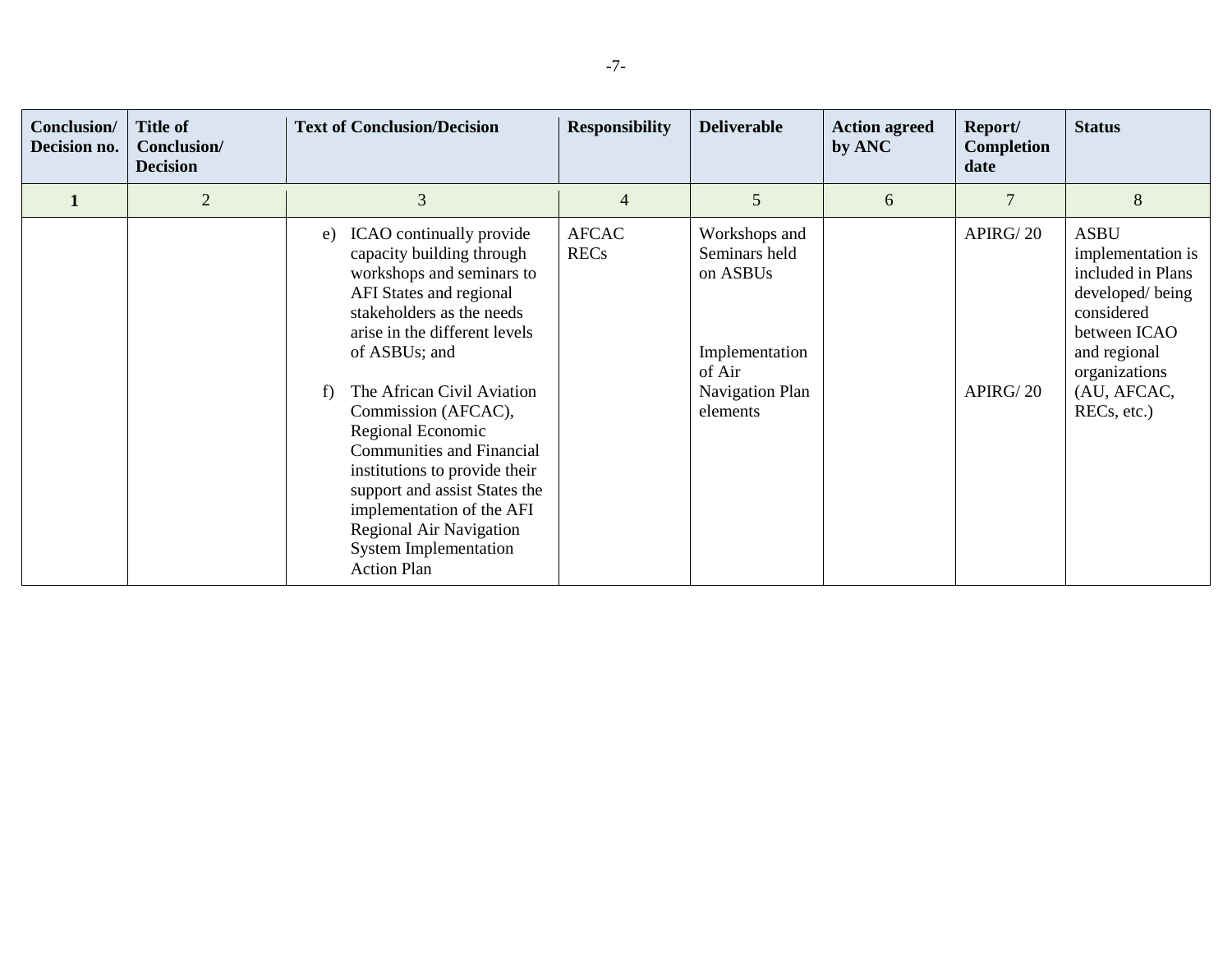| Conclusion/<br>Decision no. | <b>Title of</b><br>Conclusion/<br><b>Decision</b>                             | <b>Text of Conclusion/Decision</b>                                                                                                                                                                                                                                                                                                                                                                                                                            | <b>Responsibility</b>                                          | <b>Deliverable</b>                                                                                                                                                          | <b>Action agreed</b><br>by ANC | Report/<br>Completion<br>date           | <b>Status</b>                                                                                                                                                                                        |
|-----------------------------|-------------------------------------------------------------------------------|---------------------------------------------------------------------------------------------------------------------------------------------------------------------------------------------------------------------------------------------------------------------------------------------------------------------------------------------------------------------------------------------------------------------------------------------------------------|----------------------------------------------------------------|-----------------------------------------------------------------------------------------------------------------------------------------------------------------------------|--------------------------------|-----------------------------------------|------------------------------------------------------------------------------------------------------------------------------------------------------------------------------------------------------|
| $\mathbf{1}$                | $\overline{2}$                                                                | 3                                                                                                                                                                                                                                                                                                                                                                                                                                                             | $\overline{4}$                                                 | 5                                                                                                                                                                           | 6                              | $\overline{7}$                          | 8                                                                                                                                                                                                    |
| Conclusion<br>19/07:        | Integration of the<br><b>AFI</b> Traffic<br>Forecasting Group<br>in the APIRG | the activities of the AFI<br>a)<br><b>Traffic Forecasting Group</b><br>should be integrated in the<br>APIRG, and aligned with<br>the ICAO Aviation Data and<br>Analysis Panel (ADAP);<br>the forecasts developed by<br>b)<br>the AFI TFG should cover<br>the major traffic flows and<br>the routing areas in the AFI<br>Region, as well as other<br>planning requirements of the                                                                              | <b>ICAO</b><br><b>APIRG</b><br><b>APIRG TFG</b><br><b>ICAO</b> | <b>Traffic Forecast</b><br>activities<br>integrated in<br>APIRG and<br>aligned with<br>Global activities<br><b>Relevant Traffic</b><br>Forecast data<br>En-route<br>Service | Noted.                         | 30 June 2014<br>APIRG/20<br>31 Dec 2014 | <b>AFI</b> Traffic<br><b>Forecast Group</b><br>maintained in the<br>new APIRG<br>Structure.<br>Working<br>arrangements with<br>ICAO ATB and<br><b>ADAP</b> Panel are                                 |
|                             |                                                                               | region;<br>ICAO should implement an<br>c)<br>improved Form L (En-Route<br><b>Services Traffic Statistics</b> )<br>to accommodate specific<br>regional needs for traffic<br>analyses in a changing<br>environment; and<br>States should fully<br>$\mathbf{d}$<br>participate in the ICAO<br>Statistics Programme and<br>provide the relevant FIR<br>data identified by the AFI<br>TFG to enable the<br>development of reliable<br>forecasts for traffic flows. | <b>States</b>                                                  | <b>Statistics</b><br>available<br>Reliable<br>forecasts for<br>traffic flows                                                                                                |                                | APIRG/20                                | under<br>development.<br>Newly recruited<br>Air Transport<br><b>Regional Officer</b><br>in ESAF Regional<br>Office to<br>coordinate States'<br>inputs to the<br><b>ICAO</b> Statistics<br>Programme. |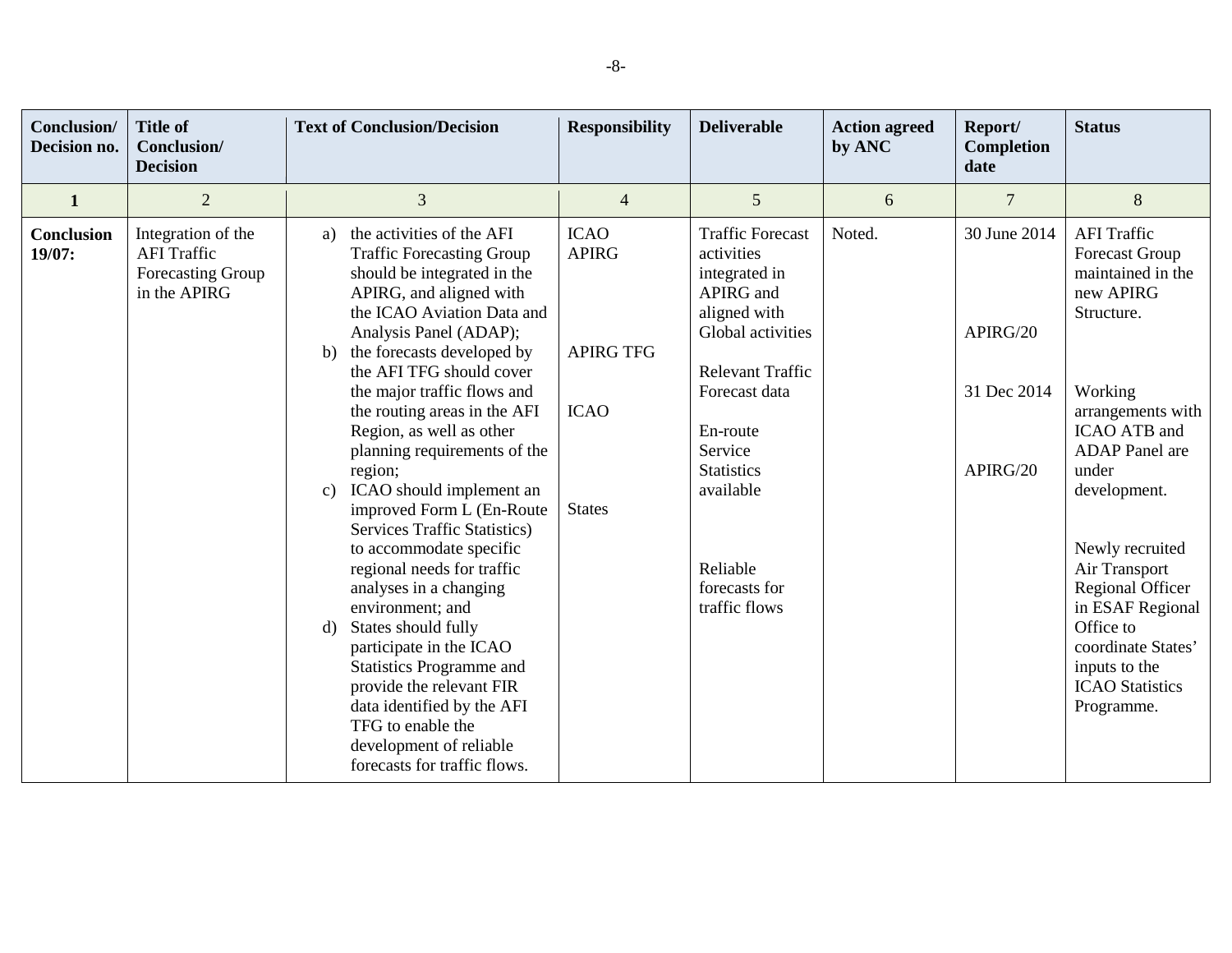| Conclusion/<br>Decision no. | <b>Title of</b><br>Conclusion/<br><b>Decision</b> | <b>Text of Conclusion/Decision</b>                                                                                                                                                                                                                                                                                                                                                                                                                                                                                                                                                                                                                                              | <b>Responsibility</b>         | <b>Deliverable</b>                                                      | <b>Action agreed</b><br>by ANC | Report/<br><b>Completion</b><br>date | <b>Status</b>                                                                                                                              |
|-----------------------------|---------------------------------------------------|---------------------------------------------------------------------------------------------------------------------------------------------------------------------------------------------------------------------------------------------------------------------------------------------------------------------------------------------------------------------------------------------------------------------------------------------------------------------------------------------------------------------------------------------------------------------------------------------------------------------------------------------------------------------------------|-------------------------------|-------------------------------------------------------------------------|--------------------------------|--------------------------------------|--------------------------------------------------------------------------------------------------------------------------------------------|
| 1                           | $\overline{2}$                                    | 3                                                                                                                                                                                                                                                                                                                                                                                                                                                                                                                                                                                                                                                                               | $\overline{4}$                | 5                                                                       | 6                              | $\overline{7}$                       | 8                                                                                                                                          |
| Conclusion<br>19/08:        | Aerodrome<br><b>Inspector Training</b>            | That:<br>States wishing to get ICAO<br>a)<br>training (Integrated Safety<br>Management Course,<br>Aerodrome Inspector's Courses<br>and Aerodromes Certification<br>Course) should send requests to<br>ICAO Regional Offices, and<br>where possible coordinate such<br>requests with other States for<br>Region-wide benefit, and that<br>when such courses are<br>organized, States should include<br>participants from the<br>"Regulator", "Aerodrome<br>Operator" and "Airline<br>Operators"; and<br><b>Regional Safety Oversight</b><br>b)<br>Organizations (RSOOs) which<br>have developed Aerodrome<br><b>Inspector Training Systems</b><br>should share them with others. | <b>States</b><br><b>RSOOs</b> | Training needs<br>Aerodrome<br>Inspectors<br>Training<br>Systems shared | Noted.                         | APIRG/20<br>APIRG/20                 | The course is not<br>yet available<br>None of existing<br>RSOOs has<br>developed<br>Aerodrome<br><b>Inspector Training</b><br>to be shared |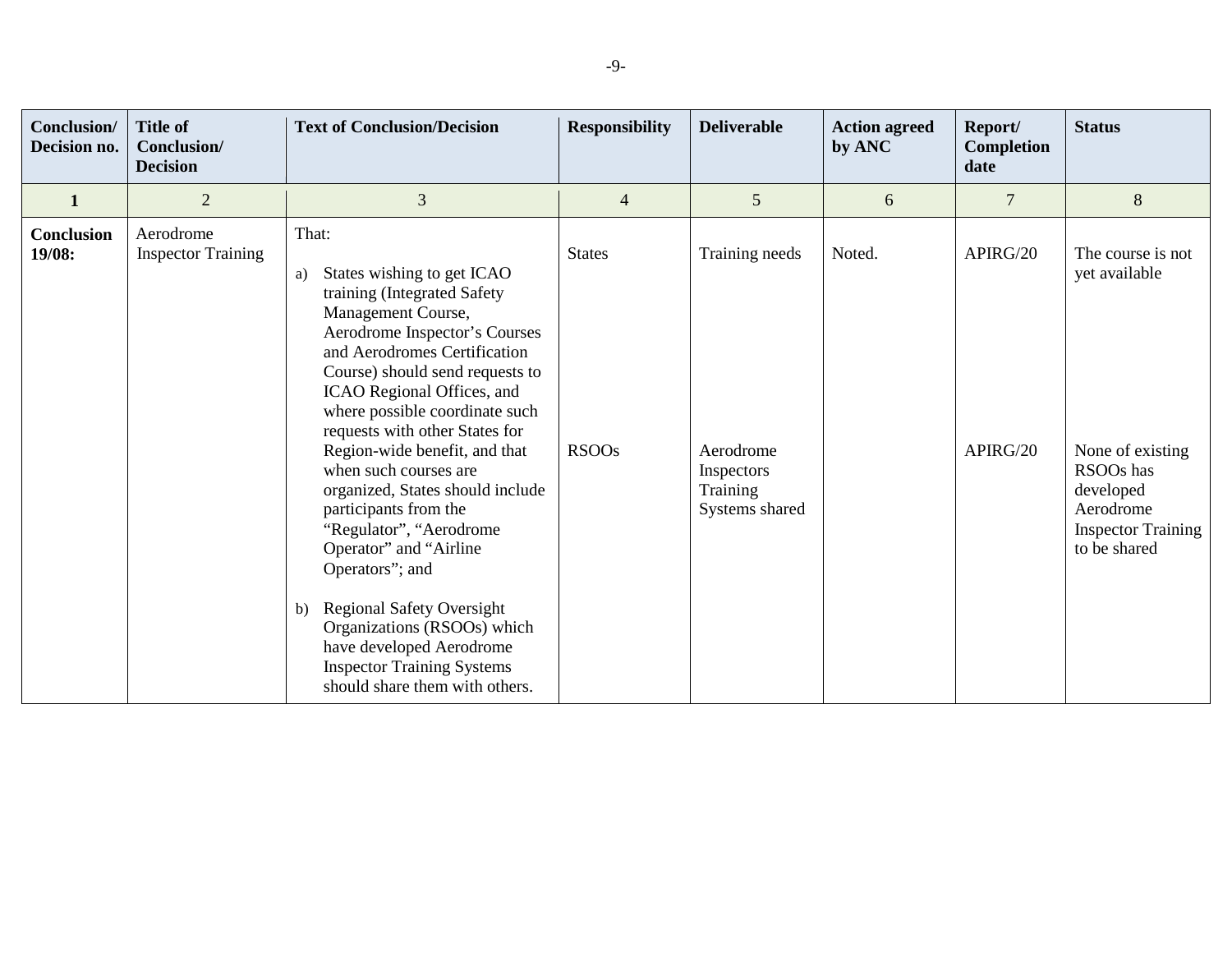| Conclusion/<br>Decision no. | <b>Title of</b><br>Conclusion/<br><b>Decision</b>                  | <b>Text of Conclusion/Decision</b>                                                                                                                                                                                                                                                                                                                  | <b>Responsibility</b> | <b>Deliverable</b>                                      | <b>Action agreed</b><br>by ANC                                                                                                                                    | Report/<br>Completion<br>date | <b>Status</b>                                                                                                   |
|-----------------------------|--------------------------------------------------------------------|-----------------------------------------------------------------------------------------------------------------------------------------------------------------------------------------------------------------------------------------------------------------------------------------------------------------------------------------------------|-----------------------|---------------------------------------------------------|-------------------------------------------------------------------------------------------------------------------------------------------------------------------|-------------------------------|-----------------------------------------------------------------------------------------------------------------|
|                             | $\overline{2}$                                                     | 3                                                                                                                                                                                                                                                                                                                                                   | $\overline{4}$        | 5                                                       | 6                                                                                                                                                                 | $\overline{7}$                | 8                                                                                                               |
| <b>Conclusion</b><br>19/09: | ANP List of<br>International<br>Aerodromes                         | That ICAO should, where it has<br>obtained official communication<br>from the States, proceed with the<br>amendment of the Air Navigation<br>Plan (Doc 7474 Vol. I, AFI Basic<br>$AND$ ) – List of International<br>Aerodromes, in accordance with the<br>procedure for amendment approved<br>by the Council of ICAO.                               | <b>ICAO ROS</b>       | List of<br>International<br>Aerodromes<br>kept current  | Noted.                                                                                                                                                            |                               | Amendment<br>proposals<br>received from<br>States to be<br>processed and<br>reflected in the<br>new eANP format |
| <b>Conclusion</b><br>19/10: | <b>Universal Safety</b><br>Oversight Audit<br>Programme<br>(USOAP) | That:<br>a) In order to realize improved high<br>effective implementation (EI) of<br>the various Critical Elements,<br>States should ensure aerodrome<br>inspectors are adequately trained,<br>including on-the-job training,<br>specialized training, refresher<br>training etc., to effectively<br>perform all the safety oversight<br>functions; | <b>States</b>         | Enhanced<br>aerodrome<br>safety oversight<br>capability | The Secretariat<br>ensures that the<br>APIRG is aware<br>of the<br>forthcoming<br>PANS-<br>Aerodromes and<br>its content<br>regarding<br>aeronautical<br>Studies. |                               | Not implemented.<br>Training courses<br>are not available                                                       |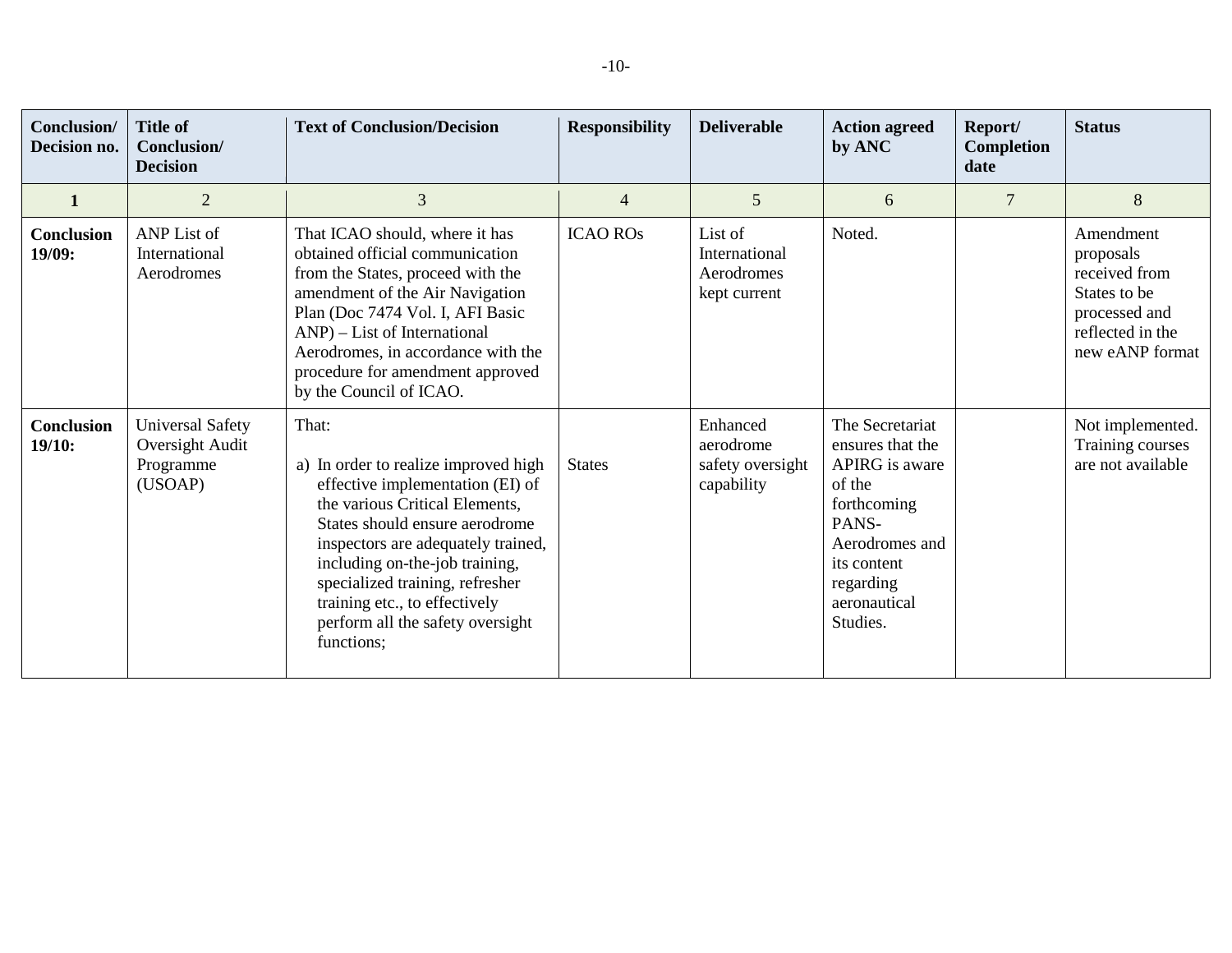| Conclusion/<br>Decision no. | <b>Title of</b><br>Conclusion/<br><b>Decision</b> | <b>Text of Conclusion/Decision</b>                                                                                                                                                                                                                                                                                                                                                                                                                                                                                                                                       | <b>Responsibility</b>        | <b>Deliverable</b>                                                                                      | <b>Action agreed</b><br>by ANC | Report/<br>Completion<br>date | <b>Status</b>                                                                                                                                            |
|-----------------------------|---------------------------------------------------|--------------------------------------------------------------------------------------------------------------------------------------------------------------------------------------------------------------------------------------------------------------------------------------------------------------------------------------------------------------------------------------------------------------------------------------------------------------------------------------------------------------------------------------------------------------------------|------------------------------|---------------------------------------------------------------------------------------------------------|--------------------------------|-------------------------------|----------------------------------------------------------------------------------------------------------------------------------------------------------|
| $\mathbf{1}$                | $\overline{2}$                                    | $\mathfrak{Z}$                                                                                                                                                                                                                                                                                                                                                                                                                                                                                                                                                           | $\overline{4}$               | 5                                                                                                       | 6                              | $\overline{7}$                | 8                                                                                                                                                        |
|                             |                                                   | b) In some AFI States, where<br>several aerodrome operator<br>responsibilities are shared among<br>several entities, the concerned<br>States should identify and clearly<br>designate which entity shall be<br>certified and shall hold that<br>certification on behalf of all the<br>others and shall therefore have<br>accountability on the activities of<br>all the other entities; and<br>c) ICAO should consider publishing<br>for the use by States technical<br>guidance material on the conduct<br>of aeronautical studies and the<br>use of the results of the | <b>States</b><br><b>ICAO</b> | Accountability<br>for aerodrome<br>certification<br>Technical<br>guidance on<br>aeronautical<br>studies |                                |                               | <b>ICAO</b> Regional<br>Offices have<br>received no<br>feedback from<br><b>States</b><br>DOC 9981-<br>PANS-<br>Aerodromes<br>developed by<br><b>ICAO</b> |
|                             |                                                   | aeronautical studies for the<br>evaluation of requests for<br>exemptions.                                                                                                                                                                                                                                                                                                                                                                                                                                                                                                |                              |                                                                                                         |                                |                               |                                                                                                                                                          |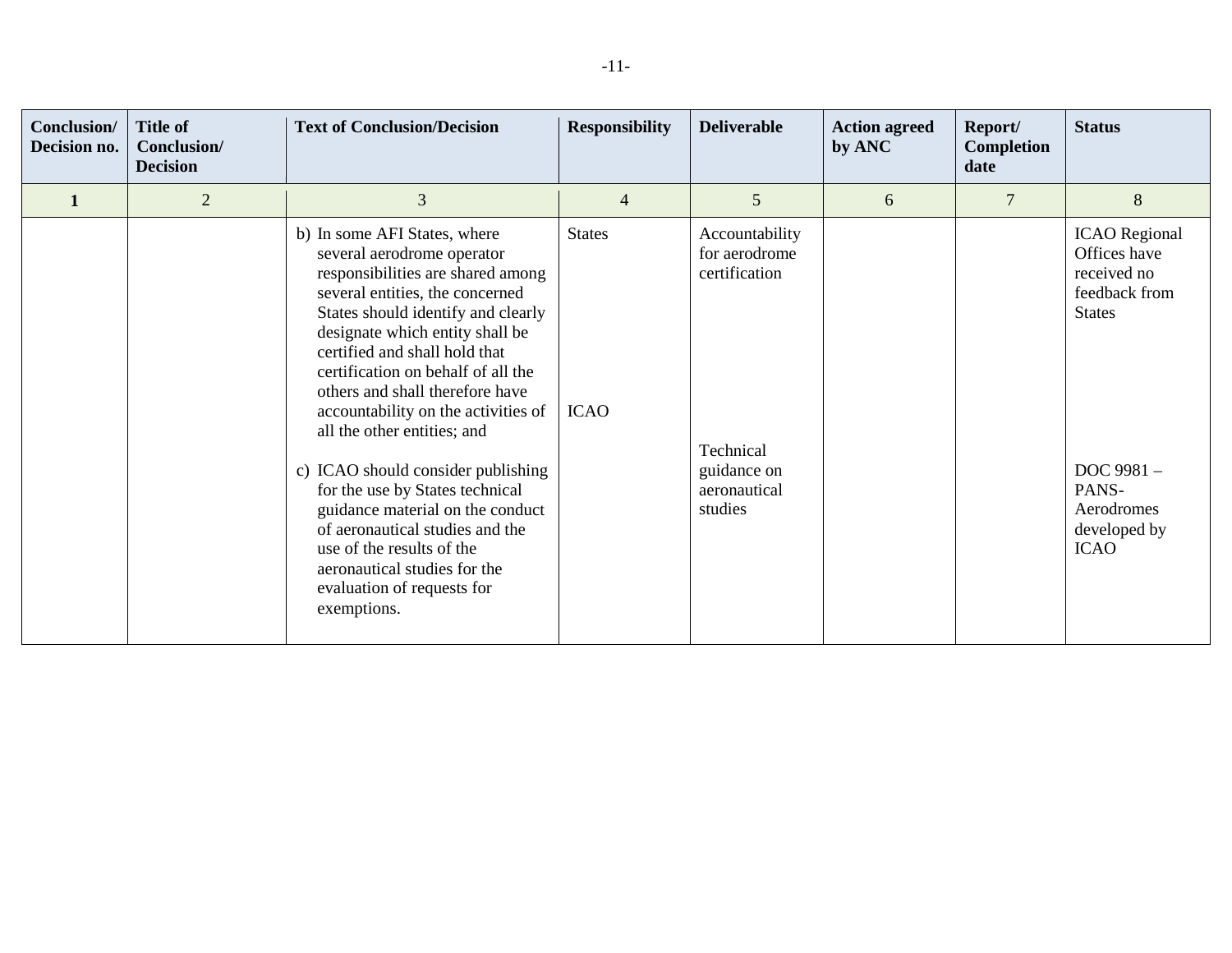| Conclusion/<br>Decision no. | <b>Title of</b><br>Conclusion/<br><b>Decision</b> | <b>Text of Conclusion/Decision</b>                                                                                                                                                                                                                                                                                                     | <b>Responsibility</b>          | <b>Deliverable</b>                                                                                           | <b>Action agreed</b><br>by ANC | Report/<br>Completion<br>date | <b>Status</b>                                                                                                                                                            |
|-----------------------------|---------------------------------------------------|----------------------------------------------------------------------------------------------------------------------------------------------------------------------------------------------------------------------------------------------------------------------------------------------------------------------------------------|--------------------------------|--------------------------------------------------------------------------------------------------------------|--------------------------------|-------------------------------|--------------------------------------------------------------------------------------------------------------------------------------------------------------------------|
| 1                           | $\overline{2}$                                    | 3                                                                                                                                                                                                                                                                                                                                      | $\overline{4}$                 | 5                                                                                                            | 6                              | $\overline{7}$                | 8                                                                                                                                                                        |
| Conclusion<br>19/11:        | <b>Runway Safety</b><br>Programmes                | That:<br>States, which have not yet done<br>a)<br>so, establish Runway Safety<br>Teams (RSTs) at all<br>international aerodromes; and<br>The RSTs established should be<br>b)<br>appropriately mandated to<br>monitor the runway incursion<br>and excursion incidents and<br>accidents and propose mitigation<br>measures proactively. | <b>States</b><br><b>States</b> | Establishment<br>of Runway<br><b>Safety Teams</b><br>Monitoring of<br>Runway<br>incursions and<br>excursions | Noted.                         | APIRG/20<br>APIRG/20          | Two RS Go-<br>Teams established<br>Very few RSTs<br>established<br><b>Established RSTs</b><br>were requested to<br><b>Monitor Runway</b><br>incursions and<br>excursions |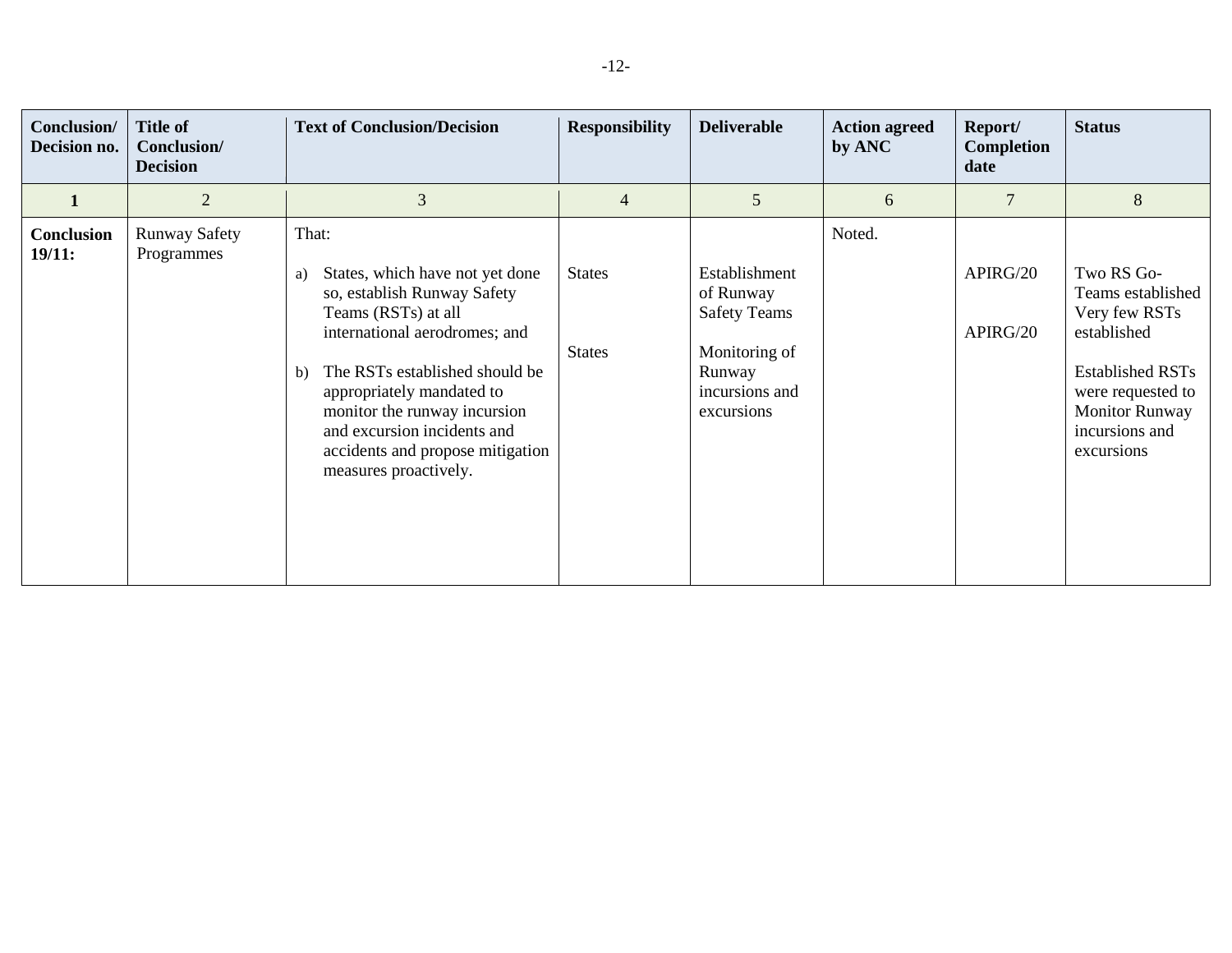| Conclusion/<br>Decision no. | <b>Title of</b><br>Conclusion/<br><b>Decision</b> | <b>Text of Conclusion/Decision</b>                                                                                                                                                                                                                                                                                                                                                                                 | <b>Responsibility</b> | <b>Deliverable</b>                                  | <b>Action agreed</b><br>by ANC | Report/<br>Completion<br>date | <b>Status</b>                                                                                                                                                                                     |
|-----------------------------|---------------------------------------------------|--------------------------------------------------------------------------------------------------------------------------------------------------------------------------------------------------------------------------------------------------------------------------------------------------------------------------------------------------------------------------------------------------------------------|-----------------------|-----------------------------------------------------|--------------------------------|-------------------------------|---------------------------------------------------------------------------------------------------------------------------------------------------------------------------------------------------|
|                             | $\overline{2}$                                    | 3                                                                                                                                                                                                                                                                                                                                                                                                                  | $\overline{4}$        | 5                                                   | 6                              | 7                             | 8                                                                                                                                                                                                 |
| Conclusion<br>19/12:        | <b>ICAO-ACI APEX</b><br>Programme                 | That States:<br>Support the use of the APEX in $\vert$<br>a)<br>Safety Programme at<br>aerodromes in the AFI region;<br>Encourage airport operators to<br>b)<br>approach ACI for assistance<br>through the APEX in Safety<br>Programme; and to recommend<br>aerodrome operators in the AFI<br>region to participate in the<br><b>APEX Safety Reviews</b><br>Programme and share relevant<br>information on safety; | <b>States</b>         | Effective<br>implementation<br>of APEX<br>Programme | Noted.                         | APIRG/20                      | <b>Some States</b><br>provided experts<br>to support APEX<br>programme<br>A limited number<br>of Airports<br>requested for<br><b>APEX</b> visits<br>No feedback<br>received from<br><b>States</b> |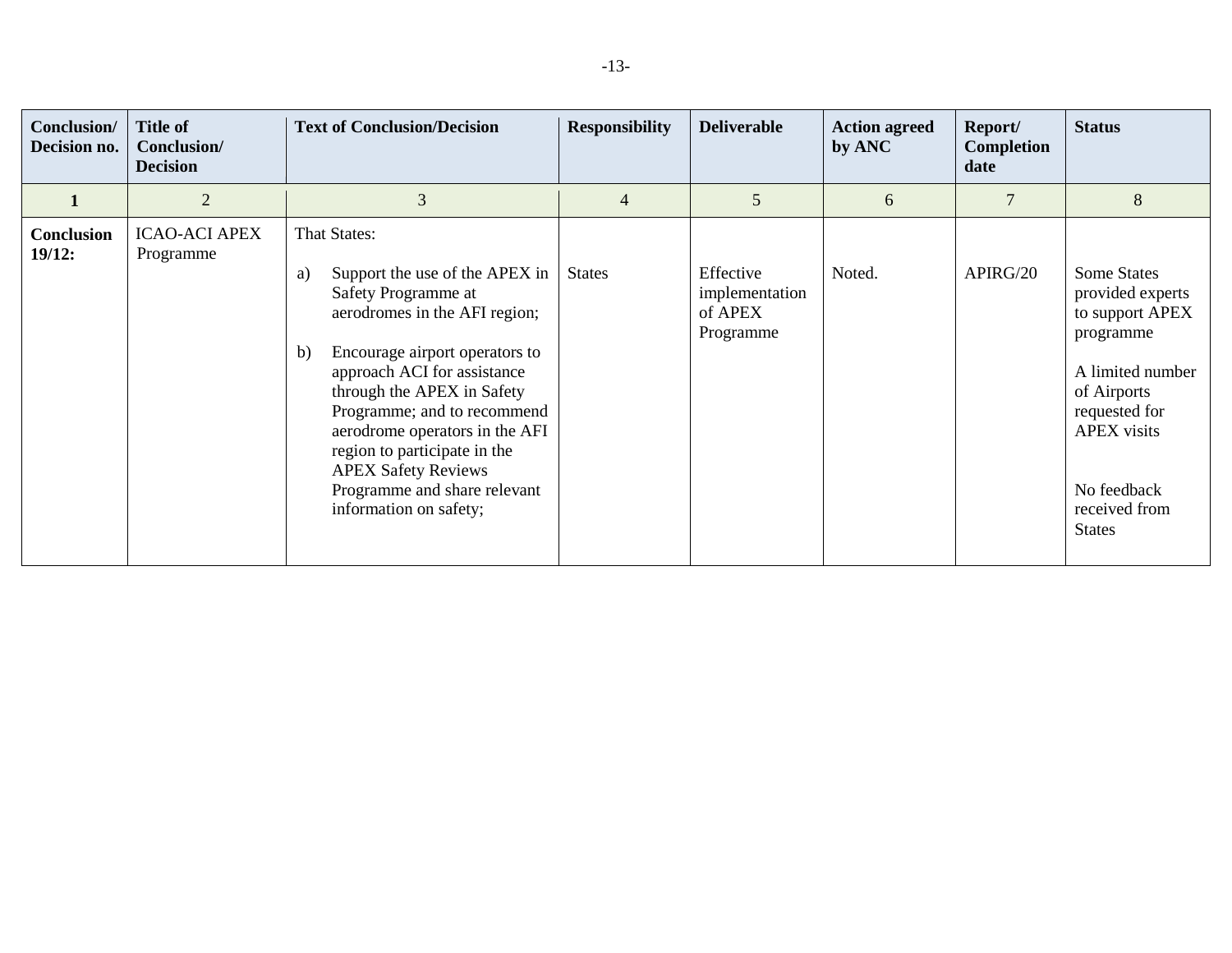| Conclusion/<br>Decision no. | <b>Title of</b><br>Conclusion/<br><b>Decision</b> | <b>Text of Conclusion/Decision</b>                                                                                                                                                                                | <b>Responsibility</b> | <b>Deliverable</b> | <b>Action agreed</b><br>by ANC | Report/<br>Completion<br>date | <b>Status</b> |
|-----------------------------|---------------------------------------------------|-------------------------------------------------------------------------------------------------------------------------------------------------------------------------------------------------------------------|-----------------------|--------------------|--------------------------------|-------------------------------|---------------|
|                             | $\overline{2}$                                    | 3                                                                                                                                                                                                                 | $\overline{4}$        | 5                  | 6                              | 7                             | 8             |
|                             |                                                   | c) In the framework of APEX<br>Programme, encourage the<br>pooling of experts of States to<br>carry out aerodrome<br>certification audits, given the<br>lack of human resource<br>capacity at the national level; |                       |                    |                                |                               |               |
|                             |                                                   | d) Encourage the sharing of<br>experiences among ICAO<br>States, COSCAP Projects ans<br>RSOOs; and<br>e) Encourage the participation of<br>these Organizations in the                                             |                       |                    |                                |                               |               |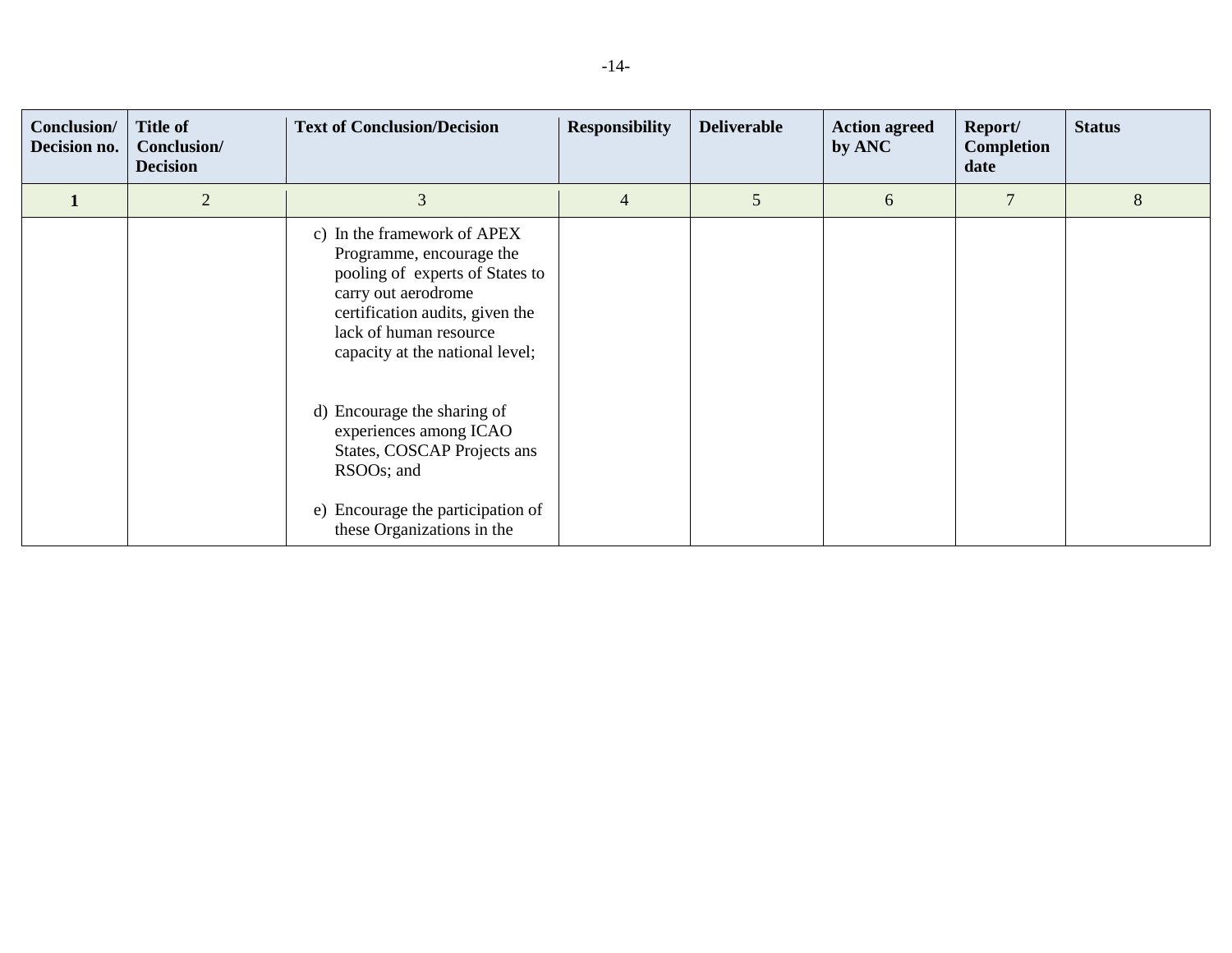| Conclusion/<br>Decision no. | <b>Title of</b><br>Conclusion/<br><b>Decision</b>   | <b>Text of Conclusion/Decision</b>                                                                                                                                                                                                                                                                                                                                                                                                                                                                                                                                                                                                                                                | <b>Responsibility</b> | <b>Deliverable</b>                                                                        | <b>Action agreed</b><br>by ANC | Report/<br>Completion<br>date | <b>Status</b>                                                                      |
|-----------------------------|-----------------------------------------------------|-----------------------------------------------------------------------------------------------------------------------------------------------------------------------------------------------------------------------------------------------------------------------------------------------------------------------------------------------------------------------------------------------------------------------------------------------------------------------------------------------------------------------------------------------------------------------------------------------------------------------------------------------------------------------------------|-----------------------|-------------------------------------------------------------------------------------------|--------------------------------|-------------------------------|------------------------------------------------------------------------------------|
| $\mathbf{1}$                | 2                                                   | 3                                                                                                                                                                                                                                                                                                                                                                                                                                                                                                                                                                                                                                                                                 | $\overline{4}$        | 5                                                                                         | 6                              | $\overline{7}$                | 8                                                                                  |
| Conclusion<br>19/13:        | Implementation of<br>Air Traffic Control<br>Service | That,<br>by 26 June 2014, AFI States that<br>have not already done so, establish<br>Class A airspace in accordance with<br>Section 2.6 of Annex 11 to the<br>Chicago Convention, and implement<br>air traffic control service in the<br>lower airspace as follows:<br>establish Class A airspace above<br>a)<br>FL145 for all ATS routes<br>referred to in Table ATS 1 of<br>the AFI Air Navigation Plan<br>(Doc 7474) as amended;<br>establish Class A airspace above<br>b)<br>Flight Level 195 elsewhere<br>within the FIR; and<br>Implement effective and<br>c)<br>sustained air traffic control<br>service in all terminal control<br>areas (TMA) and control zones<br>(CTR). | <b>States</b>         | <b>Effective ATC</b><br>service for en-<br>route, terminal<br>and aerodrome<br>operations | Noted.                         | 30 June 2014                  | Survey to be<br>conducted on<br>status of<br>implementation of<br>this conclusion. |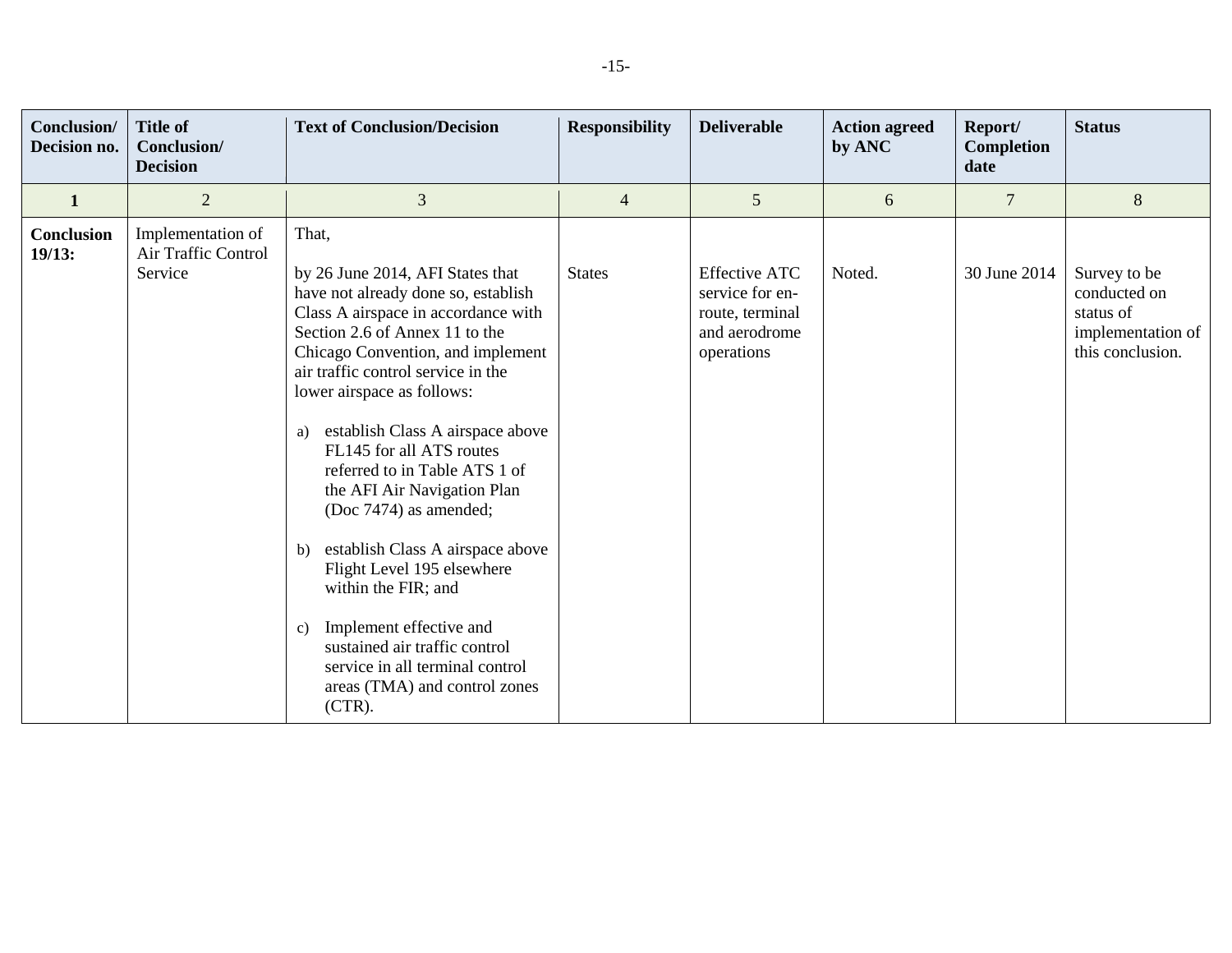| <b>Conclusion</b> /<br>Decision no. | <b>Title of</b><br>Conclusion/<br><b>Decision</b>                                                   | <b>Text of Conclusion/Decision</b>                                                                                                                                                                                                                                                                                                                                                             | <b>Responsibility</b>         | <b>Deliverable</b>                                                | <b>Action agreed</b><br>by ANC | Report/<br>Completion<br>date | <b>Status</b>                                                                     |
|-------------------------------------|-----------------------------------------------------------------------------------------------------|------------------------------------------------------------------------------------------------------------------------------------------------------------------------------------------------------------------------------------------------------------------------------------------------------------------------------------------------------------------------------------------------|-------------------------------|-------------------------------------------------------------------|--------------------------------|-------------------------------|-----------------------------------------------------------------------------------|
|                                     | $\overline{2}$                                                                                      | 3                                                                                                                                                                                                                                                                                                                                                                                              | $\overline{4}$                | 5                                                                 | 6                              | 7                             | 8                                                                                 |
| <b>Decision</b><br>19/14:           | Establishment of the<br><b>AFI SSR Code</b><br>Allocation and<br>Assignment<br><b>Working Group</b> | That, the AFI SSR Code Allocation<br>and Assignment Working Group<br>(ASCAA WG) be established with<br>the terms of reference as at<br>Appendix 3.2B to this report, to<br>review and update the AFI SSR<br>Code Allotment Plan and code<br>assignment principles.                                                                                                                             | <b>APIRG</b>                  | Review and<br>update of SSR<br>Code Allotment<br>Plan             | Noted.                         | APIRG/20                      | Related activities<br>are included in the<br><b>APIRG</b> work<br>programme.      |
| <b>Conclusion</b><br>19/15:         | <b>AFI ATS Route</b><br>Catalogue (AARC)                                                            | That, in order to facilitate the review<br>and implementation of user ATS<br>route requirements:<br>the AARC Template is revised<br>a)<br>as at Appendix 3.2D to this<br>report; and<br>AFI States and concerned<br>b)<br>international organizations be<br>urged to review the Catalogue<br>every $six(6)$ months (January<br>and July), note developments,<br>and take action as applicable. | <b>APIRG</b><br><b>States</b> | <b>AARC</b><br>Template<br>amended<br><b>AARC</b> kept<br>current | Noted.                         | Done<br>APIRG/20              | APIRG/20 will be<br>updated on<br>progress made on<br><b>AARC</b><br>development. |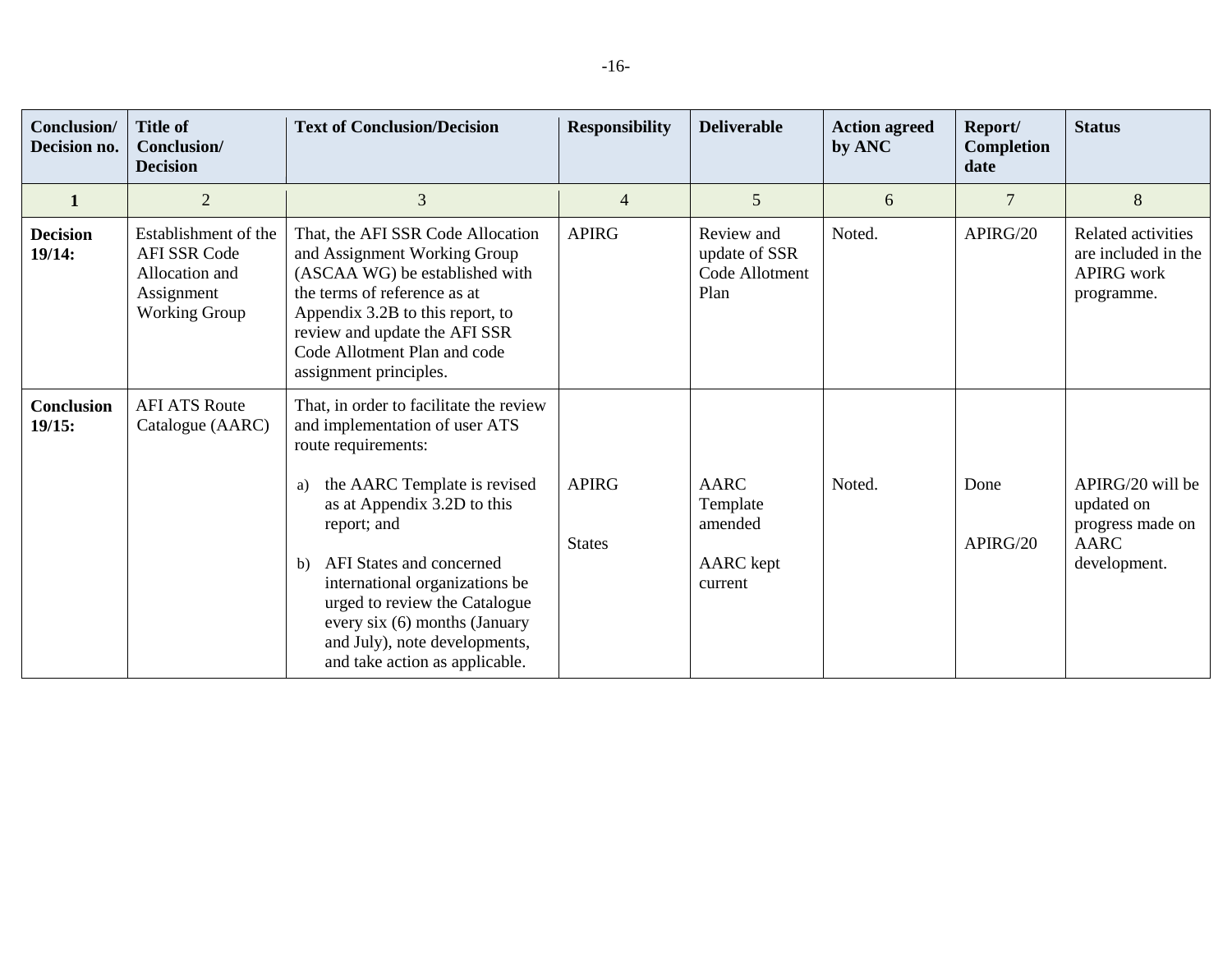| Conclusion/<br>Decision no. | <b>Title of</b><br>Conclusion/<br><b>Decision</b>                                                                        | <b>Text of Conclusion/Decision</b>                                                                                                                                                                                                                                                                                                                                                                                                                                                                                                                                                                                                                                                                                                                                                                         | <b>Responsibility</b> | <b>Deliverable</b>                                                                                                                                                               | <b>Action agreed</b><br>by ANC | Report/<br>Completion<br>date             | <b>Status</b>                                                                                 |
|-----------------------------|--------------------------------------------------------------------------------------------------------------------------|------------------------------------------------------------------------------------------------------------------------------------------------------------------------------------------------------------------------------------------------------------------------------------------------------------------------------------------------------------------------------------------------------------------------------------------------------------------------------------------------------------------------------------------------------------------------------------------------------------------------------------------------------------------------------------------------------------------------------------------------------------------------------------------------------------|-----------------------|----------------------------------------------------------------------------------------------------------------------------------------------------------------------------------|--------------------------------|-------------------------------------------|-----------------------------------------------------------------------------------------------|
| 1                           | $\overline{2}$                                                                                                           | 3                                                                                                                                                                                                                                                                                                                                                                                                                                                                                                                                                                                                                                                                                                                                                                                                          | $\overline{4}$        | 5                                                                                                                                                                                | 6                              | $\overline{7}$                            | $8\,$                                                                                         |
| <b>Decision</b><br>19/16:   | Reactivation and<br>Review of the<br>Terms of Reference<br>of CNS/ATM<br>Implementation<br>Coordination<br>Groups (ICGs) | That, in order to facilitate<br>coordination in the planning and<br>implementation of CNS systems for<br>ATM, as well as the harmonized<br>implementation of ATM<br>performance improvements:<br>the Implementation<br>a)<br>Coordination Groups (ICGs) as<br>established in the AFI<br><b>CNS/ATM</b> Implementation Plan<br>(Doc 003) be reactivated;<br>the activities of the ICGs be<br>b)<br>expanded to include ATM<br>coordination tasks that had been<br>carried out in informal ATM<br><b>Coordination Meetings;</b><br>the number and alignment of the<br>$\mathbf{c})$<br>ICGs take into consideration the<br>added tasks, in particular those<br>that are sub-regional in nature;<br>and<br>the terms of reference of the<br>$\rm d$<br>ICGs be revised as at Appendix<br>3.2E to this report. | <b>APIRG</b>          | Functional<br>Implementation<br>Coordination<br>Groups<br>Coordinated<br>implementation<br>of ATM<br>performance<br>improvements<br><b>ICGs Revised</b><br>terms of<br>reference | Noted.                         | Done<br>APIRG/20<br>for b) and c)<br>Done | ICG activities are<br>included in the<br>work programme<br>established by the<br>Secretariat. |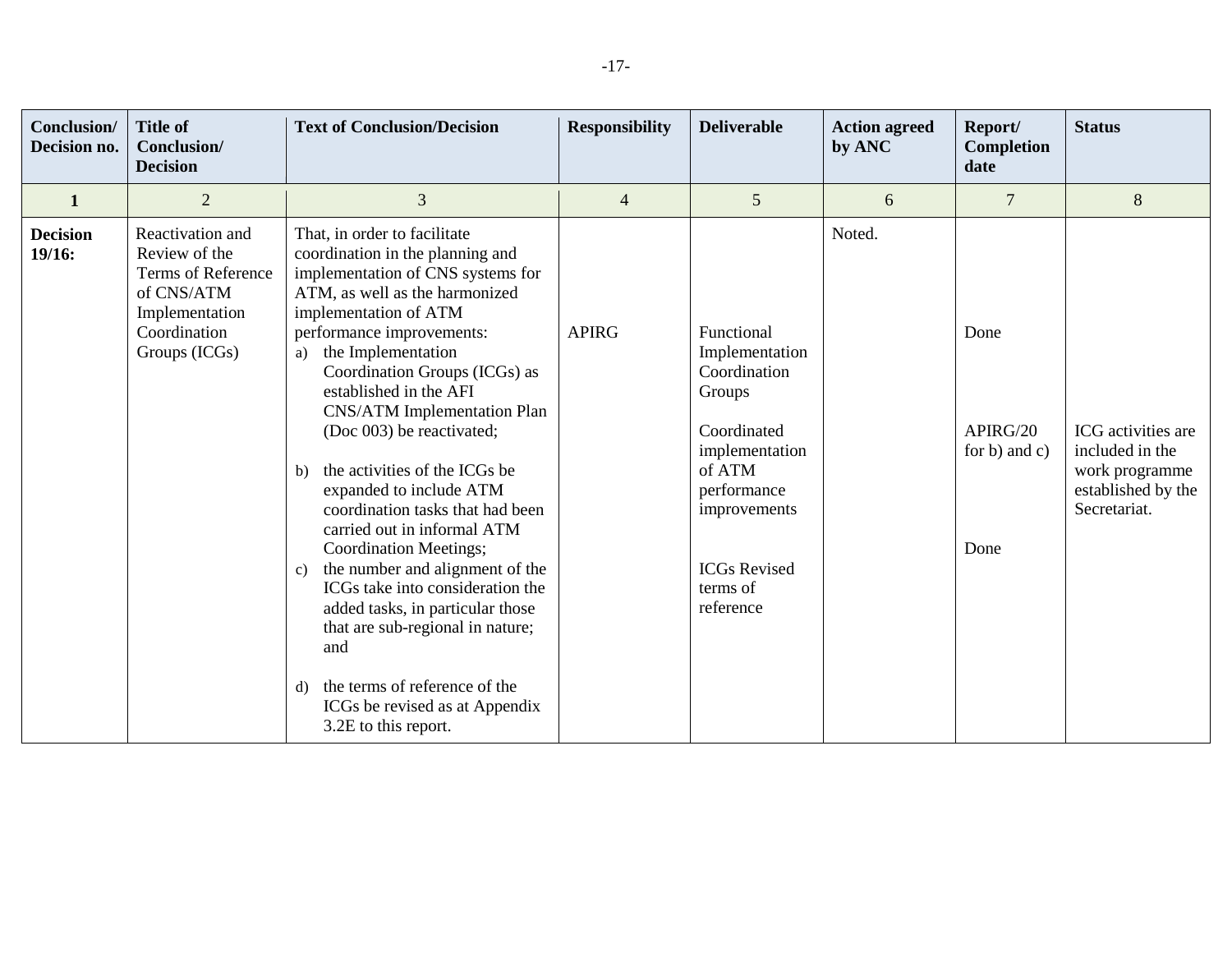| Conclusion/<br>Decision no. | <b>Title of</b><br>Conclusion/<br><b>Decision</b>         | <b>Text of Conclusion/Decision</b>                                                                                                                                                                                                                                                                                                                                                                                                          | <b>Responsibility</b> | <b>Deliverable</b>                                            | <b>Action agreed</b><br>by ANC | Report/<br><b>Completion</b><br>date | <b>Status</b>                                                                                                                                                                                                                                                                                                                                 |
|-----------------------------|-----------------------------------------------------------|---------------------------------------------------------------------------------------------------------------------------------------------------------------------------------------------------------------------------------------------------------------------------------------------------------------------------------------------------------------------------------------------------------------------------------------------|-----------------------|---------------------------------------------------------------|--------------------------------|--------------------------------------|-----------------------------------------------------------------------------------------------------------------------------------------------------------------------------------------------------------------------------------------------------------------------------------------------------------------------------------------------|
| $\mathbf{1}$                | $\overline{2}$                                            | 3                                                                                                                                                                                                                                                                                                                                                                                                                                           | $\overline{4}$        | 5                                                             | 6                              | $\overline{7}$                       | 8                                                                                                                                                                                                                                                                                                                                             |
| Conclusion<br>19/17:        | <b>AFI</b> Flight<br>Procedure<br>Programme (AFI-<br>FPP) | That:<br>AFI States be invited to:<br>a)<br>indicate their needs for PBN<br>$i$ ).<br>procedure design to the AFI<br>FPP as soon as possible,<br>noting that the deadline in<br>the State Letter Ref.: AN<br>11/45.2.1-13/18 dated 28<br>February 2013 from the<br>Secretary General of ICAO<br>has long elapsed; and<br>ii).<br>participate actively in the<br>AFI-FPP activities by<br>providing financial and/or<br>in-kind support; and | <b>States</b>         | Determination<br>of PBN needs<br>Support to AFI<br><b>FPP</b> | Noted.                         | 2014<br>2014                         | A reminder letter<br>to be send to<br>States by<br><b>RO/ATM</b><br><b>Invitation</b> letter<br>$ref 2014-T1/32-$<br>0075, 6 February<br>$2014$ ) to a<br>preparatory<br>session $(24-25)$<br>March 2014), sent<br>by Dakar Office<br><b>ICAORD</b> to<br>States that<br>indicated an<br>interest to the<br>services provided<br>by the AFPP. |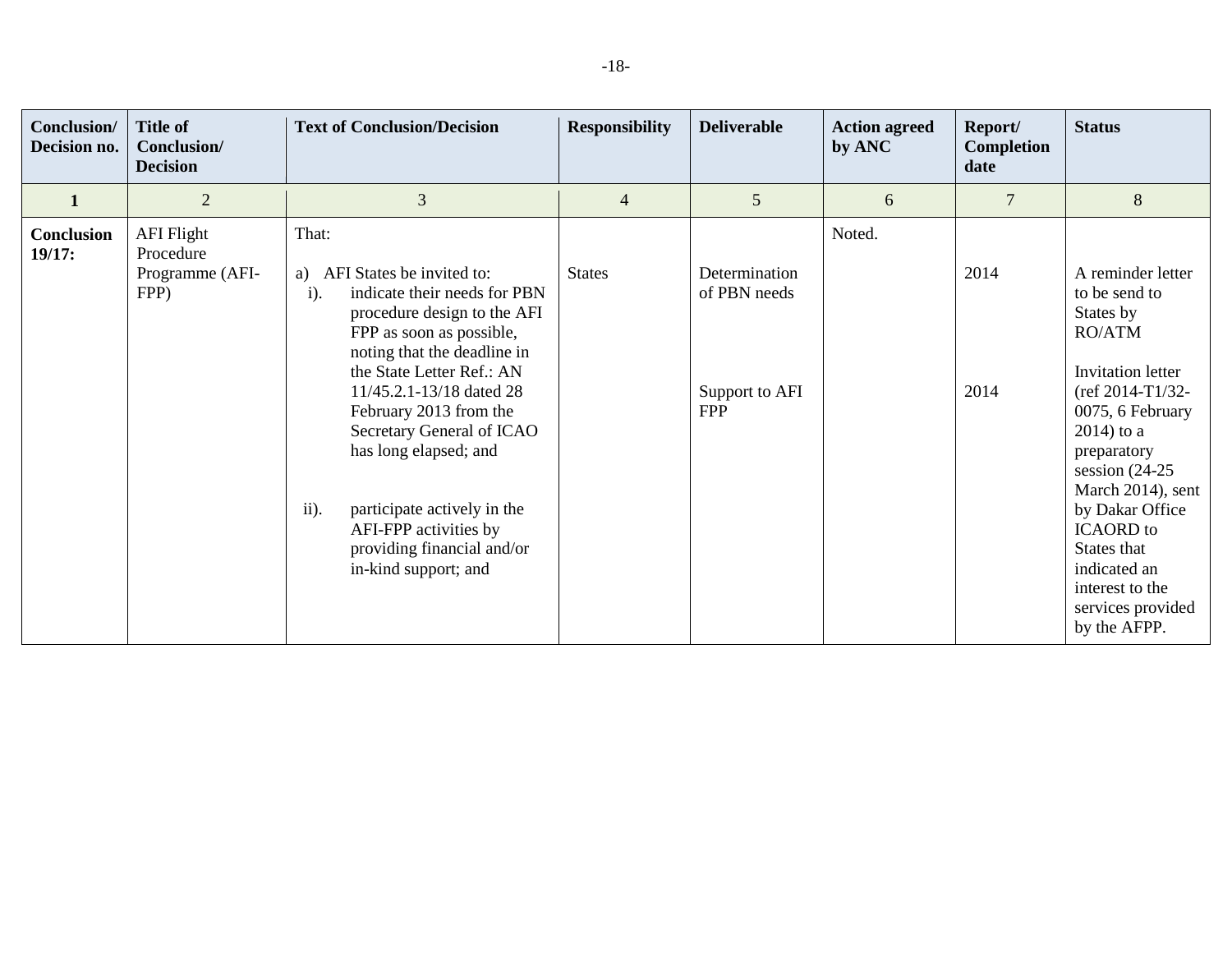| Conclusion/<br>Decision no. | <b>Title of</b><br>Conclusion/<br><b>Decision</b> | <b>Text of Conclusion/Decision</b>                                                                                                     | <b>Responsibility</b>       | <b>Deliverable</b>                          | <b>Action agreed</b><br>by ANC | Report/<br>Completion<br>date | <b>Status</b>                                                                                                                                                                                                                                                                                                                                                                                                            |
|-----------------------------|---------------------------------------------------|----------------------------------------------------------------------------------------------------------------------------------------|-----------------------------|---------------------------------------------|--------------------------------|-------------------------------|--------------------------------------------------------------------------------------------------------------------------------------------------------------------------------------------------------------------------------------------------------------------------------------------------------------------------------------------------------------------------------------------------------------------------|
| $\mathbf{1}$                | $\overline{2}$                                    | 3                                                                                                                                      | $\overline{4}$              | 5                                           | 6                              | $\overline{7}$                | $\,8\,$                                                                                                                                                                                                                                                                                                                                                                                                                  |
|                             |                                                   | the Secretariat follows up on<br>b)<br>State responses relating to State<br>Letter Ref.: AN 11/45.2.1-13/18<br>dated 28 February 2013. | <b>APIRG</b><br>Secretariat | Level of<br>participation in<br>the AFI FPP |                                | 30 March<br>2014              | Two meetings<br>held in 2014<br>Meeting in<br>WACAF in<br>March and ESAF<br>in May as<br>reflected in our<br>W/Program<br>1) Invitation letter<br>$ref 2014-T1/32-$<br>0073, 4 February<br>$2014$ ) to a<br>seminar $(26-28)$<br>March 2014) on<br><b>AFPP</b><br>implementation,<br>2) 20 States<br>adhered to the<br>AFPP, during AFI<br><b>Aviation Safety</b><br>Symposium, 27-<br>28 May 2015 in<br>Dakar, Senegal. |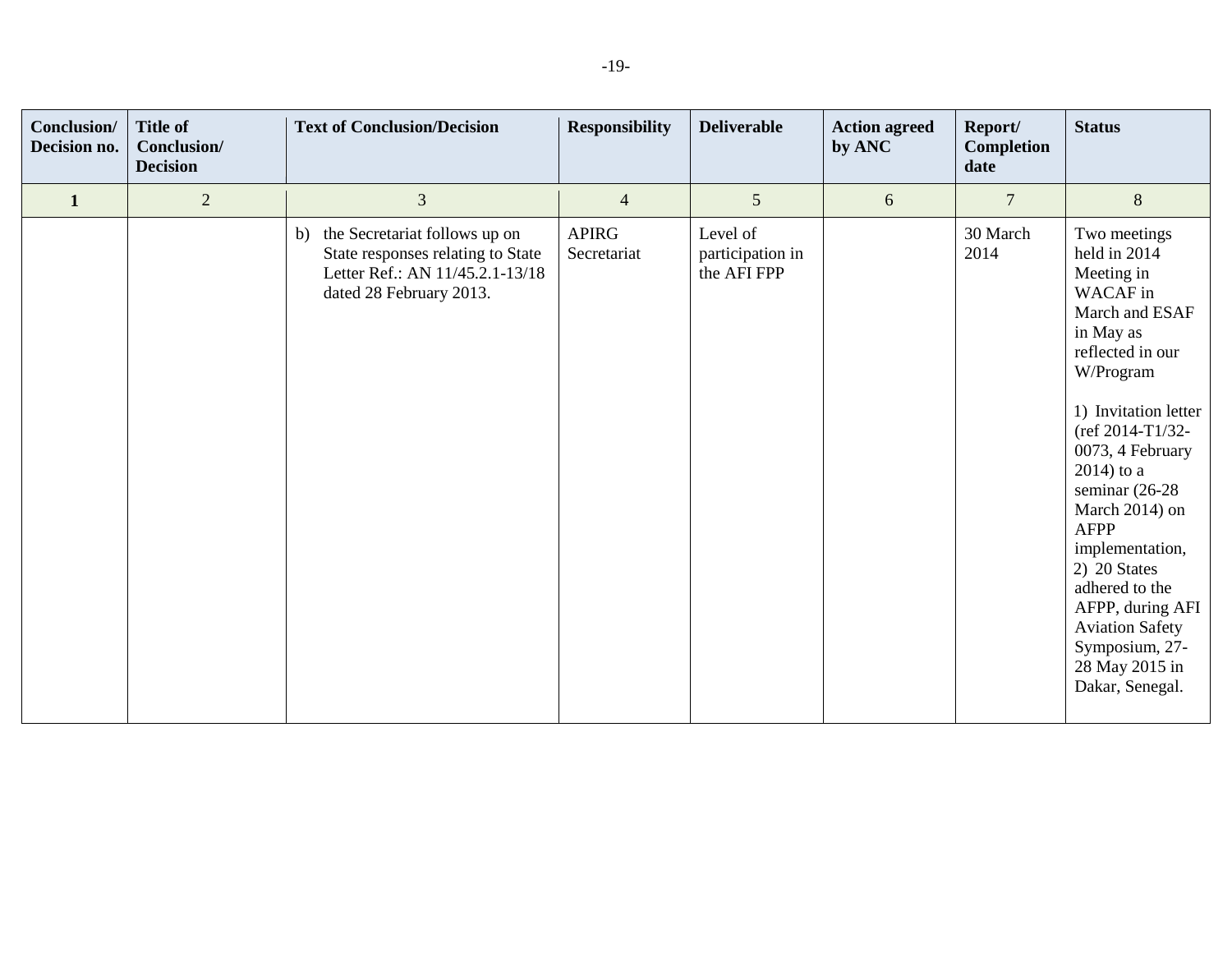| Conclusion/<br>Decision no. | <b>Title of</b><br>Conclusion/<br><b>Decision</b>                                                              | <b>Text of Conclusion/Decision</b>                                                                                                                                                                                                                                                                                                                                              | <b>Responsibility</b> | <b>Deliverable</b>                                                                      | <b>Action agreed</b><br>by ANC | Report/<br>Completion<br>date | <b>Status</b>                                                                          |
|-----------------------------|----------------------------------------------------------------------------------------------------------------|---------------------------------------------------------------------------------------------------------------------------------------------------------------------------------------------------------------------------------------------------------------------------------------------------------------------------------------------------------------------------------|-----------------------|-----------------------------------------------------------------------------------------|--------------------------------|-------------------------------|----------------------------------------------------------------------------------------|
| $\mathbf{1}$                | $\overline{2}$                                                                                                 | 3                                                                                                                                                                                                                                                                                                                                                                               | $\overline{4}$        | 5                                                                                       | 6                              | $\overline{7}$                | $8\,$                                                                                  |
| <b>Decision</b><br>19/18:   | Establishment of the<br><b>ATS</b> Competencies<br><b>Study Group</b>                                          | That, the ATSCSG be established<br>with the Terms of Reference as at<br>Appendix 3.2G to this report, in<br>order to:<br>a) study the shortcomings in ATC<br>training including States' (and<br>ANSPs) training programmes<br>and plans; and<br>establish and provide<br>b)<br>recommendations that would<br>address issues relating to lack of<br>competency of ATS personnel. | <b>APIRG</b>          | <b>ATS</b><br>Proficiency                                                               | Noted.                         | APIRG/20                      | Meeting to be<br>held in ESAF<br>Office in April<br>2014. State letter<br>to be issued |
| <b>Conclusion</b><br>19/19: | Integration of the<br>Volcanic Ash<br>Contingency Plan to<br>the Air Traffic<br>Management<br>Contingency Plan | That, the AFI Volcanic Ash<br>Contingency Plan at Appendix 3.2J<br>to this report be integrated as an<br>Appendix to the AFI ATM<br>Contingency Plan.                                                                                                                                                                                                                           | <b>APIRG</b>          | Volcanic Ash<br>Contingency<br>Plan integrated<br>in the AFI ATS<br>Contingency<br>Plan | Noted.                         | 30 April<br>2014              | RO/MET to<br>follow-up                                                                 |
| <b>Decision</b><br>19/20:   | <b>Revised ATM/MET</b><br><b>Task Force Terms</b><br>of Reference                                              | That, the Terms of Reference of the<br>ATM/MET Task Force be updated<br>as at Appendix 3.2I to this report.                                                                                                                                                                                                                                                                     | <b>APIRG</b>          | <b>ATM/MET</b><br><b>Task Force</b><br>Terms of<br>Reference<br>amended                 | Noted.                         | Done                          |                                                                                        |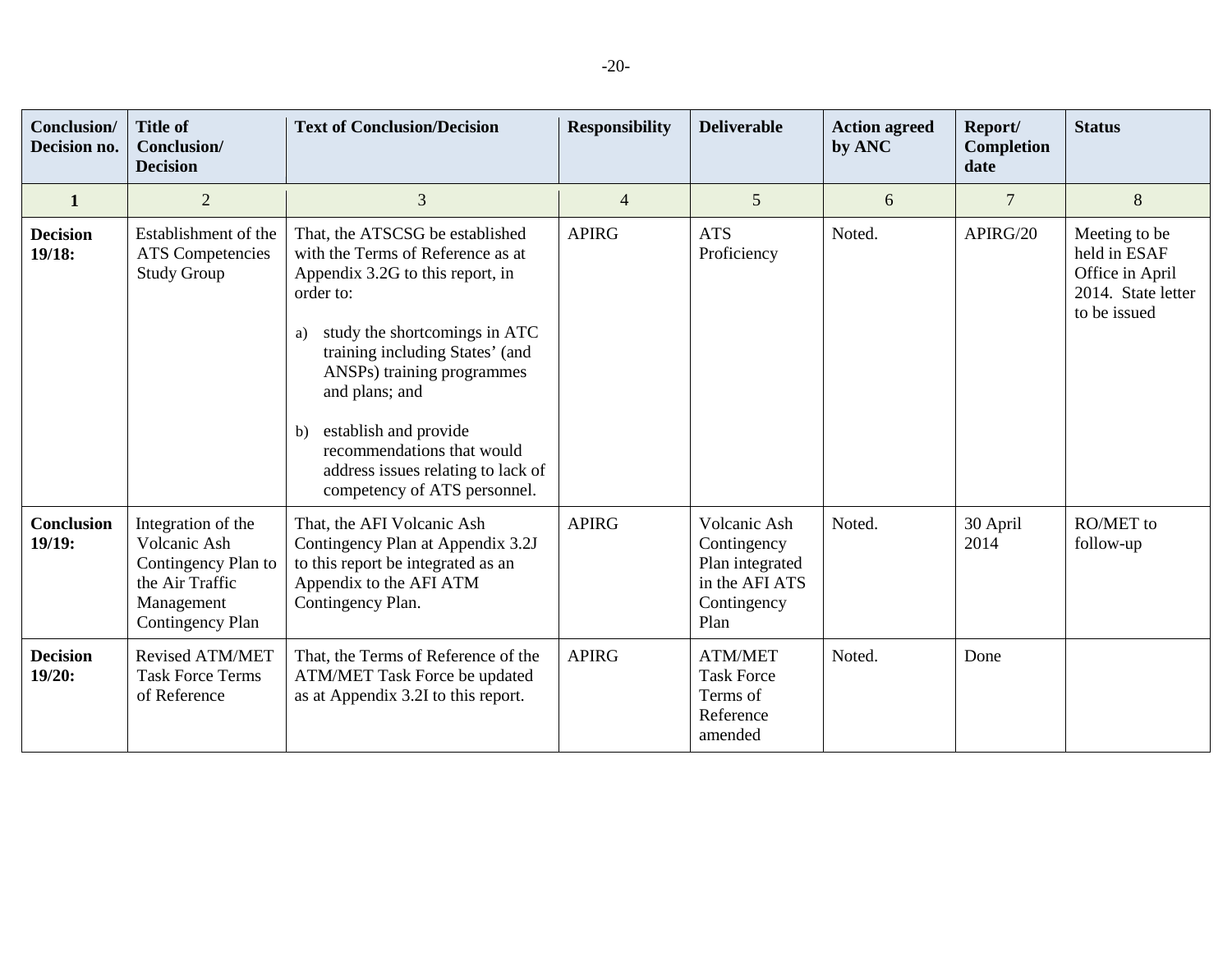| Conclusion/<br>Decision no. | <b>Title of</b><br>Conclusion/<br><b>Decision</b>                                            | <b>Text of Conclusion/Decision</b>                                                                                                                                                                                                                                                                                                                                                                                                                                                                                                                                       | <b>Responsibility</b>                         | <b>Deliverable</b>                                                                                                                    | <b>Action agreed</b><br>by ANC | Report/<br>Completion<br>date                  | <b>Status</b>                                                                                                                                                  |
|-----------------------------|----------------------------------------------------------------------------------------------|--------------------------------------------------------------------------------------------------------------------------------------------------------------------------------------------------------------------------------------------------------------------------------------------------------------------------------------------------------------------------------------------------------------------------------------------------------------------------------------------------------------------------------------------------------------------------|-----------------------------------------------|---------------------------------------------------------------------------------------------------------------------------------------|--------------------------------|------------------------------------------------|----------------------------------------------------------------------------------------------------------------------------------------------------------------|
| $\mathbf{1}$                | $\overline{2}$                                                                               | 3                                                                                                                                                                                                                                                                                                                                                                                                                                                                                                                                                                        | 4                                             | 5 <sup>5</sup>                                                                                                                        | 6                              | $\overline{7}$                                 | 8                                                                                                                                                              |
| Conclusion<br>19/21:        | <b>SAR Data</b><br>Collection and<br>Development and<br>Management of an<br>AFI SAR Web Page | That:<br>AFI States provide SAR<br>a)<br>implementation information<br>reflected in the questionnaire at<br>Appendix 3.2K to this report,<br>not later than 31 December<br>2013, to the ICAO ESAF and<br><b>WACAF Regional Offices;</b><br>ICAO develop and manage a<br>b)<br>webpage under ESAF and<br>WACAF websites, to post<br>information from AFI States on<br>SAR implementation and<br>activities; and<br>AFI States forward to the ICAO<br>$\mathbf{c}$ )<br>Regional Offices regular<br>information on their SAR<br>activities, for posting on the<br>website. | <b>States</b><br><b>ICAO</b><br><b>States</b> | <b>SAR</b><br>implementation<br>information<br>available<br>AFI SAR Web<br>Page<br>Updated<br>information on<br><b>SAR</b> activities | Noted.                         | 31 January<br>2014<br>30 June 2014<br>APIRG/20 | AFI SAR website<br>has not yet been<br>implemented.<br>SAR performance<br>indicator included<br>in ANS indicators<br>to be monitored<br>under the AFI<br>Plan. |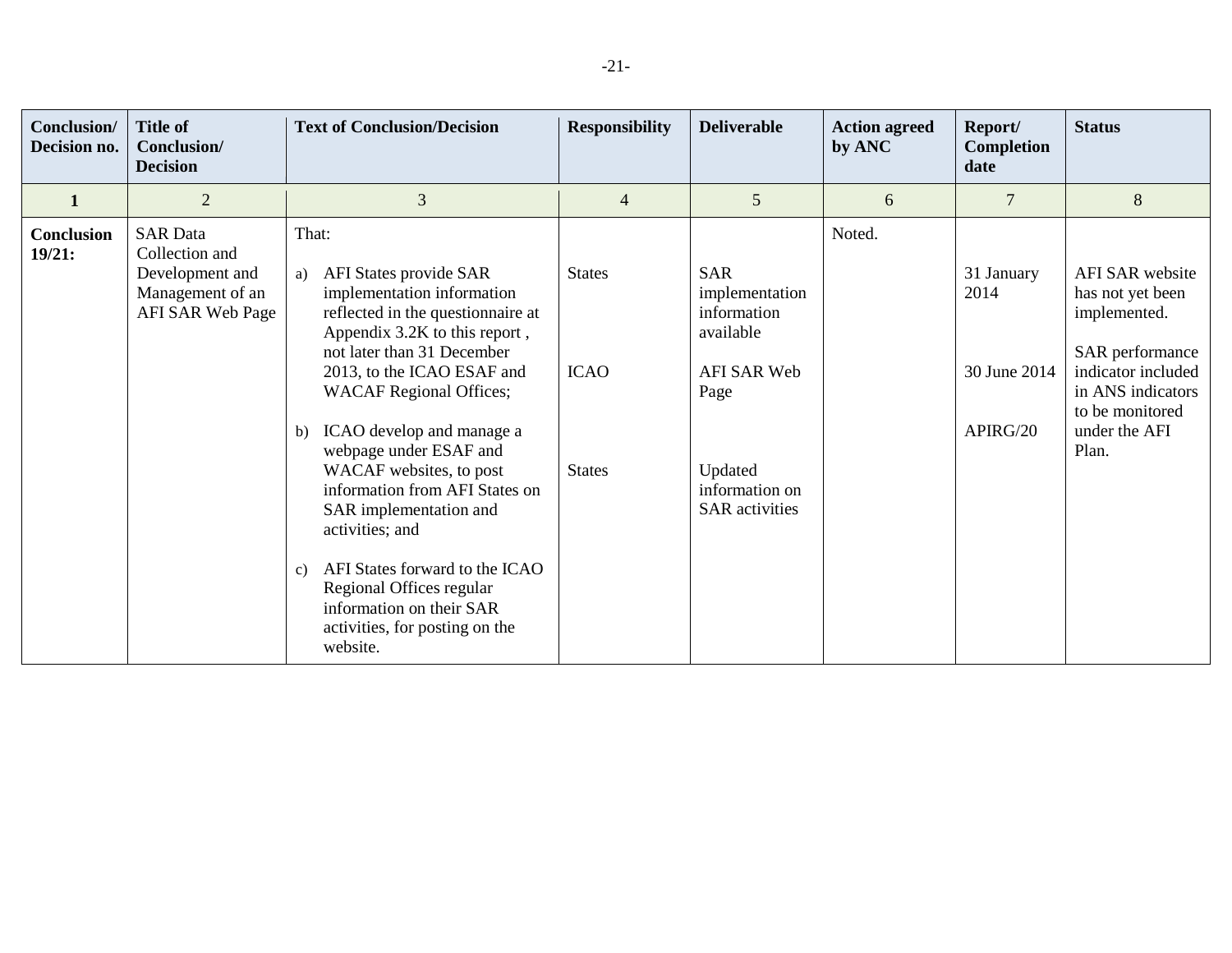| Conclusion/<br>Decision no. | <b>Title of</b><br>Conclusion/<br><b>Decision</b> | <b>Text of Conclusion/Decision</b>                                                                                                                                                                                                                                                                                                                                                                                                                                                                                | <b>Responsibility</b>                      | <b>Deliverable</b>                                                    | <b>Action agreed</b><br>by ANC | Report/<br><b>Completion</b><br>date | <b>Status</b>                                    |
|-----------------------------|---------------------------------------------------|-------------------------------------------------------------------------------------------------------------------------------------------------------------------------------------------------------------------------------------------------------------------------------------------------------------------------------------------------------------------------------------------------------------------------------------------------------------------------------------------------------------------|--------------------------------------------|-----------------------------------------------------------------------|--------------------------------|--------------------------------------|--------------------------------------------------|
| $\mathbf{1}$                | $\overline{2}$                                    | 3                                                                                                                                                                                                                                                                                                                                                                                                                                                                                                                 | 4                                          | 5                                                                     | 6                              | $\overline{7}$                       | $8\,$                                            |
| Conclusion<br>19/22:        | Establishment of a<br>Team of SAR<br>Experts      | That, in order to support the<br>implementation of SAR services in<br><b>AFI</b> States<br>ICAO establish a SAR Team of<br>a)<br>Experts that could, at the request<br>of a State, be called upon to<br>assist the State in the<br>establishment of SAR systems<br>including legislation<br>frameworks and operational<br>documentation; and<br>AFCAC be requested to<br>b)<br>establish a SAR Support Project<br>that will take over from the SAR<br>Team of Experts to provide<br>structured support to States. | <b>ICAO</b><br><b>ICAO</b><br><b>AFCAC</b> | <b>SAR</b> Team of<br><b>Experts</b><br><b>SAR Support</b><br>Project | Noted.                         | 30 June 2014<br>APIRG/20             | The SAR Team<br>has not yet been<br>implemented. |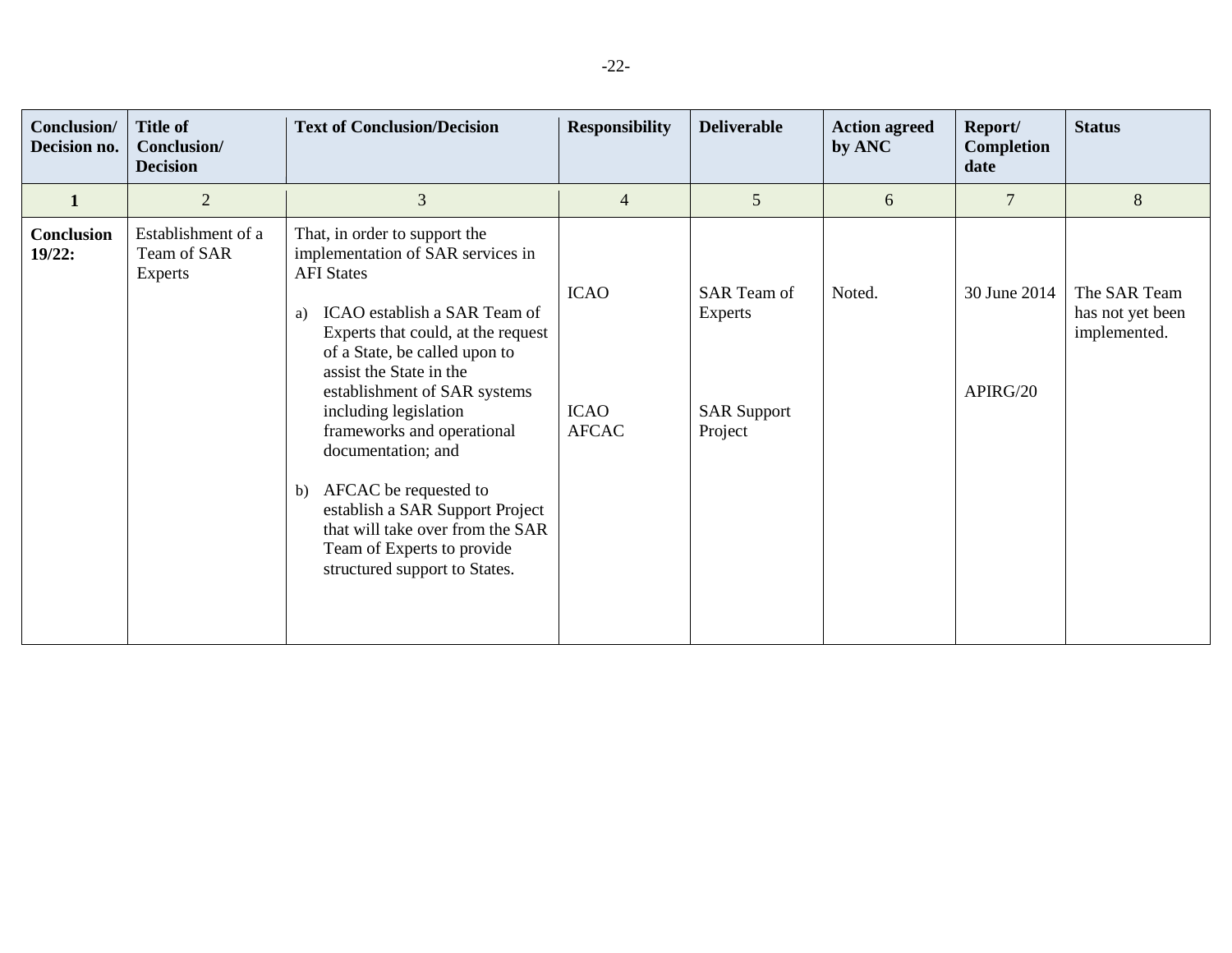| Conclusion/<br>Decision no. | <b>Title of</b><br>Conclusion/<br><b>Decision</b>            | <b>Text of Conclusion/Decision</b>                                                                                                                                                                                                                                                                                                                                                                                                                                         | <b>Responsibility</b>                                                           | <b>Deliverable</b>                                                                    | <b>Action agreed</b><br>by ANC | Report/<br>Completion<br>date | <b>Status</b>                                                                                                |
|-----------------------------|--------------------------------------------------------------|----------------------------------------------------------------------------------------------------------------------------------------------------------------------------------------------------------------------------------------------------------------------------------------------------------------------------------------------------------------------------------------------------------------------------------------------------------------------------|---------------------------------------------------------------------------------|---------------------------------------------------------------------------------------|--------------------------------|-------------------------------|--------------------------------------------------------------------------------------------------------------|
| $\mathbf{1}$                | $\overline{2}$                                               | 3                                                                                                                                                                                                                                                                                                                                                                                                                                                                          | $\overline{4}$                                                                  | $5\overline{)}$                                                                       | 6                              | $\overline{7}$                | 8                                                                                                            |
| <b>Conclusion</b><br>19/23: | Resolution of the<br>issue of Missing<br><b>Flight Plans</b> | That, in order to support the<br>effective implementation of<br>international standards relating to<br>flight plan:<br>operators and ANSPs should,<br>a)<br>take necessary measures to<br>ensure that, prior to departure,<br>flight plans are correctly filed<br>and accepted;<br>AFI States and Air Navigation<br>b)<br>Service Providers be urged to<br>ensure that international flights<br>are not released for departure<br>without correctly filed flight<br>plans; | <b>States</b><br>Air Operators<br><b>ANSPs</b><br><b>States</b><br><b>ANSPs</b> | Submission and<br>acceptance of<br>correct flight<br>plans<br>Correct flight<br>plans | Noted.                         | APIRG/20<br>APIRG/20          | <b>ESAF</b> and<br><b>WACAF</b> to make<br>a follow-up by<br>issuing State letter<br>for follow-up<br>action |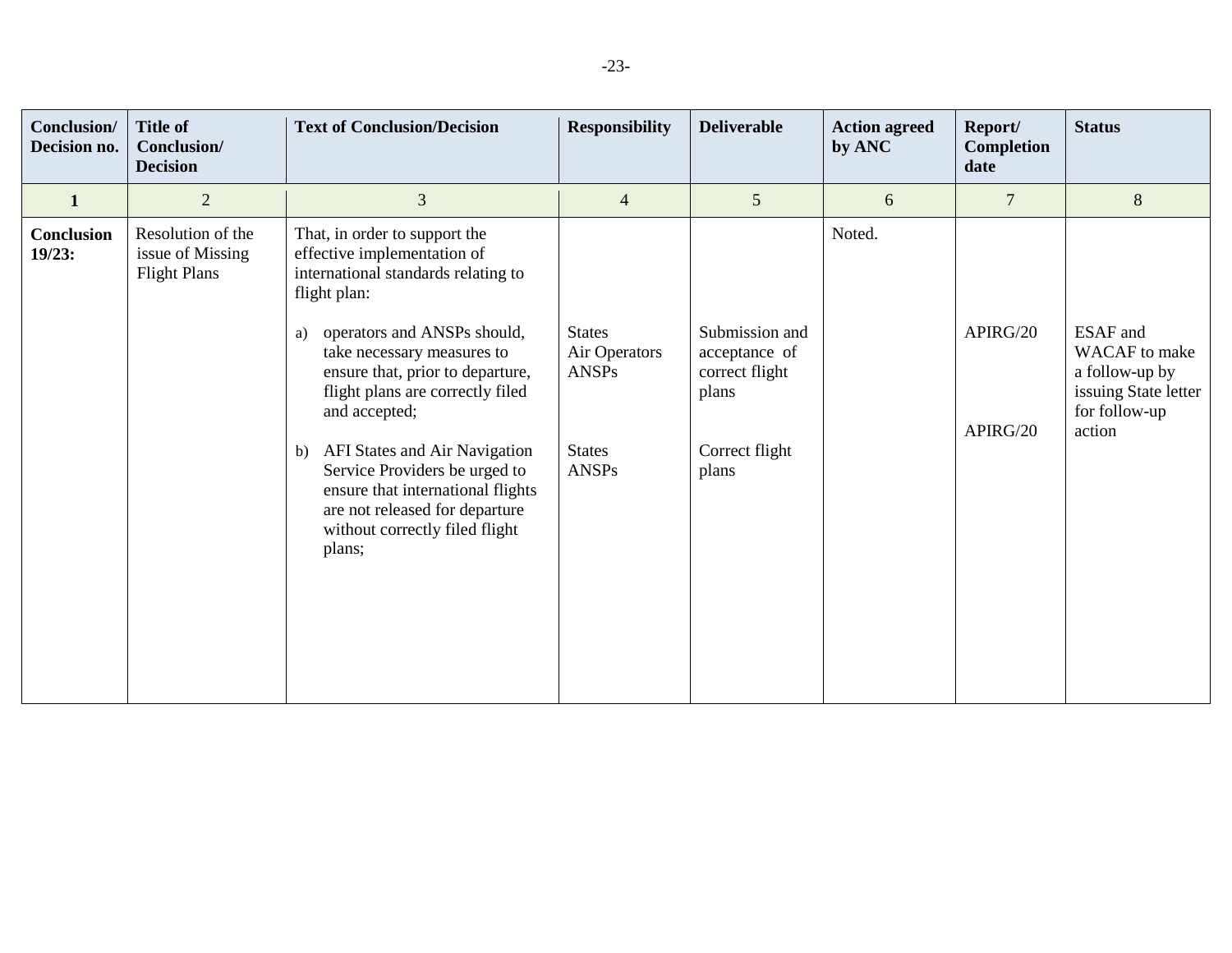| Conclusion/<br>Decision no. | <b>Title of</b><br>Conclusion/<br><b>Decision</b>                                      | <b>Text of Conclusion/Decision</b>                                                                                                                                                                                                                                                                                                                                                                                                                                                                                         | <b>Responsibility</b>          | <b>Deliverable</b>                                                                        | <b>Action agreed</b><br>by ANC | Report/<br>Completion<br>date | <b>Status</b>                                     |
|-----------------------------|----------------------------------------------------------------------------------------|----------------------------------------------------------------------------------------------------------------------------------------------------------------------------------------------------------------------------------------------------------------------------------------------------------------------------------------------------------------------------------------------------------------------------------------------------------------------------------------------------------------------------|--------------------------------|-------------------------------------------------------------------------------------------|--------------------------------|-------------------------------|---------------------------------------------------|
| $\mathbf{1}$                | $\overline{2}$                                                                         | 3                                                                                                                                                                                                                                                                                                                                                                                                                                                                                                                          | $\overline{4}$                 | 5                                                                                         | 6                              | $\overline{7}$                | 8                                                 |
|                             |                                                                                        | in the event of routine or<br>c)<br>repetitive non-receipt of<br>standard flight plans, the<br>appropriate ATS authority<br>assess the risk and as<br>necessary, arrange for the<br>non-acceptance of<br>subsequent, related<br>operations over the territory<br>of the State concerned. The<br>operator(s) and adjacent<br>ATS units will be informed<br>in advance of this action<br>being taken; and<br>AFI States regulatory bodies<br>$\mathbf{d}$<br>take necessary action to<br>ensure effective<br>implementation. | <b>States</b><br><b>States</b> | Mitigation of<br>missing flight<br>plans<br>Enforcement of<br>flight plan<br>requirements |                                | APIRG/20<br>APIRG/20          |                                                   |
| <b>Decision</b><br>19/24:   | Dissolution of the<br><b>AFI Flight Plan</b><br>Transition (FPLT)<br><b>Task Force</b> | That:<br>a) the AFI Flight Plan Transition<br>Task Force is hereby dissolved;<br>and                                                                                                                                                                                                                                                                                                                                                                                                                                       | <b>APIRG</b>                   | Dissolution of<br><b>AFI FPLT Task</b><br>Force                                           | Noted.                         | Done                          |                                                   |
|                             |                                                                                        | the ATM/AIM/SAR and CNS<br>b)<br>Sub-Groups should take<br>necessary action to follow up on<br>the post-implementation issues<br>of the NEW ICAO Flight Plan<br>format.                                                                                                                                                                                                                                                                                                                                                    | <b>APIRG</b>                   | Follow-up of<br><b>NEW ICAO</b><br><b>Flight Plan</b><br>issues                           |                                | APIRG/20                      | ROs CNS/ATM<br>to follow-up with<br><b>States</b> |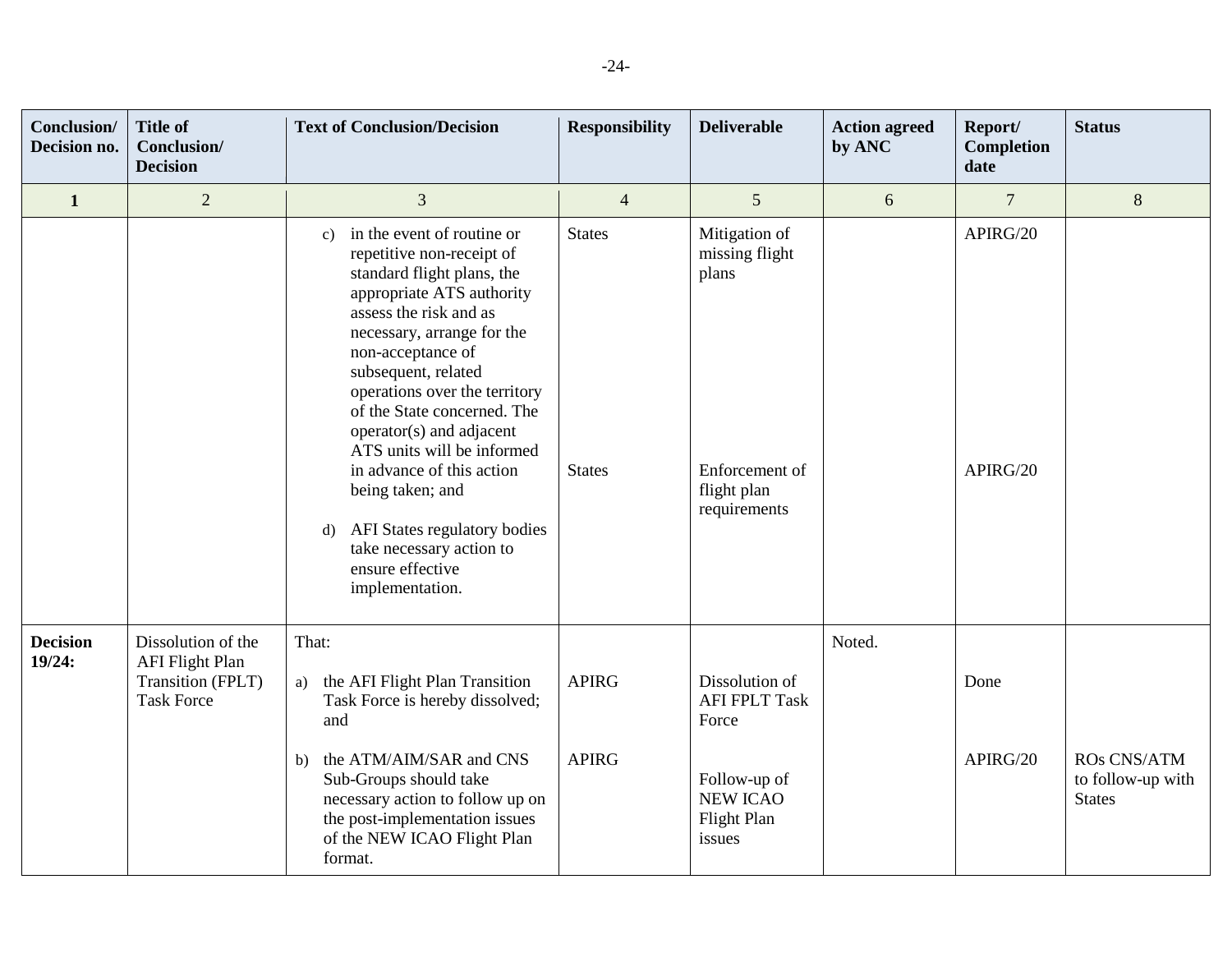| <b>Conclusion</b> /<br>Decision no. | <b>Title of</b><br>Conclusion/<br><b>Decision</b>                                  | <b>Text of Conclusion/Decision</b>                                                                                                                                                                                                                                                                                                     | <b>Responsibility</b> | <b>Deliverable</b>                                                                                     | <b>Action agreed</b><br>by ANC | Report/<br>Completion<br>date | <b>Status</b>                                                                      |
|-------------------------------------|------------------------------------------------------------------------------------|----------------------------------------------------------------------------------------------------------------------------------------------------------------------------------------------------------------------------------------------------------------------------------------------------------------------------------------|-----------------------|--------------------------------------------------------------------------------------------------------|--------------------------------|-------------------------------|------------------------------------------------------------------------------------|
| $\mathbf{1}$                        | $\overline{2}$                                                                     | 3                                                                                                                                                                                                                                                                                                                                      | $\overline{4}$        | 5 <sup>5</sup>                                                                                         | 6                              | $\overline{7}$                | 8                                                                                  |
| Conclusion<br>19/25:                | Implementation of<br>Voice over IP for<br>ATS/DS                                   | That:<br>AFI States implement Voice over IP<br>(VoIP) as an evolution of the current<br>point-to-point ATS/DS system, and<br>conduct coordinated trials on VoIP<br>prior to operational use.                                                                                                                                           | <b>States</b>         | VoIP trials for<br>ATS/DS                                                                              | Noted.                         | APIRG/20                      | <b>ESAF/WACAF</b> to<br>follow-up with<br><b>States</b>                            |
| <b>Decision</b><br>19/26:           | Draft guidelines for<br>the implementation<br>of AMHS Systems<br>in the AFI Region | That:<br>The AMHS Implementation<br>a)<br>Task Force should complete its<br>work on the Draft AFI AMHS<br>Manual, Draft Guidelines on<br>Internet Protocol (IP)-based<br><b>Infrastructure Tests and Draft</b>                                                                                                                         | <b>APIRG</b>          | <b>Draft Guidelines</b><br>on AHMS<br>implementation<br>and training                                   | Noted.                         | 30 March<br>2014              | RO/CNS to<br>follow-up with<br>States - Deadline<br>30/3/2014<br>A meeting to take |
|                                     |                                                                                    | <b>AMHS</b> Training Guidelines by<br>30 March 2014; and<br>The Secretariat circulate the<br>$\mathbf{b}$<br>Draft Guidelines to be<br>developed by the AMHS Task<br>Force (when available), as an<br>interim measure to facilitate<br>trials by States, pending their<br>submission to the next APIRG<br>meeting for formal adoption. | <b>ICAO ROS</b>       | <b>Draft Guidelines</b><br>on AHMS<br>implementation<br>and training<br>circulated to<br><b>States</b> |                                | 30 June 2014                  | place in ESAF<br>Office in May<br>2014 as reflected<br>in our W/Program            |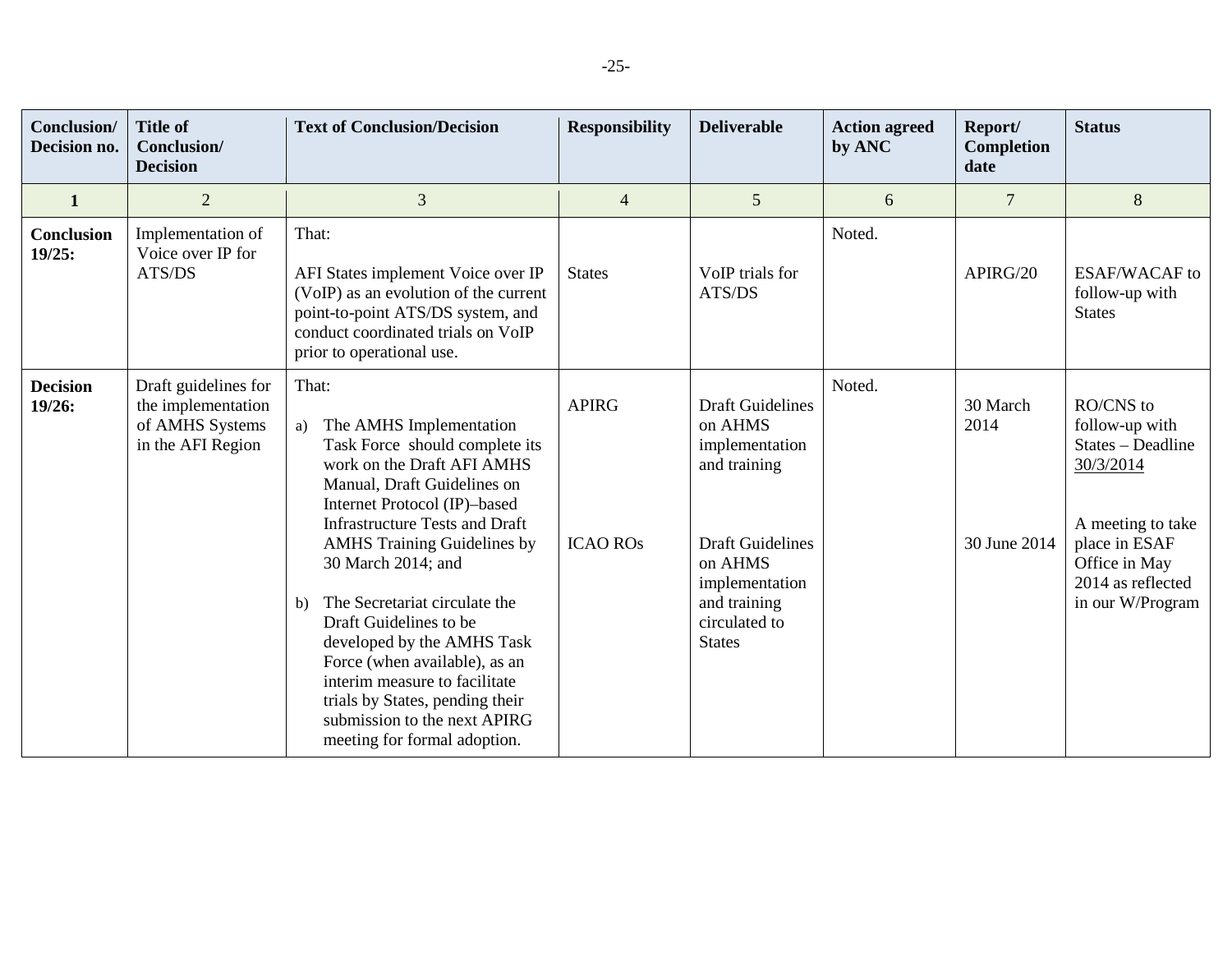| Conclusion/<br>Decision no. | <b>Title of</b><br>Conclusion/<br><b>Decision</b> | <b>Text of Conclusion/Decision</b>                                                                                                                                                                                                                                                                                                                                                   | <b>Responsibility</b>                                    | <b>Deliverable</b>                                        | <b>Action agreed</b><br>by ANC | Report/<br><b>Completion</b><br>date | <b>Status</b>                                                                                                                                                 |
|-----------------------------|---------------------------------------------------|--------------------------------------------------------------------------------------------------------------------------------------------------------------------------------------------------------------------------------------------------------------------------------------------------------------------------------------------------------------------------------------|----------------------------------------------------------|-----------------------------------------------------------|--------------------------------|--------------------------------------|---------------------------------------------------------------------------------------------------------------------------------------------------------------|
|                             | $\overline{2}$                                    | 3                                                                                                                                                                                                                                                                                                                                                                                    | 4                                                        | 5                                                         | 6                              | $\overline{7}$                       | 8                                                                                                                                                             |
| <b>Conclusion</b><br>19/27: | Improvement of<br>AMS in AFI FIRS                 | That:<br>Angola, the Democratic<br>a)<br>Republic of the Congo (DRC),<br>Nigeria, Somalia and Sudan<br>should expedite the<br>implementation of AMS<br>improvements in their<br>respective FIRs using existing<br>VSAT networks by no later than<br>30 June 2014, and<br>report progress made to the<br>b)<br>relevant ICAO Regional Offices<br>and to next meeting of the<br>APIRG. | <b>States</b><br>concerned<br><b>States</b><br>concerned | Improved<br>communications<br>in FIRs<br>Progress reports | Noted.                         | 30 June 2014<br>APIRG/20             | A State letter to<br>be issued by<br>ESAF and<br><b>WACAF Offices</b><br>in their<br>implementation<br>before 30/6/2014<br>Follow-up with<br>concerned States |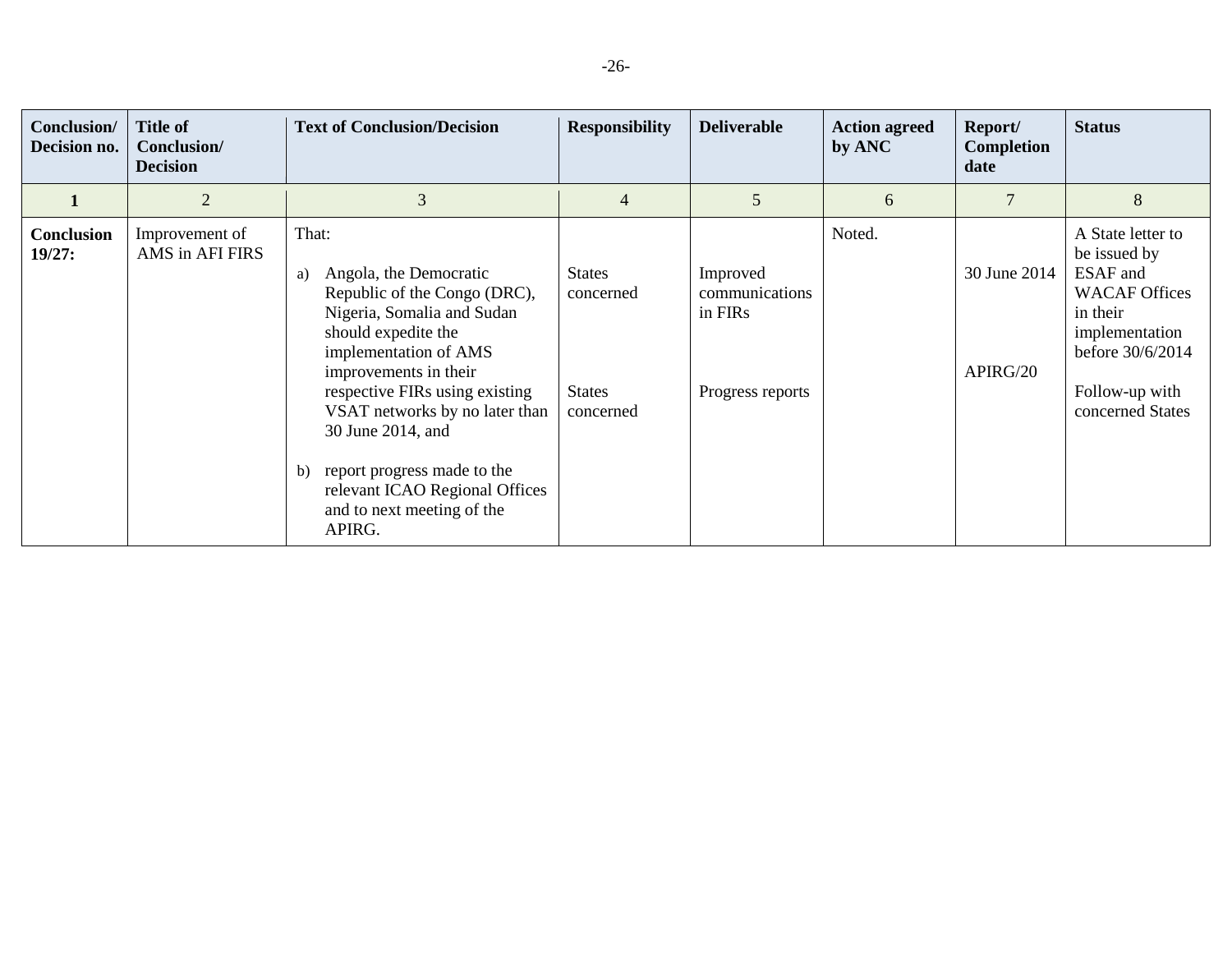| Conclusion/<br>Decision no. | <b>Title of</b><br>Conclusion/<br><b>Decision</b>       | <b>Text of Conclusion/Decision</b>                                                                                                                                                                                                                                                                                                                                                                                                                                                              | <b>Responsibility</b>          | <b>Deliverable</b>                                                                                     | <b>Action agreed</b><br>by ANC | Report/<br>Completion<br>date | <b>Status</b>                                                       |
|-----------------------------|---------------------------------------------------------|-------------------------------------------------------------------------------------------------------------------------------------------------------------------------------------------------------------------------------------------------------------------------------------------------------------------------------------------------------------------------------------------------------------------------------------------------------------------------------------------------|--------------------------------|--------------------------------------------------------------------------------------------------------|--------------------------------|-------------------------------|---------------------------------------------------------------------|
| $\mathbf{1}$                | $\overline{2}$                                          | 3                                                                                                                                                                                                                                                                                                                                                                                                                                                                                               | $\overline{4}$                 | 5                                                                                                      | 6                              | 7                             | 8                                                                   |
| <b>Conclusion</b><br>19/28: | Assessment and<br>Mitigation of GNSS<br>Vulnerabilities | That States providing GNSS services<br>should:<br>Assess and report GNSS<br>a)<br>vulnerabilities in their airspace,<br>including:<br>unintentional and<br>(i)<br>intentional interference<br>ionospheric scintillation in<br>(ii)<br>equatorial regions;<br>other vulnerabilities as may<br>(iii)<br>be identified; and<br>Implement appropriate<br>b)<br>mitigation measures depending<br>on:<br>the airspace in question;<br>(i)<br>and<br>the operations that must be<br>(ii)<br>supported. | <b>States</b><br><b>States</b> | Assessment of<br><b>GNSS</b><br>vulnerabilities<br>Mitigation of<br>identified GNSS<br>vulnerabilities | Noted.                         | APIRG/20<br>APIRG/20          | State letter to be<br>issued by ESAF<br>and WACAF as a<br>follow-up |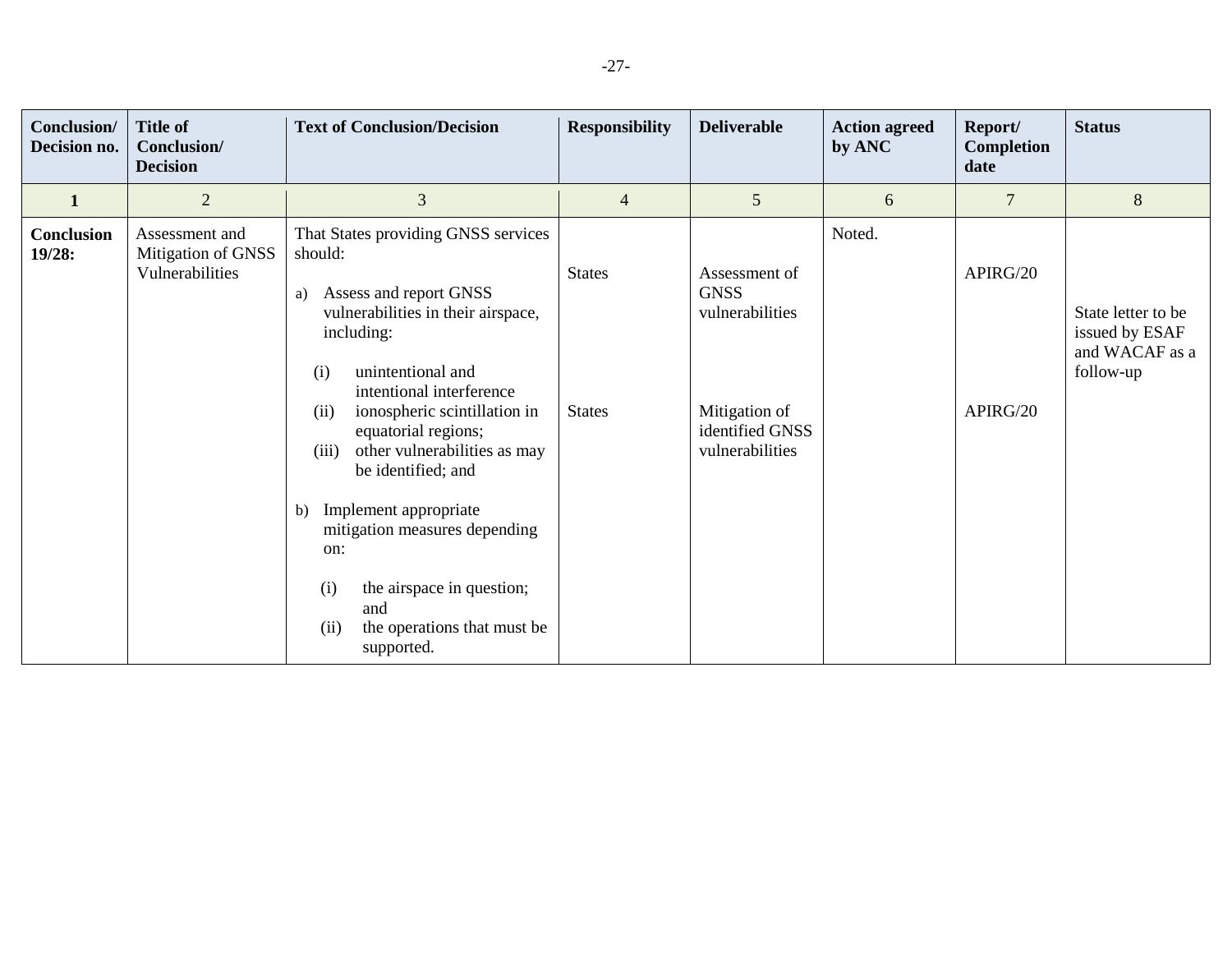| Conclusion/<br>Decision no. | <b>Title of</b><br>Conclusion/<br><b>Decision</b>                                                 | <b>Text of Conclusion/Decision</b>                                                                                                                                                                                                                                                                                                                                                                                                                                         | <b>Responsibility</b> | <b>Deliverable</b>                                                      | <b>Action agreed</b><br>by ANC | Report/<br>Completion<br>date | <b>Status</b>                                                         |
|-----------------------------|---------------------------------------------------------------------------------------------------|----------------------------------------------------------------------------------------------------------------------------------------------------------------------------------------------------------------------------------------------------------------------------------------------------------------------------------------------------------------------------------------------------------------------------------------------------------------------------|-----------------------|-------------------------------------------------------------------------|--------------------------------|-------------------------------|-----------------------------------------------------------------------|
| $\mathbf{1}$                | $\overline{2}$                                                                                    | 3                                                                                                                                                                                                                                                                                                                                                                                                                                                                          | $\overline{4}$        | 5                                                                       | 6                              | $\overline{7}$                | 8                                                                     |
| <b>Conclusion</b><br>19/29: | Impact analysis of<br>the Implementation<br>of GNSS/SBAS in<br>the AFI Region                     | That:<br>in order to enable States to make<br>informed decision and to facilitate<br>dialogue among stakeholders,<br>concerning the implementation of<br>GNSS satellite-based augmentation<br>system (SBAS) in the AFI Region,<br>the ICAO Regional Offices should<br>facilitate the search for the funding<br>of an impact analysis related to<br>SBAS, that covers operational,<br>technical, environmental and<br>economic aspects of this GNSS<br>augmentation system. | <b>ICAO ROS</b>       | Impact analysis<br>of AFI SBAS<br>implementation                        | Noted.                         | APIRG/20                      | <b>ESAF</b> and<br><b>WACAF Offices</b><br>to take action             |
| <b>Conclusion</b><br>19/30: | Establishment of a<br>Data Link Central<br>Monitoring And<br><b>Reporting Agency</b><br>(DL/CMRA) | That:<br>The ICAO Regional Offices explore<br>with States and relevant<br>organizations the available options<br>for the establishment of a Data Link<br>Central Monitoring and Reporting<br>Agency (DL/CMRA) to ensure<br>effective operation, monitoring and<br>reporting of ATS data link<br>applications in the AFI Region.                                                                                                                                            | <b>ICAO ROS</b>       | Establishment<br>of an AFI Data<br>Link Central<br>Monitoring<br>Agency | Noted.                         | APIRG/20                      | <b>ESAF</b> and<br><b>WACAF Offices</b><br>to issue a State<br>Letter |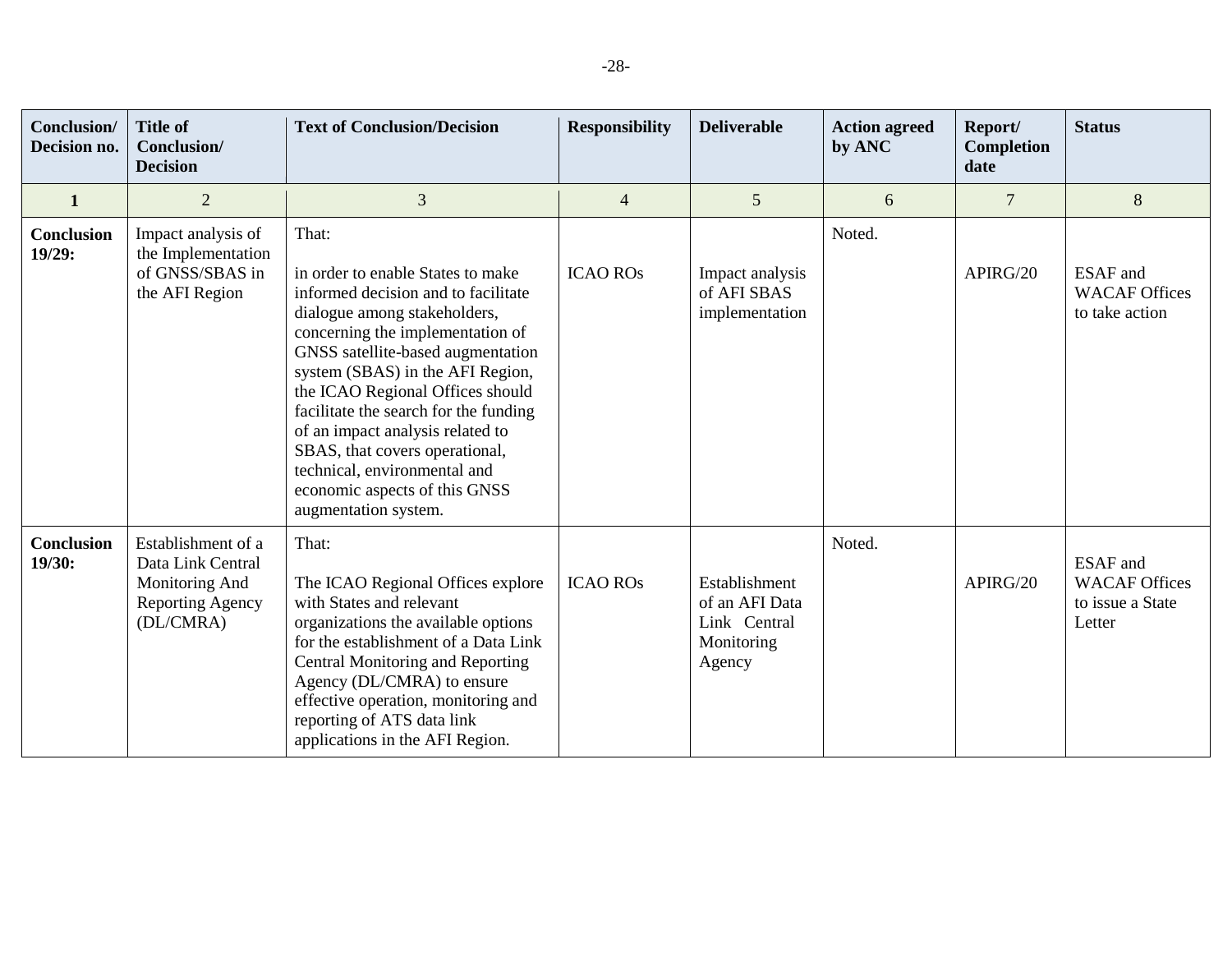| Conclusion/<br>Decision no. | <b>Title of</b><br>Conclusion/<br><b>Decision</b>                                | <b>Text of Conclusion/Decision</b>                                                                                                                                                                                                                                                                                                                                                                                                                                                                                                                                                                                                                                                                                                              | <b>Responsibility</b> | <b>Deliverable</b>                             | <b>Action agreed</b><br>by ANC | Report/<br><b>Completion</b><br>date | <b>Status</b>                                                                                                                                                                         |
|-----------------------------|----------------------------------------------------------------------------------|-------------------------------------------------------------------------------------------------------------------------------------------------------------------------------------------------------------------------------------------------------------------------------------------------------------------------------------------------------------------------------------------------------------------------------------------------------------------------------------------------------------------------------------------------------------------------------------------------------------------------------------------------------------------------------------------------------------------------------------------------|-----------------------|------------------------------------------------|--------------------------------|--------------------------------------|---------------------------------------------------------------------------------------------------------------------------------------------------------------------------------------|
| $\mathbf{1}$                | $\overline{2}$                                                                   | 3                                                                                                                                                                                                                                                                                                                                                                                                                                                                                                                                                                                                                                                                                                                                               | $\overline{4}$        | 5                                              | 6                              | 7                                    | $8\,$                                                                                                                                                                                 |
| <b>Conclusion</b><br>19/31: | Interoperability of<br><b>AFI</b> Aeronautical<br>Surveillance<br><b>Systems</b> | That, in order to enable seamless<br>ATM operation within the AFI<br>Region:<br>States and service providers take<br>a)<br>the necessary steps to ensure<br>interoperability of the existing<br>aeronautical surveillance<br>systems and facilitate<br>surveillance data sharing;<br>AFCAC be requested to support<br>b)<br>the continuous provision of<br>aeronautical surveillance<br>services along the areas of<br>routing identified by the APIRG<br>through an integrated<br>surveillance system; and<br>ICAO continue to assist AFI<br>$\mathbf{c})$<br>States' initiatives towards the<br>implementation of an integrated<br>aeronautical surveillance<br>system, through seminars,<br>workshops and technical<br>coordination meetings | <b>States</b>         | Interoperability<br>of surveillance<br>systems | Noted.                         | APIRG/20                             | <b>ESAF</b> and<br><b>WACAF Offices</b><br>to follow-up with<br><b>States</b><br>A letter to<br><b>AFCAC</b><br>ESAF and<br><b>WACAF</b> to<br>organize for<br>Seminars/Worksh<br>ops |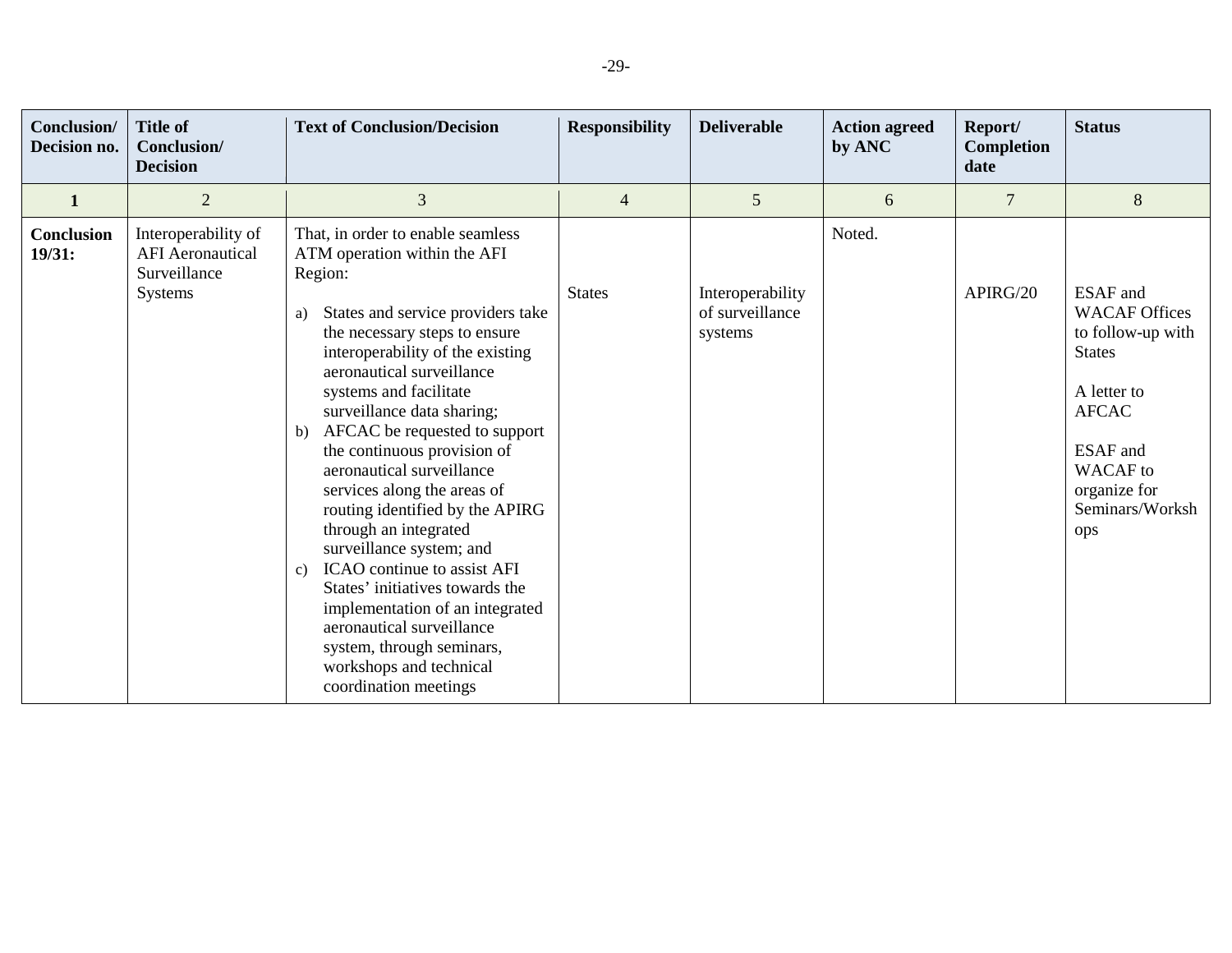| Conclusion/<br>Decision no. | <b>Title of</b><br>Conclusion/<br><b>Decision</b>                                              | <b>Text of Conclusion/Decision</b>                                                                                                                                                                                                                                                                                                              | <b>Responsibility</b> | <b>Deliverable</b>                                                               | <b>Action agreed</b><br>by ANC | Report/<br>Completion<br>date | <b>Status</b>                                               |
|-----------------------------|------------------------------------------------------------------------------------------------|-------------------------------------------------------------------------------------------------------------------------------------------------------------------------------------------------------------------------------------------------------------------------------------------------------------------------------------------------|-----------------------|----------------------------------------------------------------------------------|--------------------------------|-------------------------------|-------------------------------------------------------------|
|                             |                                                                                                |                                                                                                                                                                                                                                                                                                                                                 | 4                     |                                                                                  | 6                              |                               | 8                                                           |
| <b>Conclusion</b><br>19/32: | Coordination<br>between CAAs and<br>National<br>Telecommunication<br>Regulatory<br>Authorities | That:<br>States establish a coordination<br>framework and procedures between<br>national Civil Aviation Authorities<br>and Telecommunications Authorities<br>with the assistance of the ICAO<br>Regional Offices as required, in<br>order to facilitate efficient provision,<br>operation and protection of<br>aeronautical frequency spectrum. | <b>States</b>         | Coordination<br>process between<br>CAAs and<br>Telecommunica<br>tion Authorities | Noted.                         | APIRG/20                      | ESAF and<br><b>WACAF</b> to<br>follow-up with<br>the States |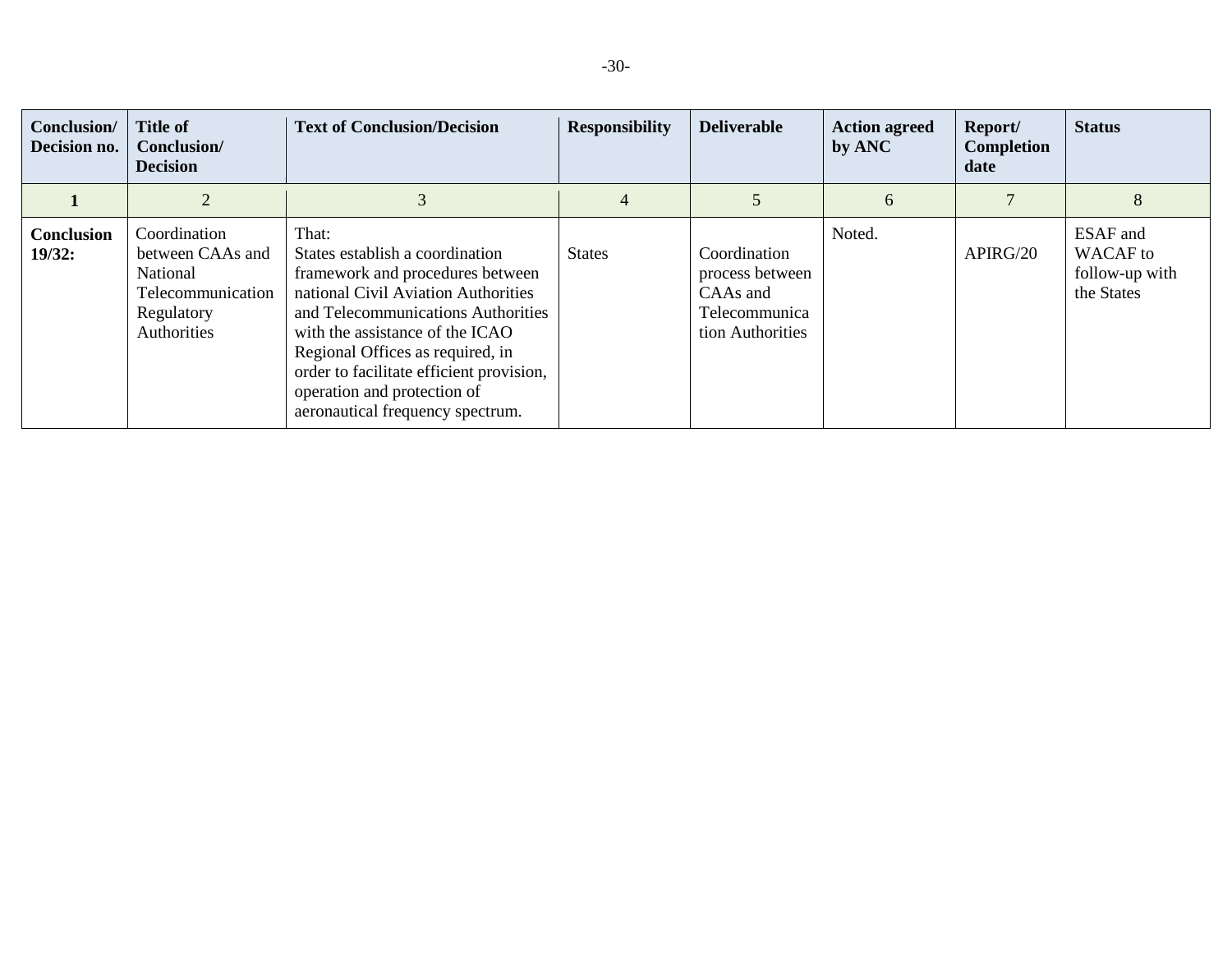| Conclusion/<br>Decision no. | <b>Title of</b><br>Conclusion/<br><b>Decision</b>                                             | <b>Text of Conclusion/Decision</b>                                                                                                                                                                                                                                                                                                                                                                                                                                                                                                                                                                                                                                                                                                                                              | <b>Responsibility</b>          | <b>Deliverable</b>                                                                                               | <b>Action agreed</b><br>by ANC | Report/<br>Completion<br>date | <b>Status</b>                               |
|-----------------------------|-----------------------------------------------------------------------------------------------|---------------------------------------------------------------------------------------------------------------------------------------------------------------------------------------------------------------------------------------------------------------------------------------------------------------------------------------------------------------------------------------------------------------------------------------------------------------------------------------------------------------------------------------------------------------------------------------------------------------------------------------------------------------------------------------------------------------------------------------------------------------------------------|--------------------------------|------------------------------------------------------------------------------------------------------------------|--------------------------------|-------------------------------|---------------------------------------------|
| $\mathbf{1}$                | $\overline{2}$                                                                                | 3                                                                                                                                                                                                                                                                                                                                                                                                                                                                                                                                                                                                                                                                                                                                                                               | $\overline{4}$                 | 5                                                                                                                | 6                              | $\overline{7}$                | $8\,$                                       |
| Conclusion<br>19/33:        | Monitoring and<br><b>Reporting of Cases</b><br>of Interference to<br>Aeronautical<br>Spectrum | That:<br>States support the studies called for<br>under ITU WRC-12 Resolution 154<br>by:<br>ensuring that their operated<br>a)<br>aeronautical frequencies are<br>duly registered in the ITU<br><b>Master International Frequency</b><br>Register through<br><b>Telecommunications Authorities</b><br>and notified to the ICAO<br>Regional Offices for inclusion in<br>the global and regional<br>frequency databases; and<br>monitoring and reporting to ITU<br>b)<br>all cases of interference caused<br>to aeronautical frequencies, such<br>as interference from<br><b>International Mobile</b><br>Telecommunications (IMTs) in<br>the frequency band $3.4 - 4.2$<br>GHz (C-Band) used by<br>aeronautical VSATs, for<br>consideration by ITU WRC<br><b>Working Parties.</b> | <b>States</b><br><b>States</b> | Registration of<br>aeronautical<br>frequencies<br>Protection of<br>aeronautical<br><b>VSAT</b><br>frequency band | Noted.                         | APIRG/20<br>APIRG/20          | Cases of<br>interference were<br>Monitoring |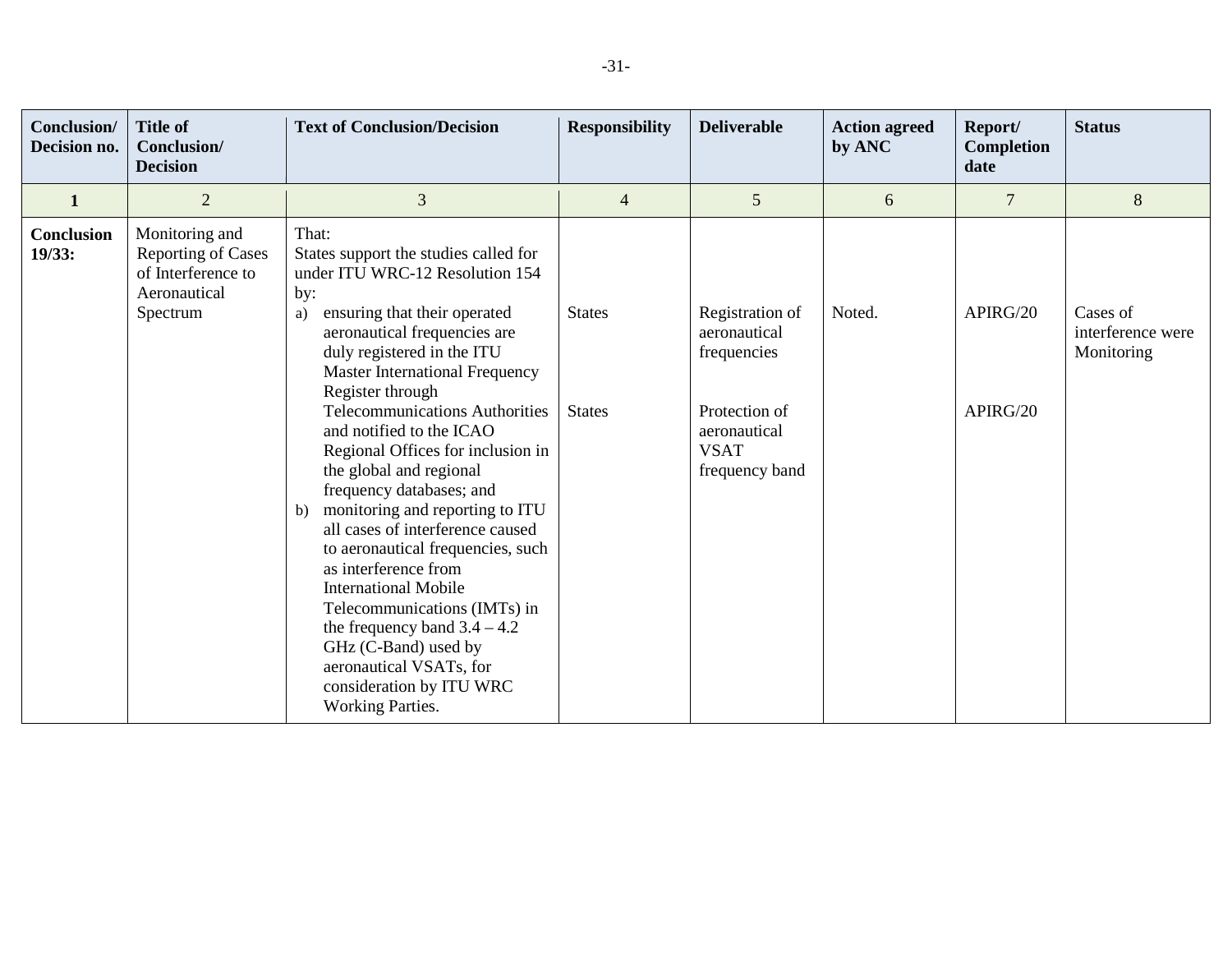| Conclusion/<br>Decision no. | <b>Title of</b><br>Conclusion/<br><b>Decision</b>                    | <b>Text of Conclusion/Decision</b>                                                                                                                                                                                                                                                                                                                                                                                                                                                                                                                                          | <b>Responsibility</b> | <b>Deliverable</b>                                    | <b>Action agreed</b><br>by ANC | Report/<br>Completion<br>date | <b>Status</b>                                                                                                              |
|-----------------------------|----------------------------------------------------------------------|-----------------------------------------------------------------------------------------------------------------------------------------------------------------------------------------------------------------------------------------------------------------------------------------------------------------------------------------------------------------------------------------------------------------------------------------------------------------------------------------------------------------------------------------------------------------------------|-----------------------|-------------------------------------------------------|--------------------------------|-------------------------------|----------------------------------------------------------------------------------------------------------------------------|
| $\mathbf{1}$                | $\overline{2}$                                                       | $\overline{3}$                                                                                                                                                                                                                                                                                                                                                                                                                                                                                                                                                              | $\overline{4}$        | $5\phantom{.0}$                                       | 6                              | $\overline{7}$                | $\,8\,$                                                                                                                    |
| Conclusion<br>19/34:        | Support to ICAO<br>Position for WRC-<br>15                           | That:<br>States support the ICAO position for<br>ITU WRC-15 by:<br>incorporating the ICAO position<br>a)<br>in the national position to WRC-<br>15:<br>coordinating this position with all<br>lb)<br>aviation stakeholders (CAAs,<br>ANSPs, Air Operators, Airport<br>Operators, etc.); and<br>Ensuring regular and active<br>$\vert c)$<br>participation of Civil Aviation<br>Representatives dealing with<br>aeronautical spectrum issues<br>(such as AFI FMG focal points)<br>in WRC-15 preparatory activities<br>at regional/global level and<br>during the Conference. | <b>States</b>         | Support to<br><b>ICAO</b> Position<br>for WRC-15      | Noted.                         | APIRG/20                      | The ICAO<br>Position on issues<br>of critical concern<br>to civil aviation<br>was fully<br>supported by the<br>ITU WRC-15. |
| <b>Decision</b><br>19/35:   | Implementation of<br>Performance Data<br>Collection Forms<br>for AFS | That the best practices adopted by<br><b>APIRG</b> for Aeronautical Fixed<br>Services (AFS) be amended to<br>include the Performance Data<br>Collection Forms (PDCFs) shown at<br>Appendix 3.4A to this report.                                                                                                                                                                                                                                                                                                                                                             | <b>States</b>         | Harmonization<br>of AFS<br>performance<br>measurement | Noted.                         | Done                          | <b>VSAT Network</b><br>Managers to<br>report<br>implementation<br>status.                                                  |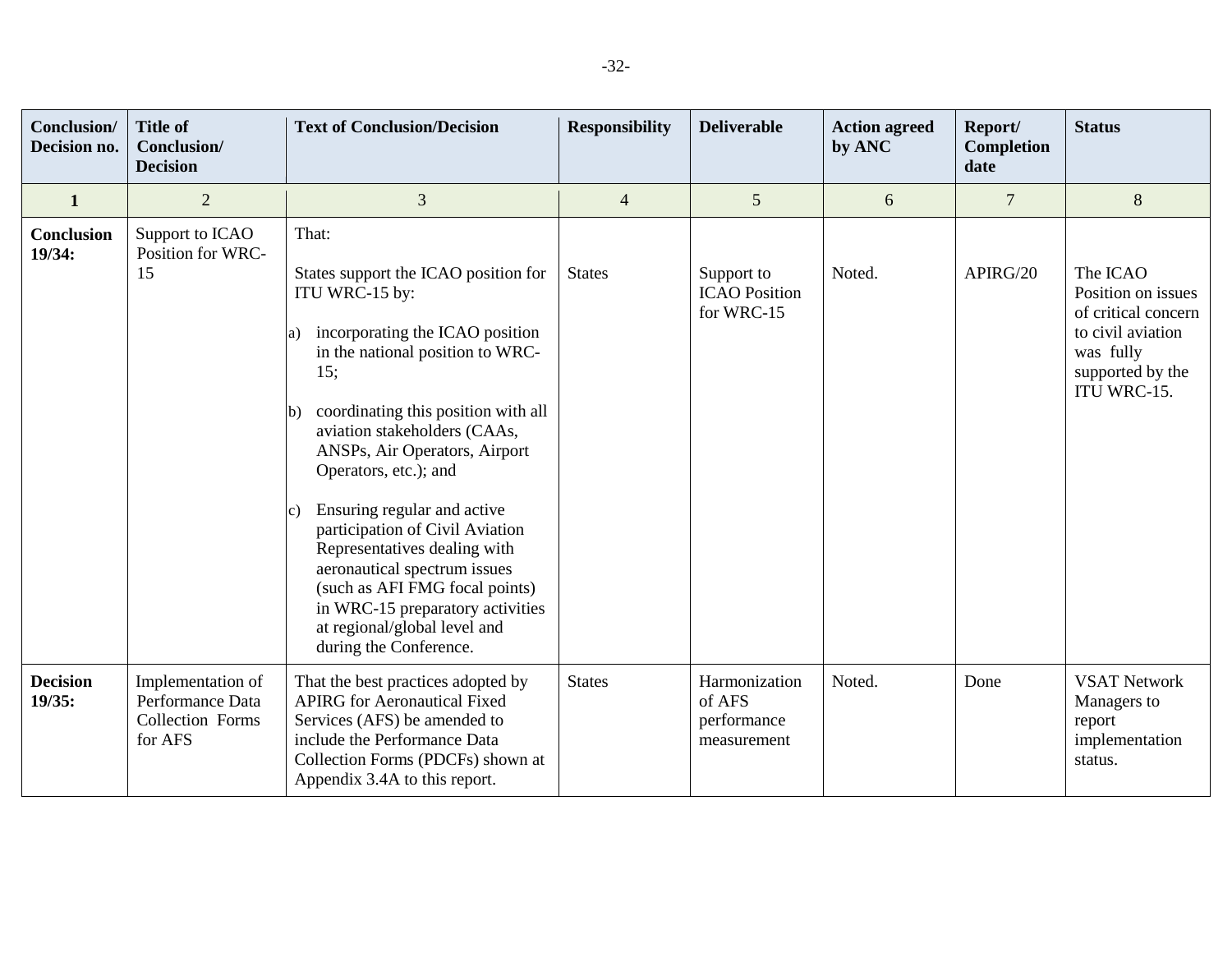| Conclusion/<br>Decision no. | <b>Title of</b><br>Conclusion/<br><b>Decision</b>                                                            | <b>Text of Conclusion/Decision</b>                                                                                                                                                                                                                                                                                                                                                                                                                                                                                                                                                         | <b>Responsibility</b> | <b>Deliverable</b>                                            | <b>Action agreed</b><br>by ANC | Report/<br><b>Completion</b><br>date | <b>Status</b>                                                             |
|-----------------------------|--------------------------------------------------------------------------------------------------------------|--------------------------------------------------------------------------------------------------------------------------------------------------------------------------------------------------------------------------------------------------------------------------------------------------------------------------------------------------------------------------------------------------------------------------------------------------------------------------------------------------------------------------------------------------------------------------------------------|-----------------------|---------------------------------------------------------------|--------------------------------|--------------------------------------|---------------------------------------------------------------------------|
|                             | $\overline{2}$                                                                                               | 3                                                                                                                                                                                                                                                                                                                                                                                                                                                                                                                                                                                          | $\overline{4}$        | 5                                                             | 6                              | $\overline{7}$                       | $8\,$                                                                     |
| <b>Conclusion</b><br>19/36: | Harmonization of<br>the collection of the<br>statistics on the<br>performance of the<br><b>VSAT Networks</b> | That as from 1 January 2014, in<br>order to harmonize the monitoring,<br>collection and<br>Reporting of technical and<br>operational data on Aeronautical<br>Fixed Services (AFS)<br>characteristics and performance,<br>States should:<br>Apply the four-level assessment<br>a)<br>model including space segment,<br>radiofrequency equipment,<br>modulators/demodulators, end-<br>user equipment; and<br>Use the software tools available<br>b)<br>in their processing systems to<br>increase accuracy of the<br>reported data, and facilitate<br>comparative analysis of these<br>data. | <b>States</b>         | <b>Uniform AFS</b><br>performance<br>monitoring and<br>report | Noted.                         | January 2014                         | <b>VSAT Network</b><br>Managers to<br>report<br>implementation<br>status. |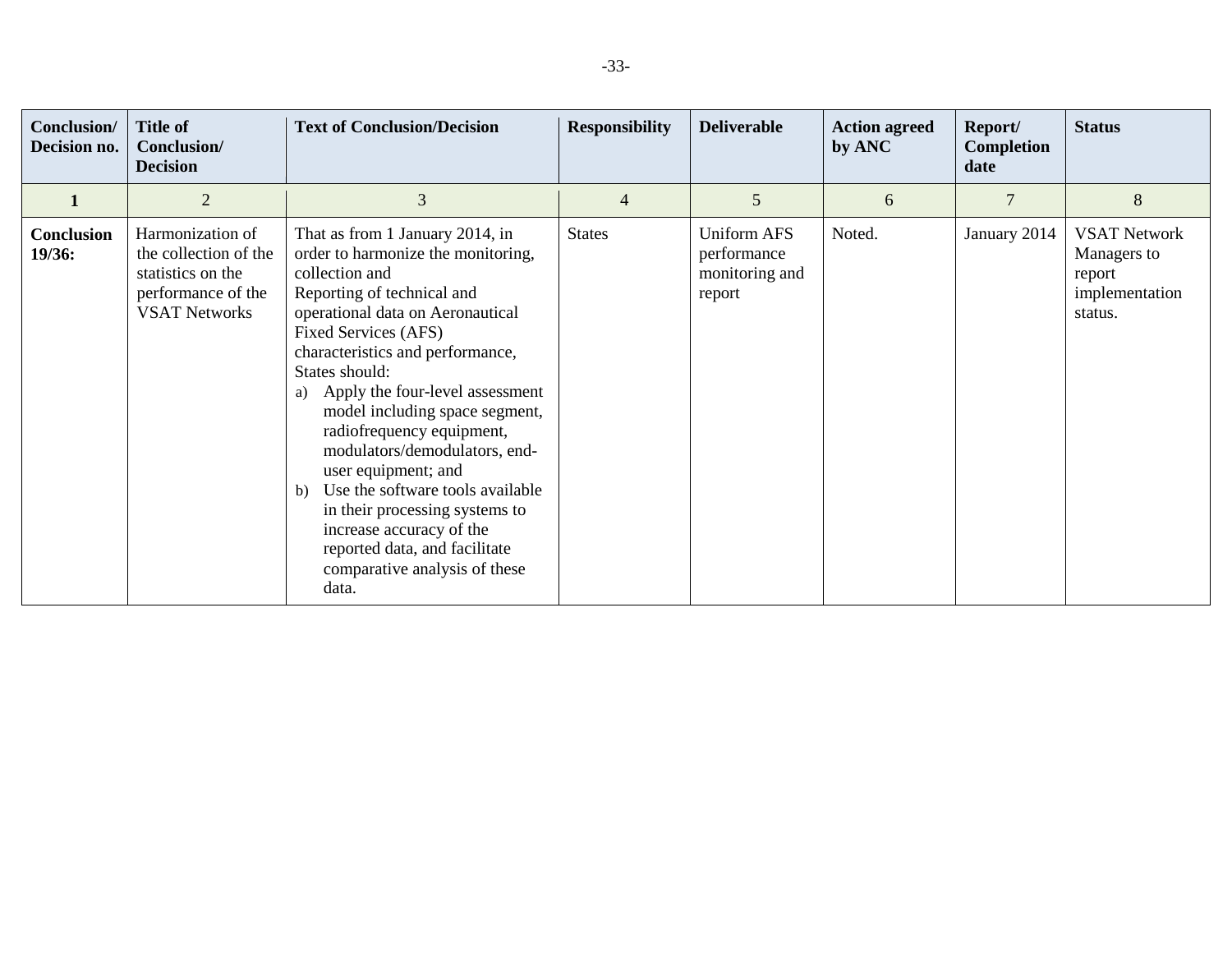| Conclusion/<br>Decision no. | <b>Title of</b><br>Conclusion/<br><b>Decision</b>                                                          | <b>Text of Conclusion/Decision</b>                                                                                                                                                                                                                                                                                                                                                                      | <b>Responsibility</b>        | <b>Deliverable</b>                                                                                                              | <b>Action agreed</b><br>by ANC | Report/<br>Completion<br>date | <b>Status</b>                                                                                  |
|-----------------------------|------------------------------------------------------------------------------------------------------------|---------------------------------------------------------------------------------------------------------------------------------------------------------------------------------------------------------------------------------------------------------------------------------------------------------------------------------------------------------------------------------------------------------|------------------------------|---------------------------------------------------------------------------------------------------------------------------------|--------------------------------|-------------------------------|------------------------------------------------------------------------------------------------|
| $\mathbf{1}$                | $\overline{2}$                                                                                             | 3                                                                                                                                                                                                                                                                                                                                                                                                       | $\overline{4}$               | 5                                                                                                                               | 6                              | $\overline{7}$                | 8                                                                                              |
| <b>Decision</b><br>19/37:   | Terms of Reference,<br><b>Future Work</b><br>Programme and<br>Composition of the<br><b>IRTI Task Force</b> | That:<br>the activities related to the<br>a)<br>development of an integrated<br>regional telecommunication<br>infrastructure should be pursued<br>based on the Action Plan shown<br>at Appendix 3.4E to this report;<br>and<br>the terms of reference, future<br>$\mathbf{b}$<br>work Programme and<br>composition of the IRTI Task<br>Force be amended as proposed<br>in Appendix 3.4F to this report. | <b>APIRG</b><br><b>APIRG</b> | Integrated<br>Regional<br>Telecommunica<br>tion<br>Infrastructure<br><b>IRTI Task Force</b><br>terms of<br>reference<br>amended | Noted.                         | APIRG/20<br>Done              | Addressed by the<br>APIRG as an<br>element of ASBU<br><b>B0-FICE</b> module<br>implementation. |
| <b>Decision</b><br>19/38:   | Planning and<br>Implementation of<br><b>ATN</b> applications                                               | That the CNS Sub-Group should<br>address all aspects of the planning<br>and implementation of the<br><b>Aeronautical Telecommunication</b><br>Network (ATN) applications<br>including ATS ground-ground and<br>air-ground data link applications, in<br>order to ensure systems<br>interoperability through a<br>coordinated and harmonized<br>framework.                                               | <b>APIRG</b>                 | Coordinated<br>/Harmonized<br>implementation<br>of ATN                                                                          | Noted.                         | APIRG/20                      | Addressed by the<br>APIRG as an<br>element of ASBU<br><b>B0-FICE</b> module<br>implementation. |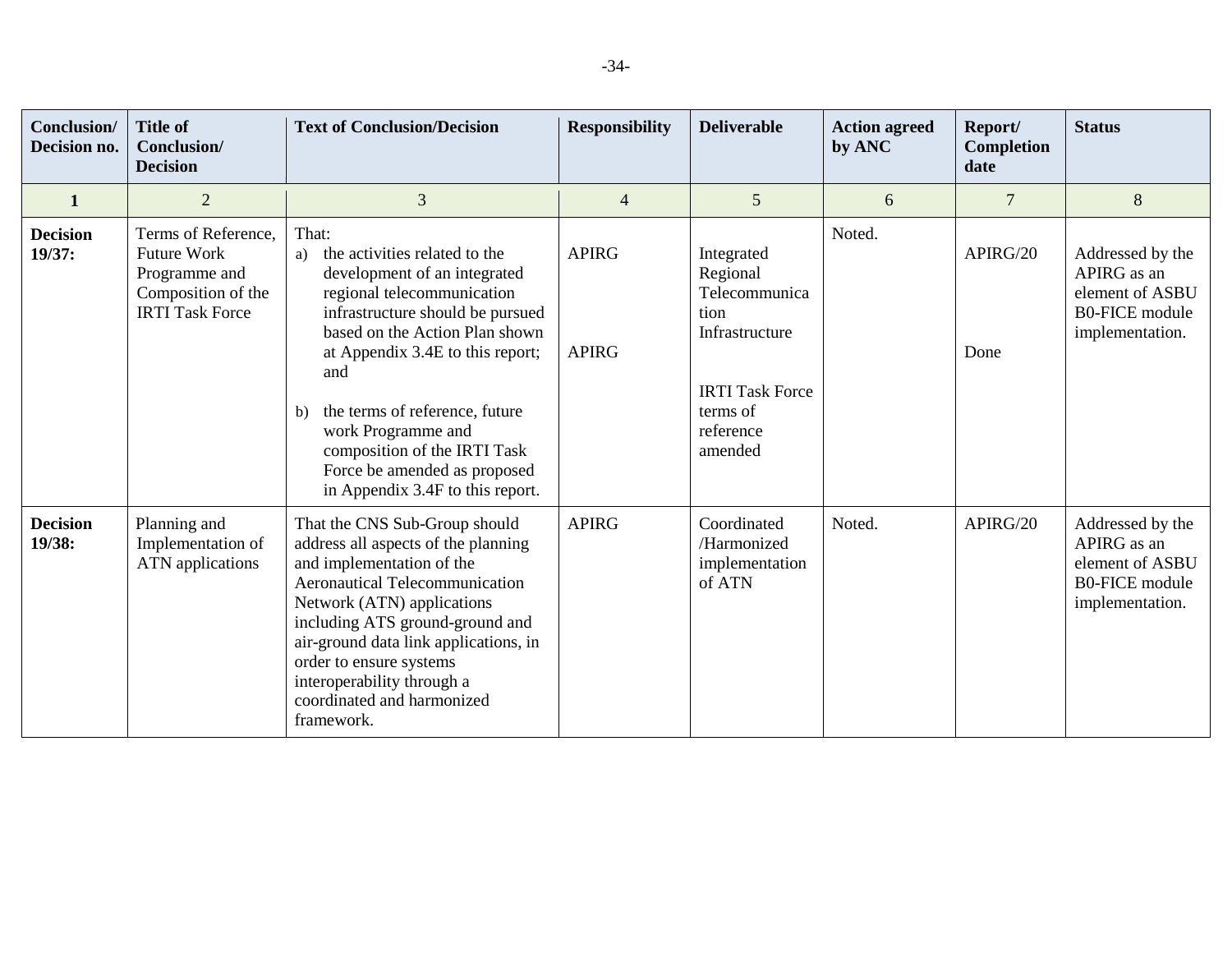| Conclusion/<br>Decision no. | <b>Title of</b><br>Conclusion/<br><b>Decision</b>                                                          | <b>Text of Conclusion/Decision</b>                                                                                                                                                                                                                                                                                                                                                                                                                                                            | <b>Responsibility</b>                                                          | <b>Deliverable</b>                                                                                                                       | <b>Action agreed</b><br>by ANC | Report/<br><b>Completion</b><br>date | <b>Status</b>                                                                                                                                                        |
|-----------------------------|------------------------------------------------------------------------------------------------------------|-----------------------------------------------------------------------------------------------------------------------------------------------------------------------------------------------------------------------------------------------------------------------------------------------------------------------------------------------------------------------------------------------------------------------------------------------------------------------------------------------|--------------------------------------------------------------------------------|------------------------------------------------------------------------------------------------------------------------------------------|--------------------------------|--------------------------------------|----------------------------------------------------------------------------------------------------------------------------------------------------------------------|
|                             | $\overline{2}$                                                                                             | 3                                                                                                                                                                                                                                                                                                                                                                                                                                                                                             | $\overline{4}$                                                                 | 5                                                                                                                                        | 6                              |                                      | 8                                                                                                                                                                    |
| <b>Conclusion</b><br>19/39: | Development of<br>integrated<br>programmes based<br>on major ATM<br>routing areas and<br>air traffic flows | That:<br>The ICAO Regional Offices<br>a)<br>should coordinate with States<br>the identification and<br>development of integrated<br>programmes for the CNS<br>infrastructure, aligned with the<br>ASBU methodology, and based<br>on major ATM routing areas and<br>air traffic flows in the AFI<br>region; and<br>ICAO, AFCAC and other<br>b)<br>relevant regional economic and<br>financial institutions should<br>facilitate the funding<br>arrangements for such integrated<br>programmes. | <b>ICAO ROS</b><br><b>States</b><br><b>ICAO</b><br><b>AFCAC</b><br><b>RECs</b> | Integrated<br>programmes for<br><b>CNS</b><br>infrastructure<br>Effective<br>implementation<br>of integrated<br><b>CNS</b><br>programmes | Noted.                         | APIRG/20<br>APIRG/20                 | Routing area<br>approach to be<br>reflected in<br>projects<br>identification,<br>development and<br>implementation.<br>Discussed under<br>APIRG/20<br>Agenda item 4. |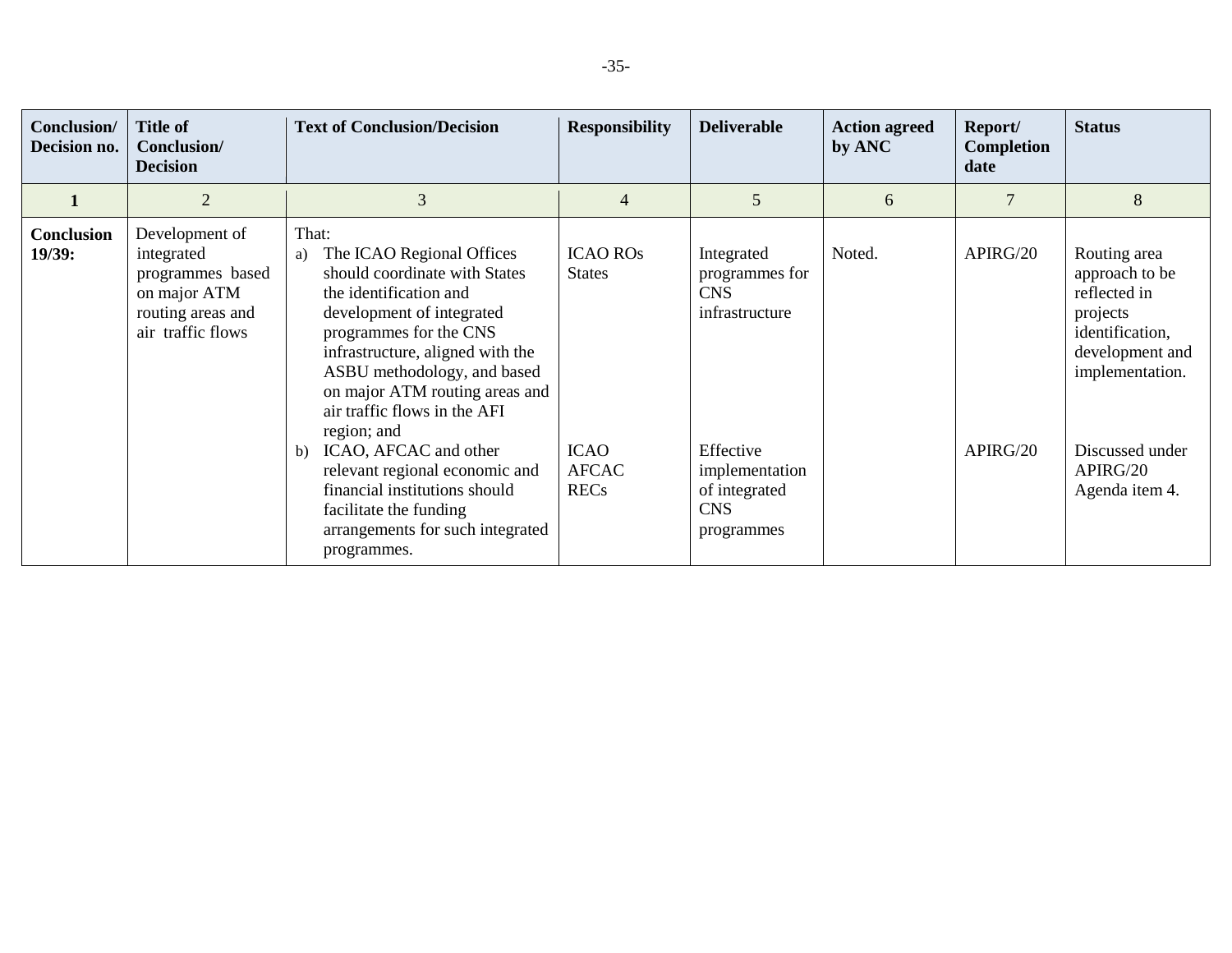| Conclusion/<br>Decision no. | <b>Title of</b><br>Conclusion/<br><b>Decision</b>                                                   | <b>Text of Conclusion/Decision</b>                                                                                                                                                                                                                                                                                                                                                                                                                                                                                                                           | <b>Responsibility</b>         | <b>Deliverable</b>                                                                                                           | <b>Action agreed</b><br>by ANC | Report/<br><b>Completion</b><br>date | <b>Status</b>                                                                                                    |
|-----------------------------|-----------------------------------------------------------------------------------------------------|--------------------------------------------------------------------------------------------------------------------------------------------------------------------------------------------------------------------------------------------------------------------------------------------------------------------------------------------------------------------------------------------------------------------------------------------------------------------------------------------------------------------------------------------------------------|-------------------------------|------------------------------------------------------------------------------------------------------------------------------|--------------------------------|--------------------------------------|------------------------------------------------------------------------------------------------------------------|
| 1                           | $\overline{2}$                                                                                      | 3                                                                                                                                                                                                                                                                                                                                                                                                                                                                                                                                                            | $\overline{4}$                | 5                                                                                                                            | 6                              | 7                                    | 8                                                                                                                |
| Conclusion<br>19/40:        | <b>Regional and State</b><br>planning and<br>implementation of<br>the transition from<br>AIS to AIM | That:<br>The Region develop<br>a)<br>performance goals for the<br>transition from AIS to AIM in<br>line with the AFI Transition<br>Roadmap from AIS to AIM and<br><b>Aviation System Block</b><br>Upgrades methodology;<br>The Region and States identify<br>b)<br>achievable milestones in relation<br>to the Transition Roadmap<br>phases $1, 2$ and $3$ ;<br>The Region and States develop<br>$\mathbf{c}$ )<br>and implement progress<br>reporting structures, processes<br>and frequency in terms of the<br>Transition Roadmap phases 1, 2<br>and $3$ ; | <b>APIRG</b><br><b>States</b> | Regional<br>performance<br>goals for<br>AIS/AIM<br>transition<br>Implementation<br>action plans for<br>AIS/AIM<br>transition | Noted.                         | APIRG/20<br>APIRG/20                 | Being addressed<br>under ASBU B0-<br>DATM module<br>and regional<br>performance<br>objectives related<br>to AIM. |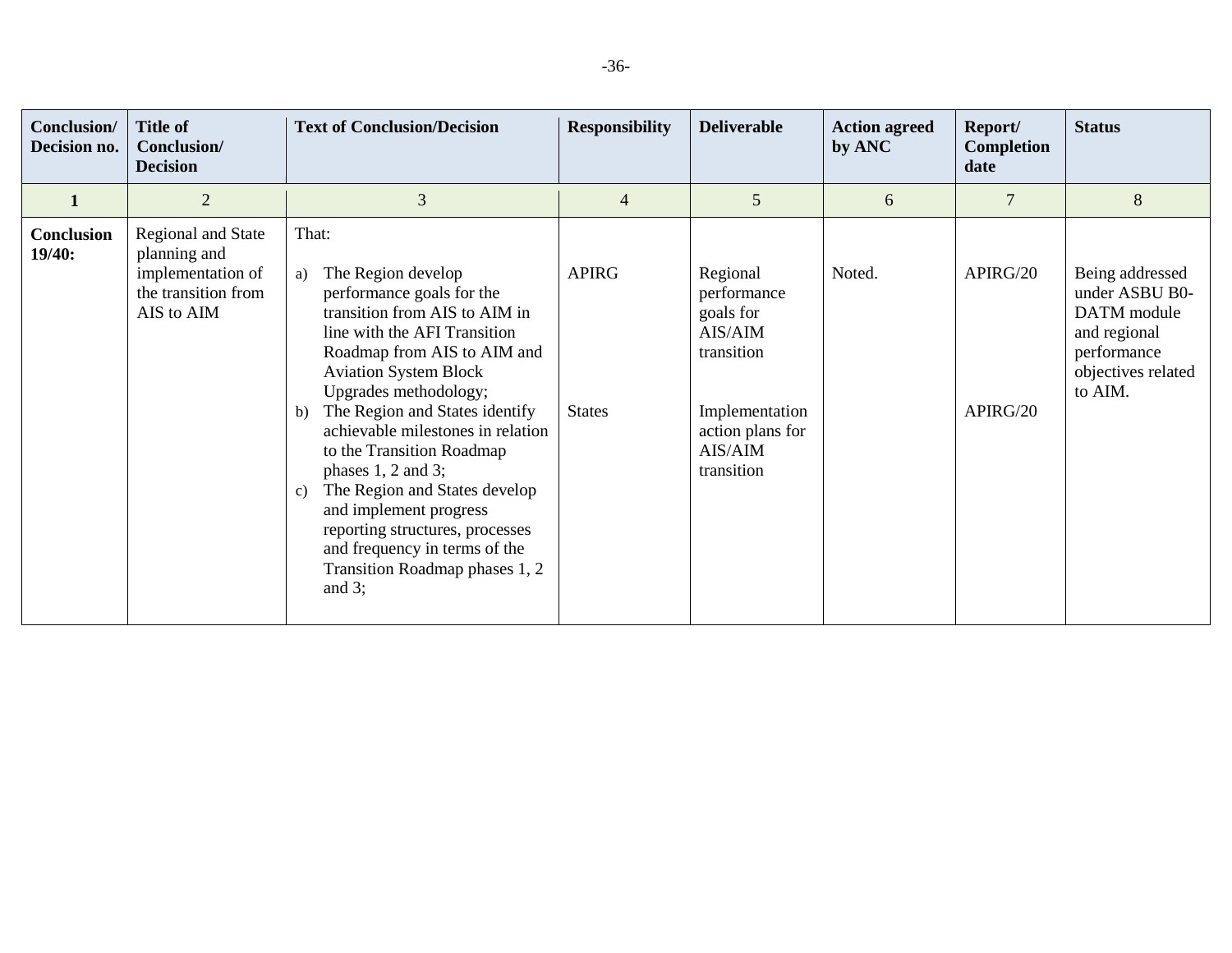| Conclusion/<br>Decision no. | <b>Title of</b><br>Conclusion/<br><b>Decision</b> | <b>Text of Conclusion/Decision</b> | <b>Responsibility</b> | <b>Deliverable</b> | <b>Action agreed</b><br>by ANC | Report/<br><b>Completion</b><br>date | <b>Status</b>                                                                                                                                                                                                                                                                                                                                                                                                 |
|-----------------------------|---------------------------------------------------|------------------------------------|-----------------------|--------------------|--------------------------------|--------------------------------------|---------------------------------------------------------------------------------------------------------------------------------------------------------------------------------------------------------------------------------------------------------------------------------------------------------------------------------------------------------------------------------------------------------------|
| $\mathbf{1}$                | $\overline{2}$                                    | $\mathfrak{Z}$                     | $\overline{4}$        | $\sqrt{5}$         | $\boldsymbol{6}$               | $\overline{7}$                       | $8\,$                                                                                                                                                                                                                                                                                                                                                                                                         |
|                             |                                                   | d)                                 |                       |                    |                                |                                      | <b>WACAF SL</b><br>T17/6.13-0487 of<br>August 2014<br>refers.<br>Third AFI AIM<br>Implementation<br><b>Task Force</b><br>Meeting was held<br>in Dakar on 15-17<br>October 2014, to<br>provide guidance<br>to States on<br>regional and State<br>planning and<br>implementation of<br>the transition<br>from AIS to AIM.<br>Final report was<br>distributed to all<br>States and<br>concerned<br>Stakeholders. |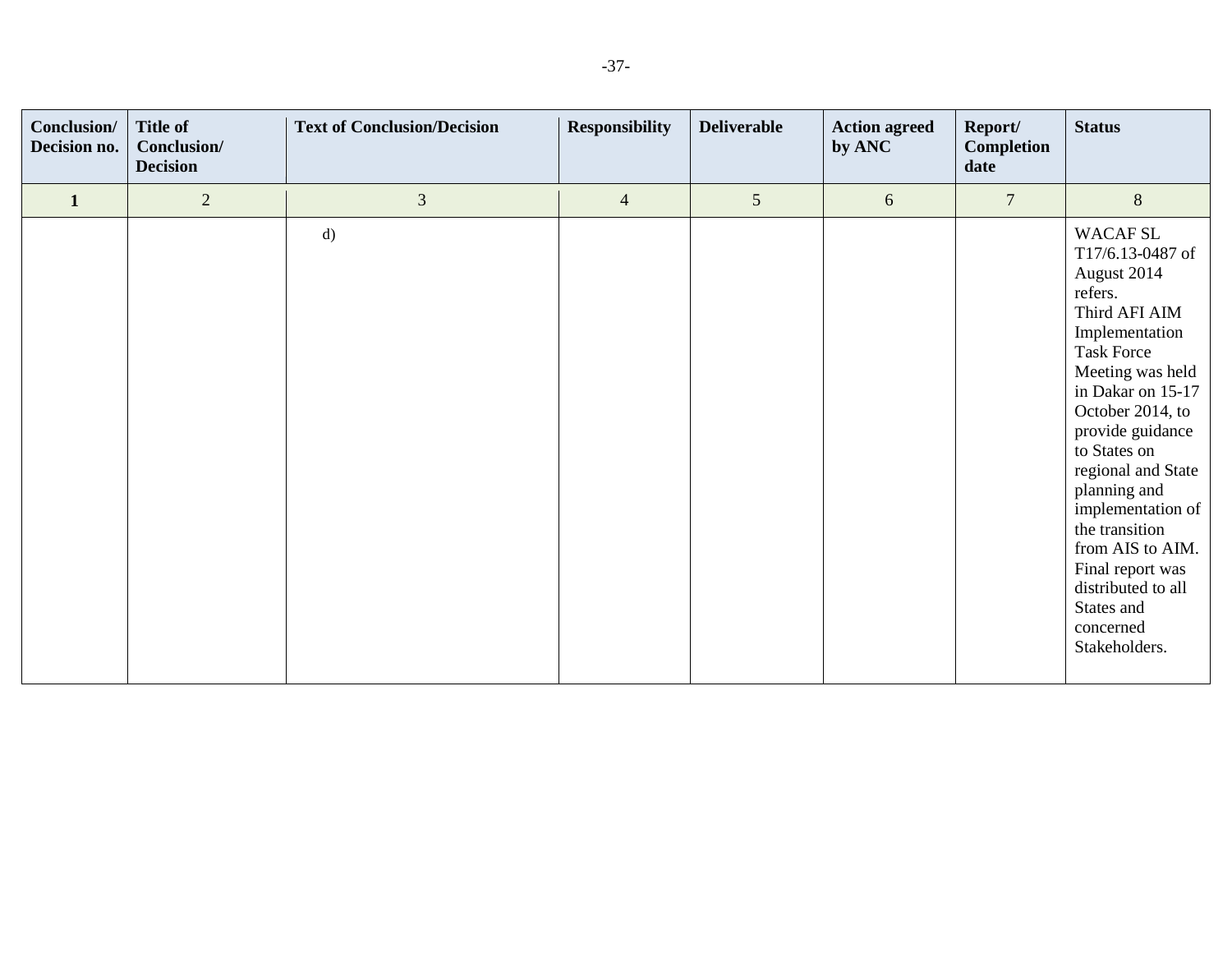| Conclusion/<br>Decision no. | <b>Title of</b><br>Conclusion/<br><b>Decision</b> | <b>Text of Conclusion/Decision</b>                                                                                                                                                                                                                                                                                                                                                                                                                                                            | <b>Responsibility</b> | <b>Deliverable</b>  | <b>Action agreed</b><br>by ANC | Report/<br><b>Completion</b><br>date | <b>Status</b>                                         |
|-----------------------------|---------------------------------------------------|-----------------------------------------------------------------------------------------------------------------------------------------------------------------------------------------------------------------------------------------------------------------------------------------------------------------------------------------------------------------------------------------------------------------------------------------------------------------------------------------------|-----------------------|---------------------|--------------------------------|--------------------------------------|-------------------------------------------------------|
| $\mathbf{1}$                | $\overline{2}$                                    | $\overline{3}$                                                                                                                                                                                                                                                                                                                                                                                                                                                                                | $\overline{4}$        | 5                   | 6                              | $\overline{7}$                       | 8                                                     |
|                             |                                                   | States develop<br>e)<br>implementation action plans<br>addressing the transition<br>from AIS to AIM in line<br>with the AFI AIS to AIM<br><b>Transition Roadmap phases</b><br>1, 2 and 3 as well as aviation<br>system block upgrades; and<br>States review and amend as<br>f)<br>required the AIS/AIM<br>training programmes to<br>encompass the required<br>skills, competences and<br>knowledge to transition<br>from AIS to AIM in line<br>with the AFI AIS to AIM<br>Transition Roadmap. |                       |                     |                                |                                      |                                                       |
| <b>Conclusion</b><br>19/41: | AIM/SWIM<br>Seminar for the AFI<br>Region         | That, in order to support States with<br>regard to the planning and<br>implementation related to the<br>transition from AIS/AIM to<br>Information Management/SWIM,<br>and expedites the harmonized<br>implementation of the AIM/SWIM<br>requirements; the ICAO ESAF and<br><b>WACAF Regional Offices organize</b><br>an AIM/SWIM Seminar in<br>2014/2015.                                                                                                                                     | <b>ICAO</b>           | AIM/SWIM<br>Seminar | Noted.                         | APIRG/20                             | AIM/SWIM<br>Seminar<br>organized in<br>September 2015 |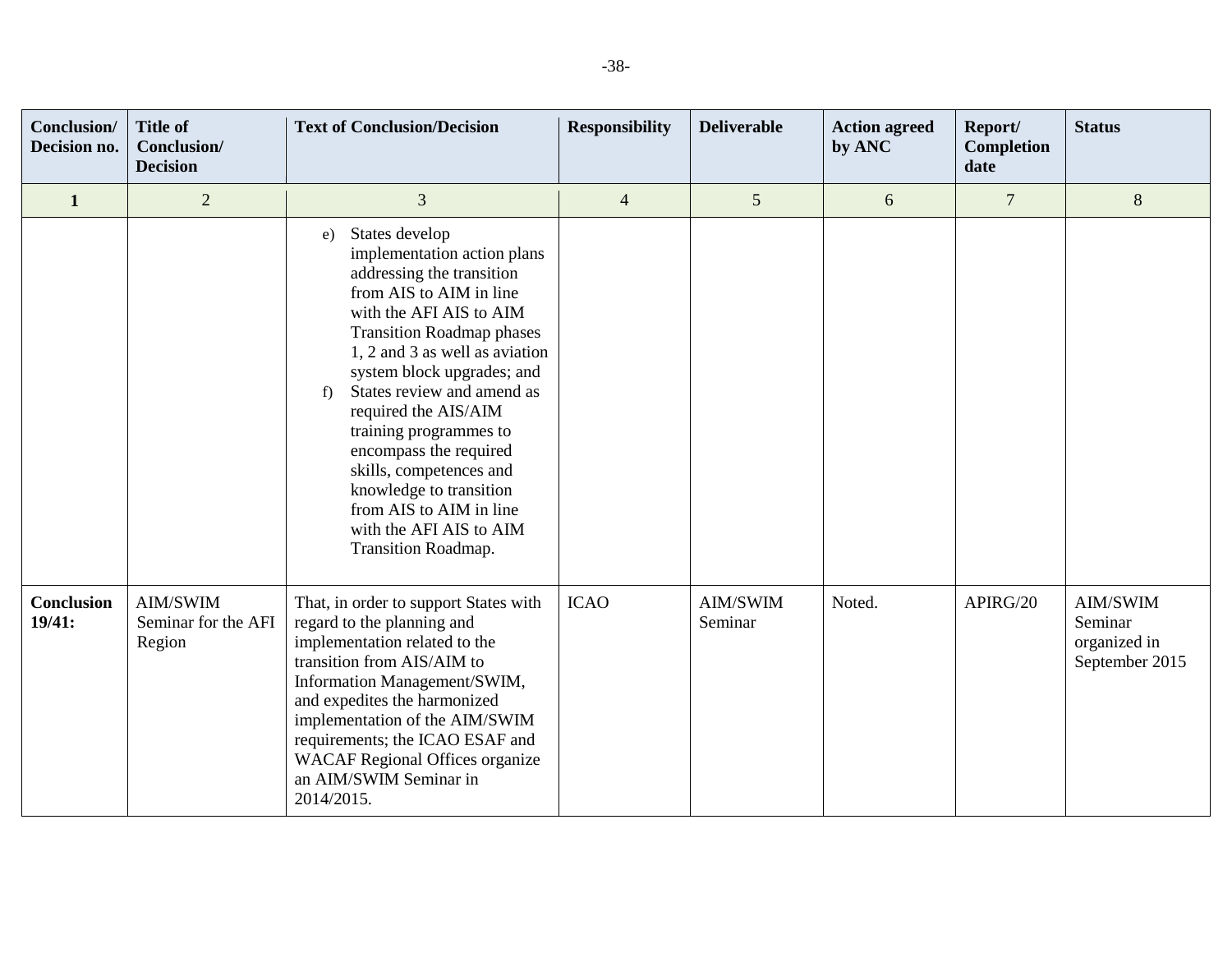| Conclusion/<br>Decision no. | <b>Title of</b><br>Conclusion/<br><b>Decision</b> | <b>Text of Conclusion/Decision</b> | <b>Responsibility</b> | <b>Deliverable</b> | <b>Action agreed</b><br>by ANC | Report/<br><b>Completion</b><br>date | <b>Status</b>                                                                                                                                                                                                                                                                                                                                                                                                                                                                              |
|-----------------------------|---------------------------------------------------|------------------------------------|-----------------------|--------------------|--------------------------------|--------------------------------------|--------------------------------------------------------------------------------------------------------------------------------------------------------------------------------------------------------------------------------------------------------------------------------------------------------------------------------------------------------------------------------------------------------------------------------------------------------------------------------------------|
| $\mathbf{1}$                | $\overline{2}$                                    | $\mathfrak{Z}$                     | $\overline{4}$        | $5\overline{)}$    | $6\,$                          | $\overline{7}$                       | $8\,$                                                                                                                                                                                                                                                                                                                                                                                                                                                                                      |
|                             |                                                   |                                    |                       |                    |                                |                                      | <b>WACAF SL</b><br>T2/7-0555 of 14<br>July 2015 refers.<br><b>ICAO</b><br>AIM/SWIM<br>Seminar for the<br>AFI Region held<br>in Dakar, Senegal<br>(7-9 September<br>$2015$ ) to assist<br>AFI States in the<br>transition from<br>$\mathrm{AIS}/\mathrm{AIM}$ to<br>AIM/SWIM, and<br>to ensure<br>consistency in this<br>transition process<br>with the support<br>from Industry.<br>Seminar<br>Performance<br>report was<br>distributed to all<br>States and<br>concerned<br>Stakeholders. |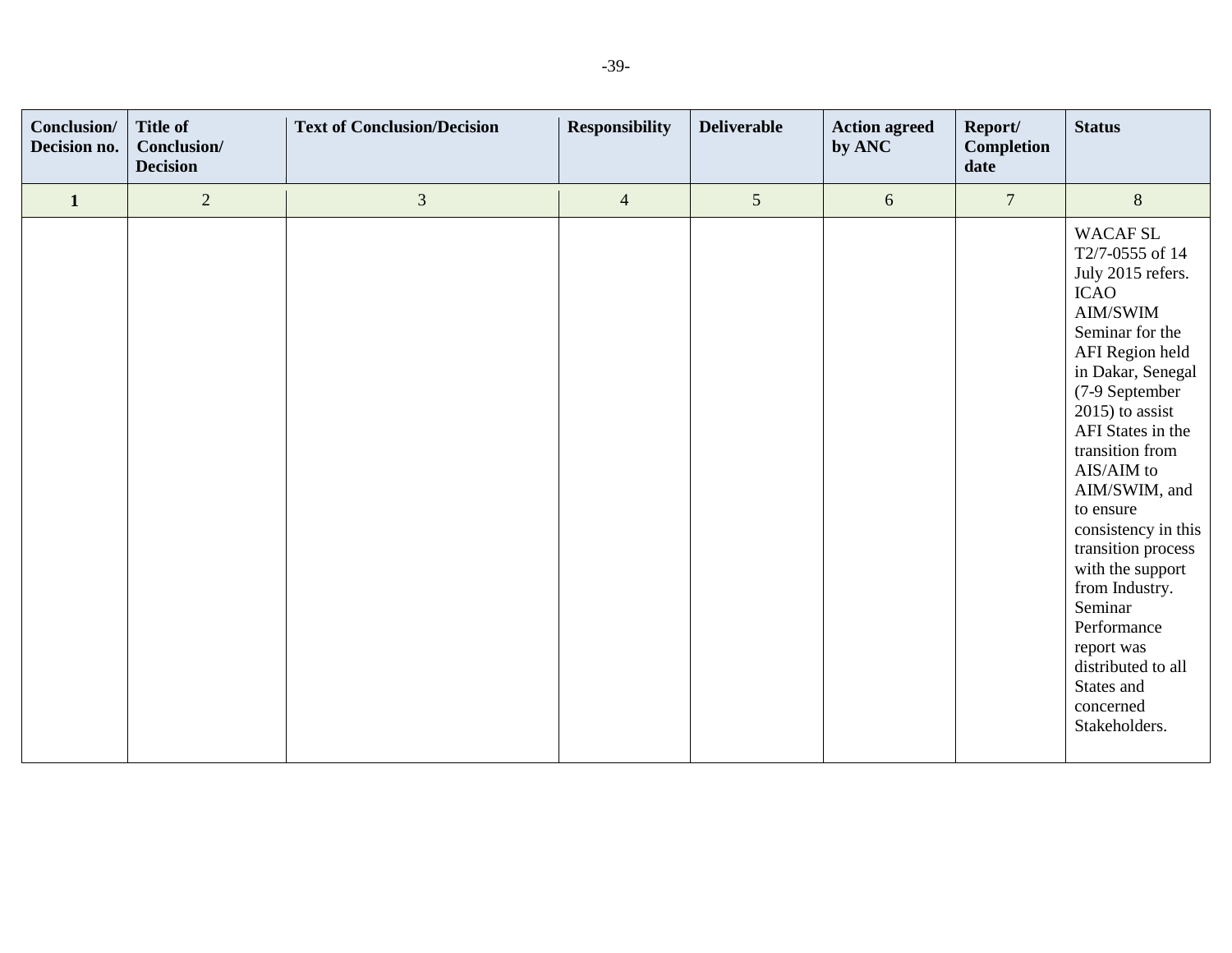| Conclusion/<br>Decision no. | <b>Title of</b><br>Conclusion/<br><b>Decision</b>    | <b>Text of Conclusion/Decision</b>                                                                                                                                                                                                                                                                                                                                                                                                                                                                                                                                                                                                                                                                                                                     | <b>Responsibility</b>   | <b>Deliverable</b>                                                                     | <b>Action agreed</b><br>by ANC | Report/<br>Completion<br>date | <b>Status</b>                                                                                                                                                                                                                                                                                            |
|-----------------------------|------------------------------------------------------|--------------------------------------------------------------------------------------------------------------------------------------------------------------------------------------------------------------------------------------------------------------------------------------------------------------------------------------------------------------------------------------------------------------------------------------------------------------------------------------------------------------------------------------------------------------------------------------------------------------------------------------------------------------------------------------------------------------------------------------------------------|-------------------------|----------------------------------------------------------------------------------------|--------------------------------|-------------------------------|----------------------------------------------------------------------------------------------------------------------------------------------------------------------------------------------------------------------------------------------------------------------------------------------------------|
| $\mathbf{1}$                | $\overline{2}$                                       | 3                                                                                                                                                                                                                                                                                                                                                                                                                                                                                                                                                                                                                                                                                                                                                      | $\overline{4}$          | 5                                                                                      | 6                              | $\overline{7}$                | $\,8\,$                                                                                                                                                                                                                                                                                                  |
| Conclusion<br>19/42:        | Procedure for AFI<br><b>OPMET</b> Data<br>Monitoring | That.<br>a) Dakar and Pretoria RODBs:<br>conduct within their<br>$\mathbf{i}$ .<br>respective areas of<br>responsibilities, the<br>monitoring of OPMET<br>received from AFI BCCs;<br>ii).<br>analyze the monitoring<br>results and identify<br>shortcomings and<br>deficiencies;<br>develop and forward to the<br>iii).<br>concerned BCCs on a<br>quarterly basis, the<br>monitoring results and the<br>recommendations to be<br>implemented;<br>collaborate directly with the<br>iv).<br>concerned States to assist<br>addressing the shortcomings<br>which can be resolved<br>quickly; and<br>issue on a semester basis, a<br>$V$ ).<br>report on the above four<br>actions to be forwarded to<br><b>ICAO Dakar and Nairobi</b><br>regional Offices. | Senegal<br>South Africa | Monitoring of<br><b>SIGMET</b> from<br>AFI BCCs and<br>periodic reports<br>to ICAO ROs | Noted.                         | APIRG/20                      | State letters Ref.:<br>T17/6.11.M-0079<br>of 7/02/14 and ES<br>AN $8/1 - 0157$ of<br>$13/3/14$ from<br><b>Regional Offices</b><br>issued to AFI<br>States requesting<br>for their action.<br>Data<br>a)<br>Monitoring<br>performed<br>by the two<br><b>RODBs</b><br>b) Workshop<br>on AMBEX<br>conducted |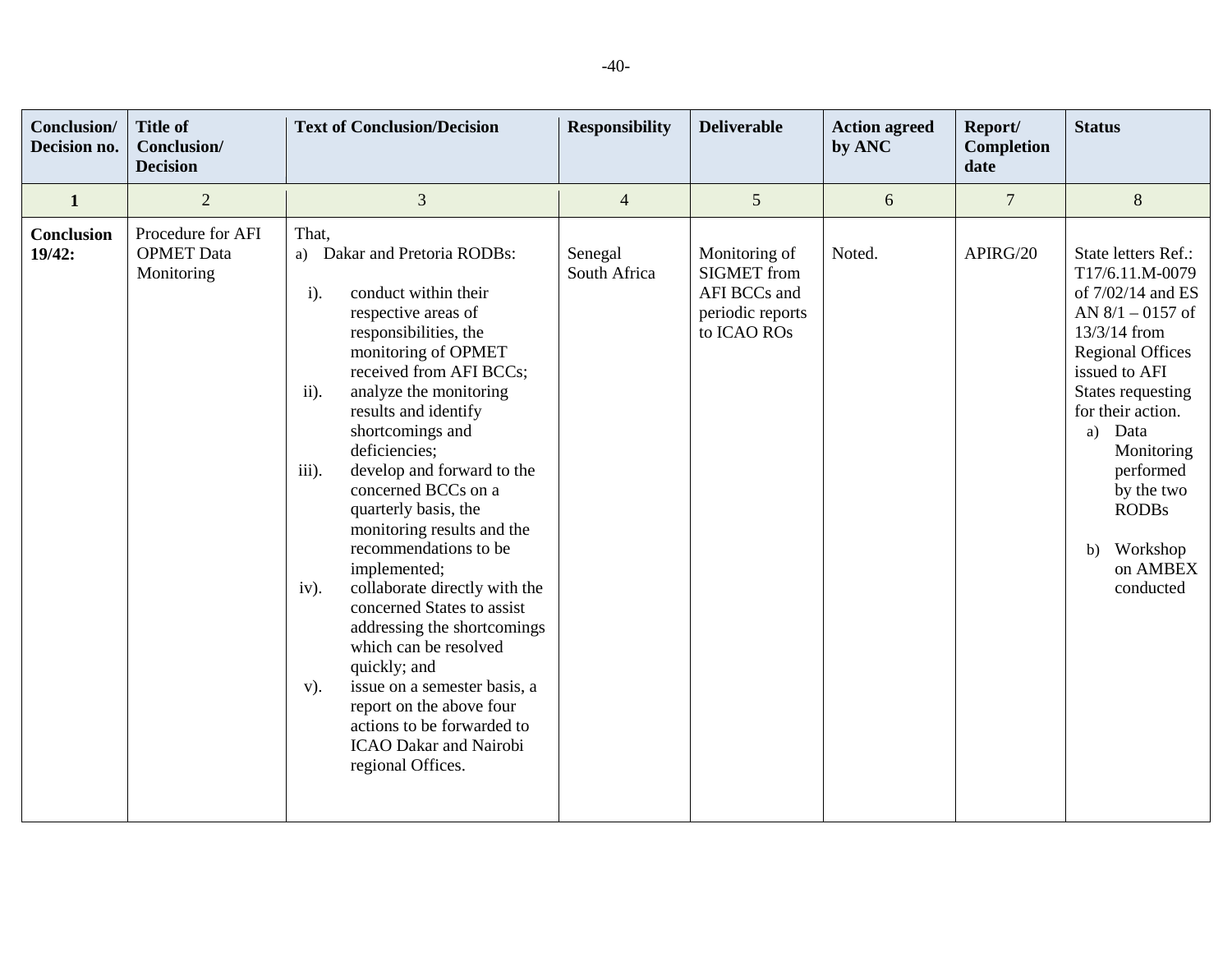| Conclusion/<br>Decision no. | <b>Title of</b><br>Conclusion/<br><b>Decision</b> | <b>Text of Conclusion/Decision</b>                                                                                                                                                                                                                                                                                                                                                                                                                                                                                                                                                                                          | <b>Responsibility</b> | <b>Deliverable</b>                                                                               | <b>Action agreed</b><br>by ANC | Report/<br><b>Completion</b><br>date | <b>Status</b> |
|-----------------------------|---------------------------------------------------|-----------------------------------------------------------------------------------------------------------------------------------------------------------------------------------------------------------------------------------------------------------------------------------------------------------------------------------------------------------------------------------------------------------------------------------------------------------------------------------------------------------------------------------------------------------------------------------------------------------------------------|-----------------------|--------------------------------------------------------------------------------------------------|--------------------------------|--------------------------------------|---------------|
| $\mathbf{1}$                | $\overline{2}$                                    | 3                                                                                                                                                                                                                                                                                                                                                                                                                                                                                                                                                                                                                           | 4                     | 5                                                                                                | 6                              | $\overline{7}$                       | 8             |
|                             |                                                   | <b>ICAO Dakar and Nairobi</b><br>$\mathbf{c})$<br><b>Regional Offices:</b><br>$\mathbf{i}$ .<br>distribute the reports<br>through State Letters to AFI<br>States with particular<br>emphasis on the concerned<br>States with the deficiencies;<br>and<br>ii).<br>visit the concerned States<br>during State missions to<br>provide further advice and<br>awareness.<br>iii).<br>organize when required,<br>training workshops for the<br>personnel of the AMBEX<br>Centres (RODBs, BCCs and<br>NOCs), to assist the States<br>concerned to address<br>deficiencies related to the<br>implementation of the<br>AMBEX scheme. | <b>ICAO ROS</b>       | <b>State Letters on</b><br>reported<br>deficiencies<br>Workshops/<br>Training on<br><b>AMBEX</b> |                                | APIRG/20<br>APIRG/20                 |               |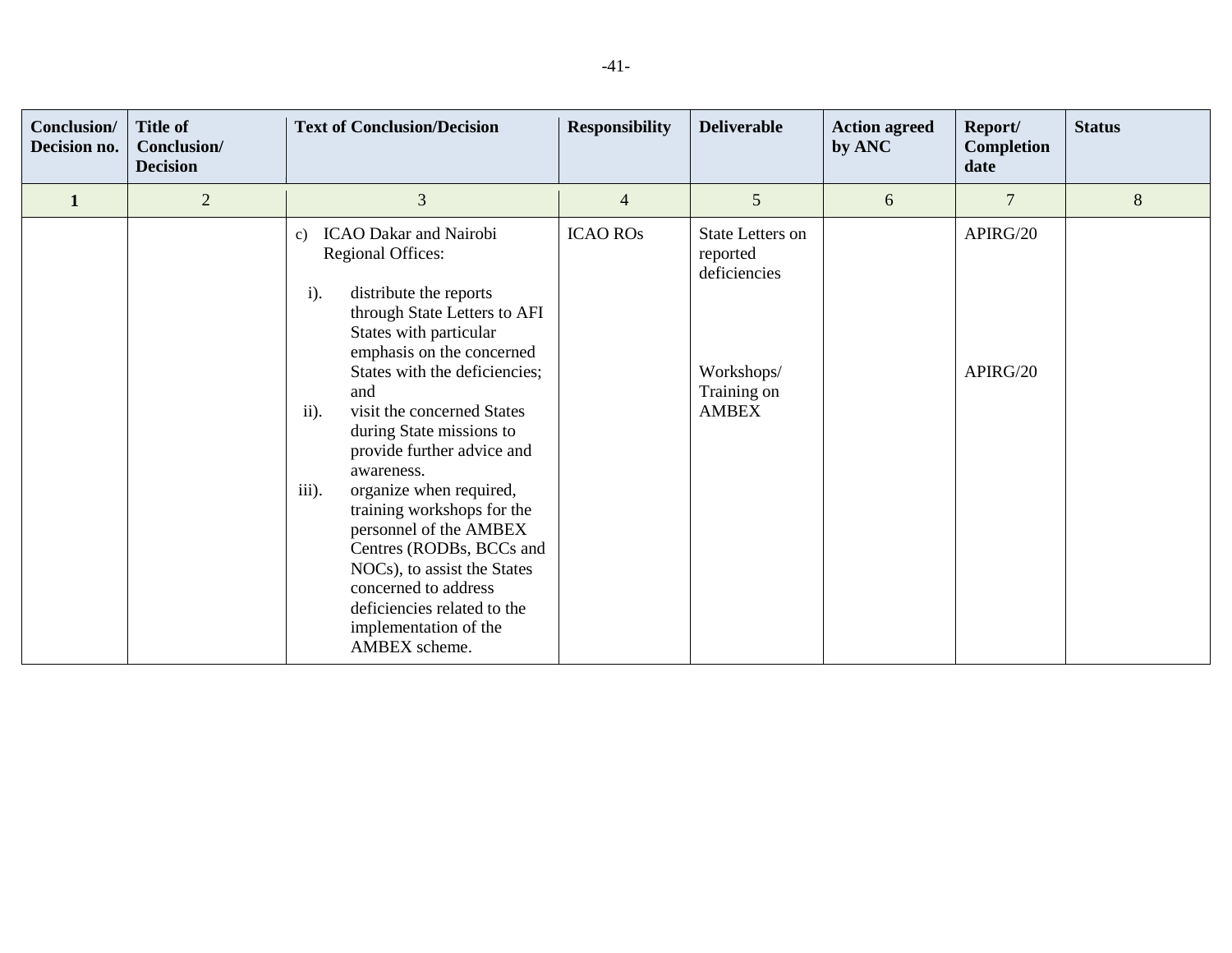| Conclusion/<br>Decision no. | <b>Title of</b><br>Conclusion/<br><b>Decision</b>                 | <b>Text of Conclusion/Decision</b>                                                                                                                                                                                                                                                                                                                                                                                                                                                                                                                                                                                    | <b>Responsibility</b>                                    | <b>Deliverable</b>                                                                                                                                                                                                                                                      | <b>Action agreed</b><br>by ANC | Report/<br>Completion<br>date                            | <b>Status</b>                                                                                                                                                                                                                                                                                                                                   |
|-----------------------------|-------------------------------------------------------------------|-----------------------------------------------------------------------------------------------------------------------------------------------------------------------------------------------------------------------------------------------------------------------------------------------------------------------------------------------------------------------------------------------------------------------------------------------------------------------------------------------------------------------------------------------------------------------------------------------------------------------|----------------------------------------------------------|-------------------------------------------------------------------------------------------------------------------------------------------------------------------------------------------------------------------------------------------------------------------------|--------------------------------|----------------------------------------------------------|-------------------------------------------------------------------------------------------------------------------------------------------------------------------------------------------------------------------------------------------------------------------------------------------------------------------------------------------------|
| $\mathbf{1}$                | $\overline{2}$                                                    | 3                                                                                                                                                                                                                                                                                                                                                                                                                                                                                                                                                                                                                     | $\overline{4}$                                           | 5                                                                                                                                                                                                                                                                       | 6                              | $\overline{7}$                                           | $8\,$                                                                                                                                                                                                                                                                                                                                           |
| <b>Conclusion</b><br>19/43: | Implementation of<br><b>AFI RODB Back</b><br><b>Up Procedures</b> | Dakar and Pretoria RODBs<br>a)<br>implement<br>and maintain an identical<br>$i$ ).<br>OPMET bulletins catalogue;<br>the AFI Interface Control<br>ii).<br>Document (ICD);<br>the same data validation<br>iii).<br>criteria; and<br>conduct monitoring<br>iv).<br>activities in order to ensure<br>that the databanks contain<br>required OPMET data at all<br>times.<br>the bulletin compiling centres<br>b)<br>(BCCs) disseminate OPMET<br>data to both Dakar and Pretoria<br>RODBs using appropriate<br>AFTN addresses; and<br>the MTF include AFTN<br>$\mathcal{C}$ )<br>addresses of both RODBs in the<br>AFI ICD. | Senegal<br>South Africa<br><b>States</b><br><b>APIRG</b> | <b>OPMET</b><br><b>Bulletin</b><br>Catalogues kept<br>current<br><b>AFI</b> Interface<br>Control<br>Document<br>Reliable<br><b>RODBs</b><br>Dissemination<br>of<br>OPMET data to<br><b>RODBs</b><br><b>RODBs AFTN</b><br>addresses<br>included in the<br><b>AFI ICD</b> | Noted.                         | APIRG/20<br>APIRG/20<br>APIRG/20<br>APIRG/20<br>APIRG/20 | State letters Ref.:<br>T17/6.11.M-0135<br>of $11/3/14$ and ES<br>AN $8/1 - 0157$ of<br>13/3/14 from<br><b>Regional Offices</b><br>have been issued<br>to AFI States<br>requesting for<br>their action.<br><b>Bulletins</b><br>a)<br>from Dakar<br>and Pretoria<br>Similar<br><b>AFI ICD</b><br>amended to<br>include addresses<br>of both ROBDs |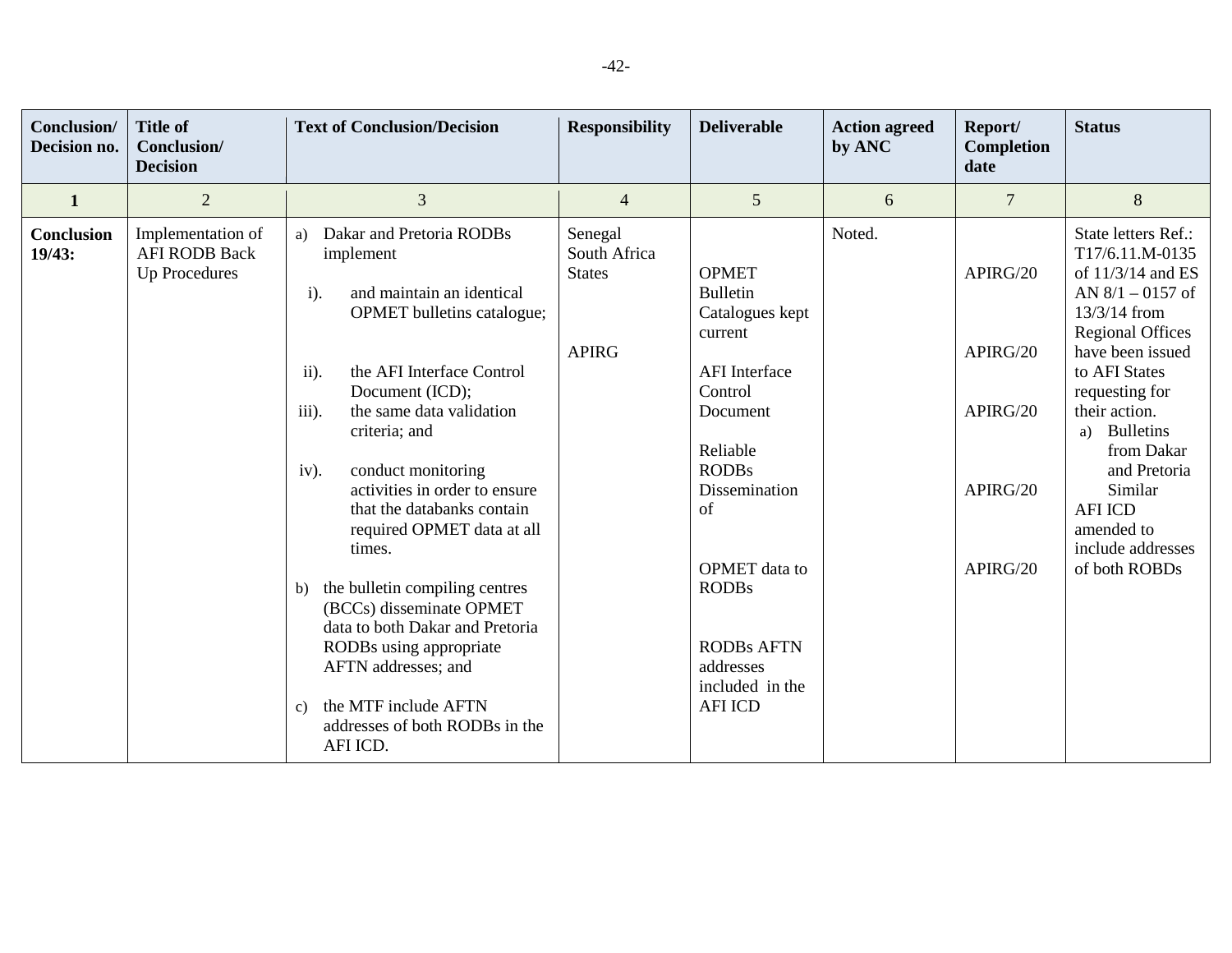| Conclusion/<br>Decision no. | <b>Title of</b><br><b>Conclusion</b> /<br><b>Decision</b>                                       | <b>Text of Conclusion/Decision</b>                                                                                                                                                                                                                                                                                                                                                                                                                                                                                                                                                                           | <b>Responsibility</b>   | <b>Deliverable</b>                                                                   | <b>Action agreed</b><br>by ANC | Report/<br>Completion<br>date | <b>Status</b>                                                                                                                                                                                                                                                                                                            |
|-----------------------------|-------------------------------------------------------------------------------------------------|--------------------------------------------------------------------------------------------------------------------------------------------------------------------------------------------------------------------------------------------------------------------------------------------------------------------------------------------------------------------------------------------------------------------------------------------------------------------------------------------------------------------------------------------------------------------------------------------------------------|-------------------------|--------------------------------------------------------------------------------------|--------------------------------|-------------------------------|--------------------------------------------------------------------------------------------------------------------------------------------------------------------------------------------------------------------------------------------------------------------------------------------------------------------------|
| $\mathbf{1}$                | $\overline{2}$                                                                                  | 3                                                                                                                                                                                                                                                                                                                                                                                                                                                                                                                                                                                                            | $\overline{4}$          | 5                                                                                    | 6                              | $\overline{7}$                | 8                                                                                                                                                                                                                                                                                                                        |
| Conclusion<br>19/44:        | Development of<br>Capabilities of<br><b>Handling OPMET</b><br>Information in<br>Digital Format  | That both Pretoria and Dakar<br>RODBs Provider States be invited<br>to:<br>start developing capability of<br>a)<br>handling OPMET data in digital<br>format as soon as possible, after<br>November 2013;<br>test the codes based on OPMET<br>b)<br>data in digital format<br>(XML/GML) for<br>METAR/SPECI, TAF and<br>SIGMET with a view to fine<br>tuning over the first year $(2014)$ ;<br>and<br>take a leading role over the<br>$\mathbf{c})$<br>transition aspect to XML/GML<br>and provide technical assistance<br>as required to other AFI States<br>in implementing OPMET data in<br>digital format. | Senegal<br>South Africa | Capacity<br>Building for<br>Digital OPMET<br>Handling                                | Noted.                         | APIRG/20                      | State letters Ref.:<br>T17/6.11.M-0136<br>of 11/3/14 and ES<br>AN $8/3 - 0158$ of<br>13/3/14 from<br><b>Regional Offices</b><br>were issued to<br><b>AFI</b> States<br>requesting for<br>their action.<br>a) Capability not<br>yet developed<br>b) capability not<br>yet developed<br>c) capability not<br>yet developed |
| <b>Conclusion</b><br>19/45: | Inclusion of state of<br>runway reports in<br><b>METAR/SPECI</b><br>issued in the AFI<br>Region | That, the AFI Air Navigation Plan<br>(Doc 7474) be amended to include in<br>METAR/SPECI, the report on<br>observations of the State of the<br>runway in terms of depth of water<br>deposit measurements on the runway<br>as provided by the appropriate<br>Airport Authority.                                                                                                                                                                                                                                                                                                                                | <b>ICAO ROS</b>         | Report on state<br>of runway<br>included in<br>METAR/<br><b>SPECI</b><br>information | Noted.                         | APIRG/20                      | State letters Ref.:<br>T17/6.11.M -0137<br>of 11/3/14 and ES<br>AN $8/7 - 0159$ of<br>13/3/14 from<br><b>ICAO</b> Regional<br>Offices were<br>issued requesting<br>action by States.                                                                                                                                     |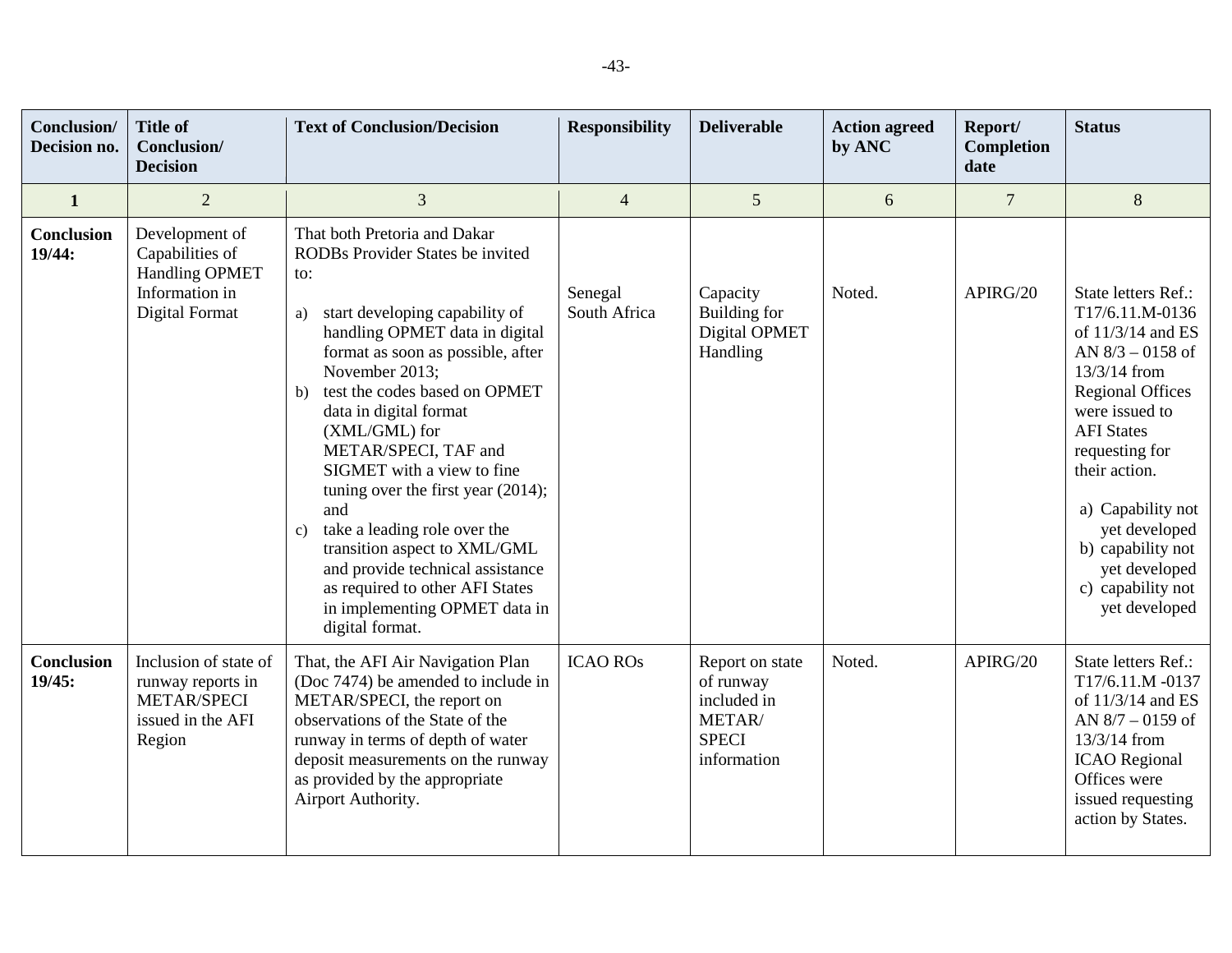| <b>Conclusion</b> /<br>Decision no. | <b>Title of</b><br>Conclusion/<br><b>Decision</b>                                                       | <b>Text of Conclusion/Decision</b>                                                                                                                                                                                                                                                                                                                                                                                                                                  | <b>Responsibility</b> | <b>Deliverable</b>                                   | <b>Action agreed</b><br>by ANC | Report/<br><b>Completion</b><br>date | <b>Status</b>                                                                                                                                                                                |
|-------------------------------------|---------------------------------------------------------------------------------------------------------|---------------------------------------------------------------------------------------------------------------------------------------------------------------------------------------------------------------------------------------------------------------------------------------------------------------------------------------------------------------------------------------------------------------------------------------------------------------------|-----------------------|------------------------------------------------------|--------------------------------|--------------------------------------|----------------------------------------------------------------------------------------------------------------------------------------------------------------------------------------------|
| 1                                   | $\overline{2}$                                                                                          | 3                                                                                                                                                                                                                                                                                                                                                                                                                                                                   | 4                     | 5                                                    | 6                              | $\overline{7}$                       | 8                                                                                                                                                                                            |
| <b>Decision</b><br>19/46:           | <b>Future Work</b><br>Programme of the<br>MET/SG                                                        | That, the updated work Programme<br>of the MET/SG given in Appendix<br>3.6F this report, be endorsed.                                                                                                                                                                                                                                                                                                                                                               | <b>APIRG</b>          | <b>MET/SG Future</b><br>Work<br>Programme<br>amended | Noted.                         | Done                                 |                                                                                                                                                                                              |
| Conclusion<br>19/47:                | Need for<br>consultation with<br>users prior to major<br>changes to the Air<br><b>Navigation System</b> | That:<br>States should:<br>a)<br>ensure the aviation<br>$i$ ).<br>stakeholders adhere to the<br><b>ICAO</b> Policies on Taxation<br>in the Field of International<br>Air Transport (Doc 8632),<br><b>ICAO</b> Policies on Charges<br>for Airports and Air<br>Navigation Services (Doc<br>9082/9) and ICAO Manual<br>on Air Navigation Services<br>Economics (Doc 9161)<br>when considering the<br>introduction of major<br>changes to the air navigation<br>system; | <b>States</b>         | Collaborative<br>decision-making                     |                                | APIRG/20                             | <b>Regional Offices</b><br>are promoting<br>ICAO policies on<br><b>ANS</b><br>stakeholders'<br>consultations and<br>collaborative<br>decision making<br>through regional<br>aviation events. |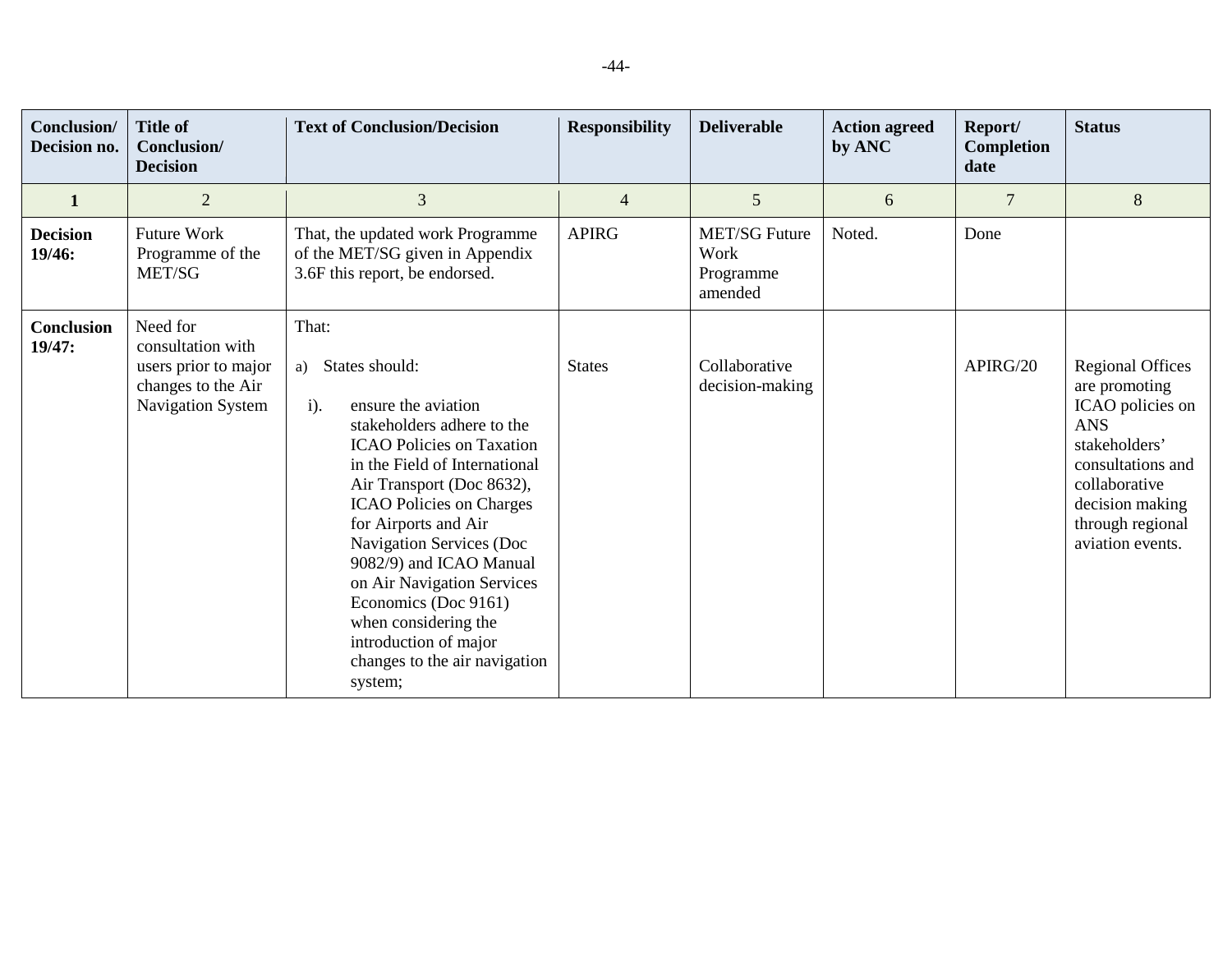| Conclusion/<br>Decision no. | <b>Title of</b><br>Conclusion/<br><b>Decision</b> | <b>Text of Conclusion/Decision</b>                                                                                                                                                                                                                                        | <b>Responsibility</b> | <b>Deliverable</b> | <b>Action agreed</b><br>by ANC | Report/<br>Completion<br>date | <b>Status</b>                                                                                                                                            |
|-----------------------------|---------------------------------------------------|---------------------------------------------------------------------------------------------------------------------------------------------------------------------------------------------------------------------------------------------------------------------------|-----------------------|--------------------|--------------------------------|-------------------------------|----------------------------------------------------------------------------------------------------------------------------------------------------------|
|                             | $\overline{2}$                                    | 3                                                                                                                                                                                                                                                                         | 4                     | 5                  | 6                              | 7                             | 8                                                                                                                                                        |
|                             |                                                   | ii).<br>establish effective economic<br>regulations for the provision<br>of air navigation services<br>(ANS) that include<br>collaboration with users; and<br>the Secretariat include<br>b)<br>adherence to the above ICAO<br>policies when conducting State<br>missions. |                       |                    |                                |                               | To be reflected in<br>Regional Office<br>work programmes<br>related to ICAO<br>strategic objective<br>on sustainable<br>development of<br>air transport. |